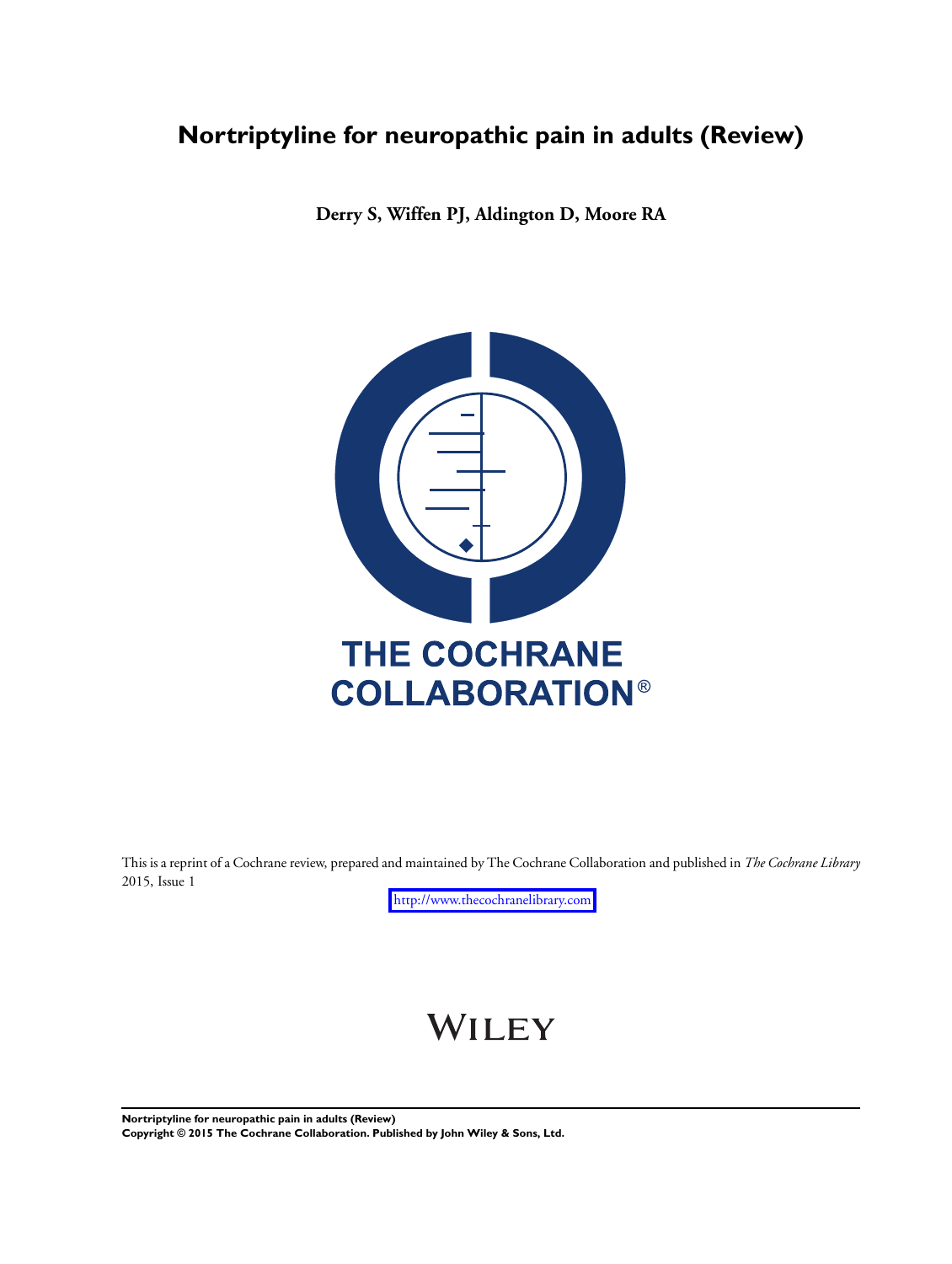# **TABLE OF CONTENTS**

| <b>HEADER</b>                                                                                                                                                                                                                                           |    |
|---------------------------------------------------------------------------------------------------------------------------------------------------------------------------------------------------------------------------------------------------------|----|
| ABSTRACT                                                                                                                                                                                                                                                |    |
| PLAIN LANGUAGE SUMMARY<br>a construction of the construction of the construction of the construction of the construction of the construction of the construction of the construction of the construction of the construction of the construction of the |    |
| <b>BACKGROUND</b><br>a construction of the construction of the construction of the construction of the construction of the construction of the construction of the construction of the construction of the construction of the construction of the      |    |
| <b>OBIECTIVES</b>                                                                                                                                                                                                                                       |    |
| <b>METHODS</b>                                                                                                                                                                                                                                          |    |
| Figure 1.                                                                                                                                                                                                                                               |    |
| <b>RESULTS</b>                                                                                                                                                                                                                                          | 9  |
| Figure 2.<br>a construction of the construction of the construction of the construction of the construction of the construction of the construction of the construction of the construction of the construction of the construction of the              | 10 |
| Figure 3.                                                                                                                                                                                                                                               | 11 |
| <b>DISCUSSION</b>                                                                                                                                                                                                                                       | 13 |
| <b>AUTHORS' CONCLUSIONS</b>                                                                                                                                                                                                                             | 14 |
| <b>ACKNOWLEDGEMENTS</b>                                                                                                                                                                                                                                 | 14 |
| <b>REFERENCES</b><br>a constitution of the constitution of the constitution of the constitution of the constitution of the constitution of the constitution of the constitution of the constitution of the constitution of the constitution of the      | 15 |
|                                                                                                                                                                                                                                                         | 19 |
| DATA AND ANALYSES                                                                                                                                                                                                                                       | 28 |
| <b>APPENDICES</b>                                                                                                                                                                                                                                       | 28 |
| WHAT'S NEW                                                                                                                                                                                                                                              | 33 |
| <b>CONTRIBUTIONS OF AUTHORS</b>                                                                                                                                                                                                                         | 33 |
|                                                                                                                                                                                                                                                         | 33 |
| SOURCES OF SUPPORT<br>and the contract of the contract of the contract of the contract of the contract of the contract of                                                                                                                               | 33 |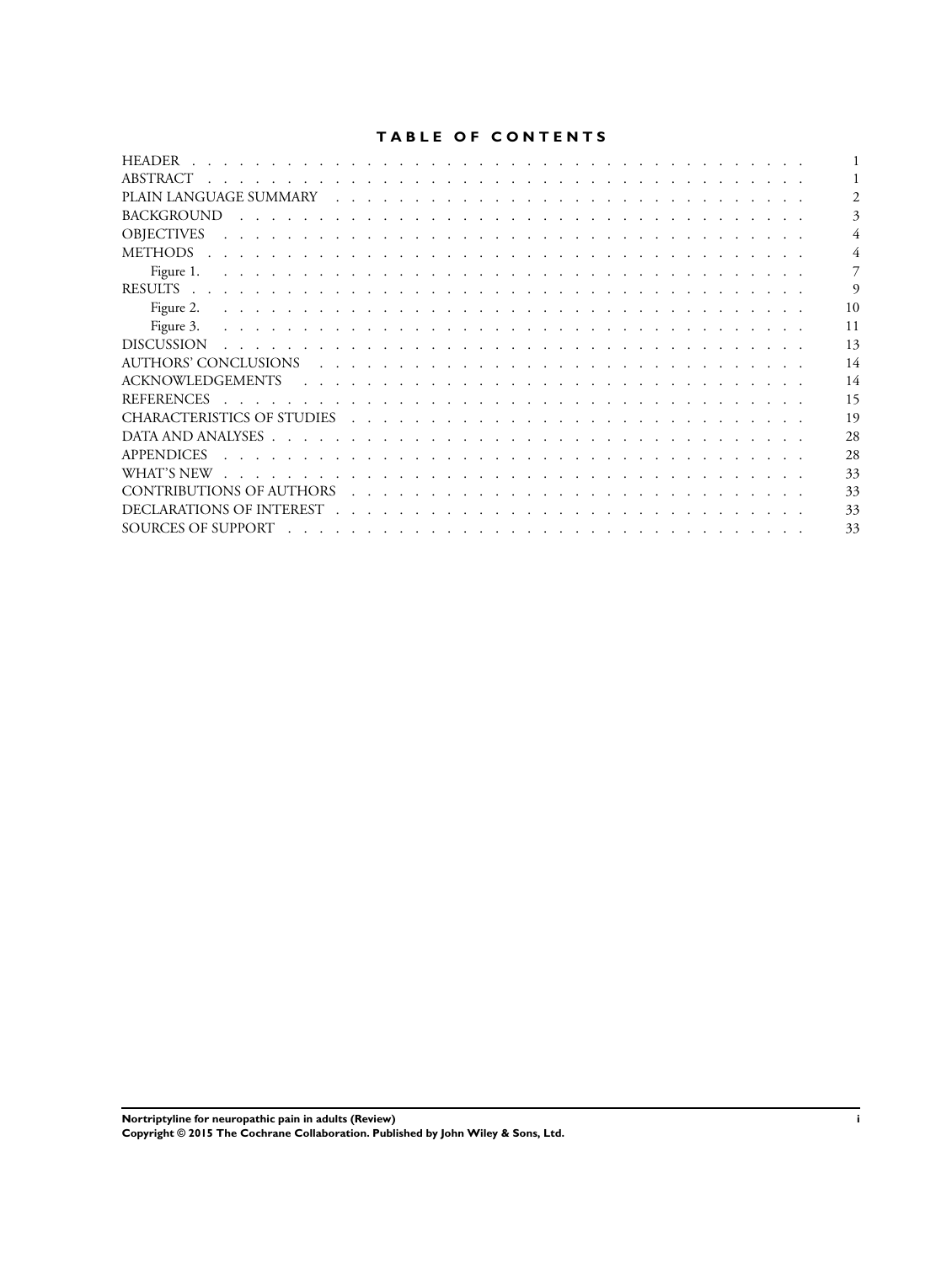## **[Intervention Review]**

# **Nortriptyline for neuropathic pain in adults**

Sheena Derry<sup>1</sup>, Philip J Wiffen<sup>1</sup>, Dominic Aldington<sup>2</sup>, R Andrew Moore<sup>1</sup>

<sup>1</sup>Pain Research and Nuffield Department of Clinical Neurosciences (Nuffield Division of Anaesthetics), University of Oxford, Oxford, UK. <sup>2</sup>Royal Hampshire County Hospital, Winchester, UK

Contact address: Sheena Derry, Pain Research and Nuffield Department of Clinical Neurosciences (Nuffield Division of Anaesthetics), University of Oxford, Pain Research Unit, Churchill Hospital, Oxford, Oxfordshire, OX3 7LE, UK. [sheena.derry@ndcn.ox.ac.uk.](mailto:sheena.derry@ndcn.ox.ac.uk)

**Editorial group:** Cochrane Pain, Palliative and Supportive Care Group. **Publication status and date:** Stable (no update expected for reasons given in 'What's new'), published in Issue 1, 2015. **Review content assessed as up-to-date:** 7 January 2015.

**Citation:** Derry S, Wiffen PJ, Aldington D, Moore RA. Nortriptyline for neuropathic pain in adults. *Cochrane Database of Systematic Reviews* 2015, Issue 1. Art. No.: CD011209. DOI: 10.1002/14651858.CD011209.pub2.

Copyright © 2015 The Cochrane Collaboration. Published by John Wiley & Sons, Ltd.

# **A B S T R A C T**

#### **Background**

Antidepressants are widely used to treat chronic neuropathic pain (pain due to nerve damage), usually in doses below those at which they exert antidepressant effects. An earlier review that included all antidepressants for neuropathic pain is being replaced by new reviews of individual drugs examining individual neuropathic pain conditions.

Nortriptyline is a tricyclic antidepressant that is occasionally used for treating neuropathic pain, and is recommended in European, UK, and USA guidelines.

## **Objectives**

To assess the analgesic efficacy and associated adverse events of nortriptyline for chronic neuropathic pain in adults.

#### **Search methods**

We searched the Cochrane Central Register of Controlled Trials (CENTRAL), MEDLINE, and EMBASE from inception to 7 January 2015, and the reference lists of retrieved papers and other reviews. We also searched two clinical trials databases for ongoing or unpublished studies.

## **Selection criteria**

We included randomised, double-blind studies of at least two weeks' duration comparing nortriptyline with placebo or another active treatment in chronic neuropathic pain. Participants were adults aged 18 years and over. We included only full journal publication articles and clinical trial summaries.

#### **Data collection and analysis**

Two review authors independently extracted efficacy and adverse event data, and examined issues of study quality. We considered the evidence using three tiers. First tier evidence derived from data meeting current best standards and subject to minimal risk of bias (outcome equivalent to substantial pain intensity reduction, intention-to-treat analysis without imputation for dropouts; at least 200 participants in the comparison, 8 to 12 weeks' duration, parallel design); second tier evidence from data that failed to meet one or more of these criteria and were considered at some risk of bias but with adequate numbers in the comparison; and third tier evidence from data involving small numbers of participants that was considered very likely to be biased or used outcomes of limited clinical utility, or both.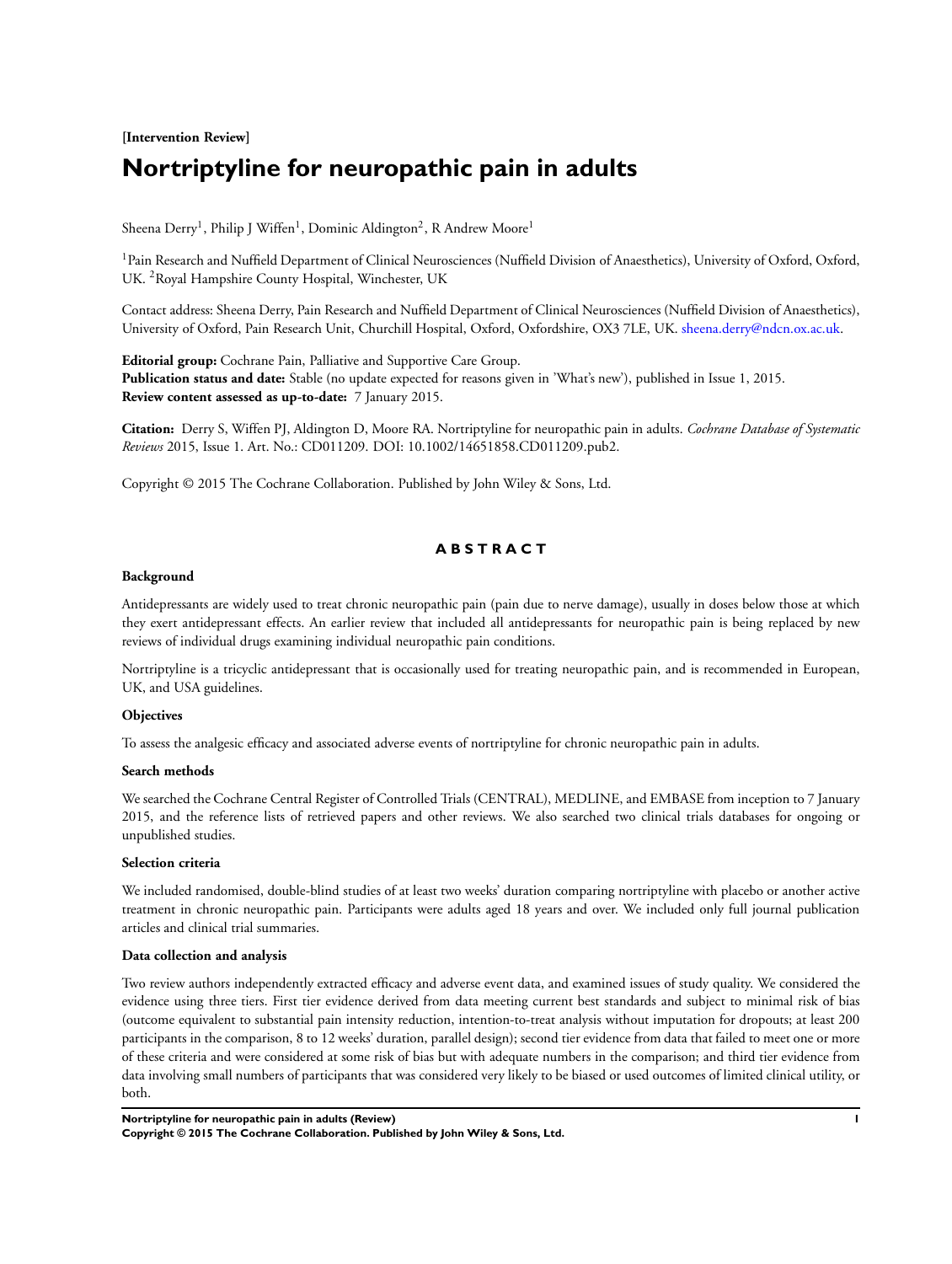We planned to calculate risk ratio (RR) and numbers needed to treat for an additional beneficial outcome (NNT) and harmful outcome (NNH) using standard methods expected by The Cochrane Collaboration.

## **Main results**

We included six studies treating 310 participants (mean or median age 49 to 64 years) with various neuropathic pain conditions. Five studies used a cross-over design, and one used a parallel-group design; 272 participants were randomised to treatment with nortriptyline, 145 to placebo, 94 to gabapentin, 56 to gabapentin plus nortriptyline, 55 to morphine, 55 to morphine plus nortriptyline, 39 to chlorimipramine, and 33 to amitriptyline. Treatment periods lasted from three to eight weeks. All studies had one or more sources of potential major bias.

No study provided first or second tier evidence for any outcome. Only one study reported our primary outcome of people with at least 50% reduction in pain. There was no indication that either nortriptyline or gabapentin was more effective in postherpetic neuralgia (very low quality evidence). Two studies reported the number of people with at least moderate pain relief, and one reported the number who were satisfied with their pain relief and had tolerable adverse effects. We considered these outcomes to be equivalent to our other primary outcome of Patient Global Impression of Change (PGIC) much or very much improved.

We could not pool data, but third tier evidence in individual studies indicated similar efficacy to other active interventions (gabapentin, morphine, chlorimipramine, and amitriptyline), and to placebo in the conditions studied (very low quality evidence). Adverse event reporting was inconsistent and fragmented. More participants reported adverse events with nortriptyline than with placebo, similar numbers with nortriptyline and other antidepressants (amitriptyline and chlorimipramine) and gabapentin, and slightly more with morphine (very low quality evidence). No study reported any serious adverse events or deaths.

## **Authors' conclusions**

We found little evidence to support the use of nortriptyline to treat the neuropathic pain conditions included in this review. There were no studies in the treatment of trigeminal neuralgia. The studies were methodologically flawed, largely due to small size, and potentially subject to major bias. The results of this review do not support the use of nortriptyline as a first line treatment. Effective medicines with much greater supportive evidence are available, such as duloxetine and pregabalin.

## **P L A I N L A N G U A G E S U M M A R Y**

## **Nortriptyline for neuropathic pain in adults**

Neuropathic pain is pain coming from damaged nerves. It is different from pain messages that are carried along healthy nerves from damaged tissue (for example, a fall, or cut, or arthritic knee). Neuropathic pain is treated by different medicines to those used for pain from damaged tissue. Medicines such as paracetamol or ibuprofen are not usually effective in neuropathic pain, while medicines that are sometimes used to treat depression or epilepsy can be very effective in some people with neuropathic pain.

Nortriptyline is an antidepressant from the same class of medicines as amitriptyline, which is widely recommended for treating neuropathic pain; nortriptyline may also be useful in these painful conditions.

In January 2015, we performed searches to look for clinical trials where nortriptyline was used to treat neuropathic pain in adults. We found six studies, with 310 participants with various neuropathic pain conditions. Studies were randomised and double-blind, but often with small numbers of participants. It was not possible to combine information from the different studies, but individually most studies indicated equivalent benefit from nortriptyline (usually at a dose between 50 mg and 100 mg daily) when compared with amitriptyline or chlorimipramine (other antidepressants), gabapentin (an antiepileptic), morphine (an opioid), or placebo (very low quality evidence). More people experienced adverse events with nortriptyline than with placebo, but numbers were similar for nortriptyline and other active medicines (very low quality evidence).

There was too little information of adequate quality to be sure that nortriptyline works as a pain medicine in the type of neuropathic pain studies in this review. Other medicines have been shown to be effective.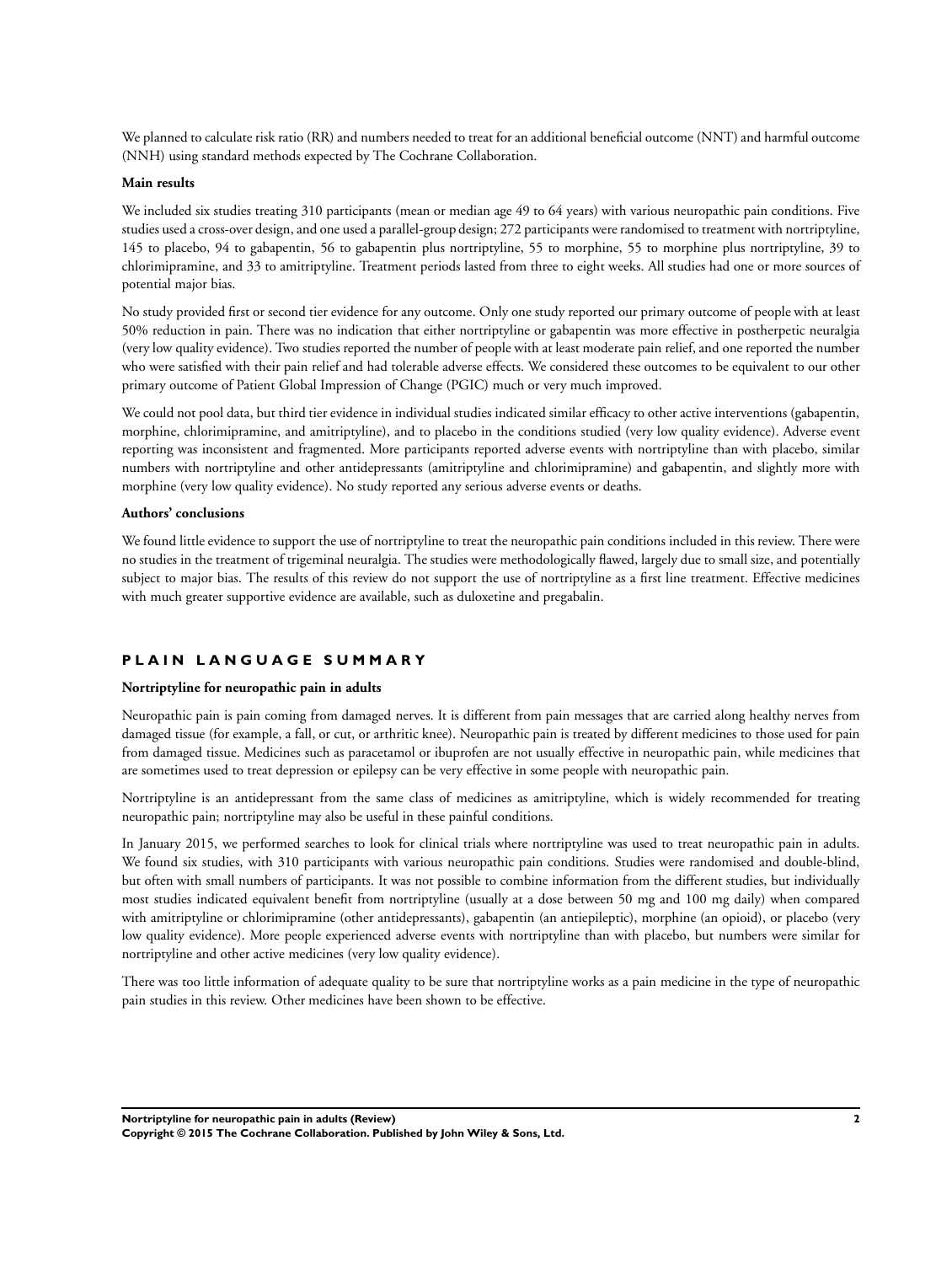## **B A C K G R O U N D**

This protocol is based on a template for reviews of drugs used to relieve neuropathic pain. The aim is for all reviews to use the same methods, based on new criteria for what constitutes reliable evidence in chronic pain [\(Moore 2010a](#page-16-0); [Appendix 1](#page-29-0)).

## **Description of the condition**

The 2011 International Association for the Study of Pain definition of neuropathic pain is "pain caused by a lesion or disease of the somatosensory system" ([Jensen 2011\)](#page-16-0), based on an earlier consensus meeting ([Treede 2008](#page-16-0)). Neuropathic pain is caused by injury to the nervous tissue, either peripheral or central and it can be followed by plastic changes in the central nervous system (CNS) ([Moisset 2007](#page-16-0)). It tends to be chronic and may be present for months or years. The origin of neuropathic pain is complex [\(Baron 2010](#page-16-0); [Baron 2012;](#page-16-0) [Tracey 2011;](#page-16-0) [von Hehn 2012](#page-16-0)), and neuropathic pain features can be found in patients with joint pain [\(Soni 2013](#page-16-0)).

Many people with neuropathic pain conditions are significantly disabled, with moderate or severe pain for many years. Chronic pain conditions comprised five of the 11 top-ranking conditions for years lived with disability in 2010 ([Vos 2012](#page-16-0)), and are responsible for considerable loss of quality of life, employment and increased healthcare costs [\(Moore 2014a](#page-16-0)).

Neuropathic pain is usually divided according to the cause of nerve injury. There may be many causes, but some common causes of neuropathic pain include diabetes (painful diabetic neuropathy, PDN), shingles (postherpetic neuralgia, PHN), amputation (stump and phantom limb pain), neuropathic pain after surgery or trauma, stroke or spinal cord injury, trigeminal neuralgia, and human immunodeficiency virus infection.

In systematic reviews, the overall prevalence of neuropathic pain in the general population is reported to be between 7% and 10% [\(van Hecke 2014](#page-16-0)), and about 7% in a systematic review of studies published since 2000 ([Moore 2014a\)](#page-16-0). In individual countries, prevalence rates have been reported as 3.3% in Austria ([Gustorff](#page-16-0) [2008](#page-16-0)), 6.9% in France [\(Bouhassira 2008](#page-16-0)), up to 8% in the UK [\(Torrance 2006](#page-16-0)), Some forms of neuropathic pain, such as PDN and post-surgical chronic pain (which is often neuropathic in origin), are increasing ([Hall 2008](#page-16-0)).

Estimates of incidence vary between individual studies for particular origins of neuropathic pain, often because of small numbers of cases. In primary care in the UK, between 2002 and 2005, the incidences (per 100,000 person-years' observation) were 28 (95% confidence interval (CI) 27 to 30) for PHN, 27 (26 to 29) for trigeminal neuralgia, 0.8 (0.6 to 1.1) for phantom limb pain and 21 (20 to 22) for PDN ([Hall 2008](#page-16-0)). However, the incidence of trigeminal neuralgia has also been estimated at 4 in 100,000 per year [\(Katusic 1991](#page-16-0); [Rappaport 1994](#page-16-0)), and 12.6 per 100,000

person-years for trigeminal neuralgia and 3.9 per 100,000 person-years for PHN in a study of facial pain in the Netherlands [\(Koopman 2009\)](#page-16-0). One systematic review of chronic pain demonstrated that some neuropathic pain conditions, such as PDN, can be more common than other neuropathic pain conditions, with prevalence rates up to 400 per 100,000-person years [\(McQuay](#page-16-0) [2007](#page-16-0)).

Neuropathic pain is difficult to treat effectively, with only a minority of people experiencing a clinically relevant benefit from any one intervention. A multidisciplinary approach is now advocated, with pharmacological interventions being combined with physical or cognitive (or both) interventions. Conventional analgesics such as paracetamol and nonsteroidal antiinflammatory drugs are not thought to be effective, but are frequently used ([Di](#page-16-0) [Franco 2010](#page-16-0); [Vo 2009](#page-16-0)). Some people may derive some benefit from a topical lidocaine patch or low-concentration topical cap-saicin, although evidence about benefits is uncertain ([Derry 2012;](#page-16-0) [Derry 2014\)](#page-16-0). High-concentration topical capsaicin may benefit some people with PHN ([Derry 2013\)](#page-16-0). Treatment is often by socalled 'unconventional analgesics', such as antidepressants (duloxetine and amitriptyline; [Lunn 2014](#page-16-0); [Moore 2012a;](#page-16-0) [Sultan 2008](#page-16-0)), or antiepileptics (gabapentin or pregabalin; [Moore 2009](#page-16-0); [Moore](#page-16-0) [2011a;](#page-16-0) [Wiffen 2013](#page-16-0)).

The proportion of people who achieve worthwhile pain relief (typically at least 50% pain intensity reduction; [Moore 2013a\)](#page-16-0) is small, generally only 10% to 25% more than with placebo, with numbers needed to treat for an additional beneficial outcome (NNT) usually between 4 and 10 ([Kalso 2013;](#page-16-0) [Moore 2013b\)](#page-16-0). Neuropathic pain is not particularly different from other chronic pain conditions in that only a small proportion of trial participants have a good response to treatment ([Moore 2013b\)](#page-16-0).

One overview of treatment guidelines pointed out some general similarities between recommendations, but guidelines are not al-ways consistent with one another ([O'Connor 2009\)](#page-16-0). The current National Institute for Health and Care Excellence (NICE) guidance suggests offering a choice of amitriptyline, duloxetine, gabapentin or pregabalin as initial treatment for neuropathic pain (with the exception of trigeminal neuralgia), with switching if first, second or third drugs tried are not effective or not tolerated ([NICE](#page-16-0) [2013](#page-16-0)).

#### **Description of the intervention**

Nortriptyline is a tricyclic antidepressant and the main active metabolite of amitriptyline. It is not licensed in the UK or USA for treating neuropathic pain but is commonly used for chronic pain conditions, and it is commonly used for treating neuropathic pain around the world, irrespective of licensed indications. It is recommended in European, UK, and US guidelines, although not always as a first line treatment [\(Attal 2010](#page-16-0); [Dworkin 2008;](#page-16-0) [NICE 2013](#page-16-0)). Nortriptyline is sometimes preferred to amitriptyline because it

**Nortriptyline for neuropathic pain in adults (Review) 3 Copyright © 2015 The Cochrane Collaboration. Published by John Wiley & Sons, Ltd.**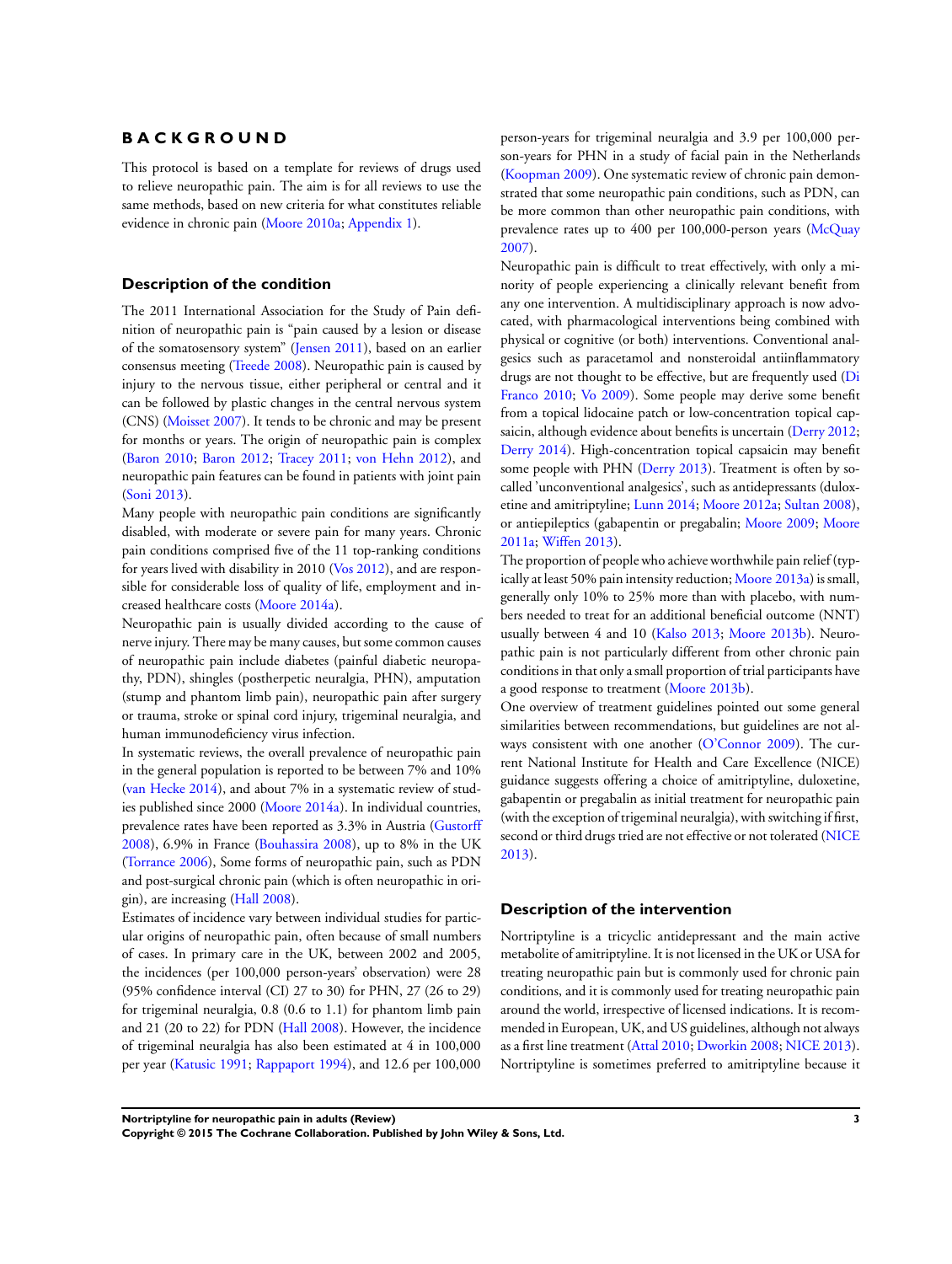reputedly has a lower incidence of associated adverse effects, which can increase patient compliance and can be particularly useful in older people who are more likely to experience adverse effects such as confusion and agitation, and postural hypotension.

Nortriptyline is available as 10 mg and 25 mg tablets, and as an oral solution. When used to treat neuropathic pain, an initial dose of 10 mg daily may be gradually increased to 75 mg daily. It is usually given as a single dose at night time, to reduce any sedative effects during the day. There were almost 500,000 prescriptions for nortriptyline in England in 2013, mainly for 10 mg and 25 mg tablets ([PCA 2014\)](#page-16-0); this compares with over 11 million prescriptions for amitriptyline in the same period. Some of these prescriptions were likely to be for the treatment of depression. The main adverse effects associated with nortriptyline are due to its anticholinergic activity, and include dry mouth, weight gain, and drowsiness.

#### **How the intervention might work**

The mechanism of action of nortriptyline in the treatment of neuropathic pain remains uncertain, although it is known to inhibit both serotonin and noradrenaline reuptake. The mechanism is likely to differ from that in depression since analgesia with antidepressants is often achieved at lower dosage than the onset of any antidepressant effect; adverse events associated with its use often wane after two or three weeks, when the benefits of the drug become apparent. In addition, there is no correlation between the effect of antidepressants on mood and pain, and antidepressants produce analgesia in people with and without depression ([Onghena 1992](#page-16-0)). Nortriptyline also blocks sodium channels, which may contribute to its analgesic effects [\(Dick 2007\)](#page-16-0).

## **Why it is important to do this review**

Nortriptyline is a recommended first-line treatment for neuropathic pain in some guidelines (for example, [Dworkin 2010\)](#page-16-0). It was included in the original review of antidepressants for neuropathic pain, but few data were identified ([Saarto 2007\)](#page-16-0). That review is now being split into separate reviews for each drug, and this review is one of those. There may have been some new studies since the last review, but it is also important to re-review existing evidence using more stringent criteria for validity, including both the level of response obtained, and duration of study. The individual reviews (including amitriptyline ([Moore 2012a\)](#page-16-0), imipramine [\(Hearn 2014\)](#page-16-0), and duloxetine [\(Lunn 2014\)](#page-16-0)) will be included in an overview review of antidepressant drugs for neuropathic pain. The standards used to assess evidence in chronic pain trials have changed substantially, with particular attention being paid to trial duration, withdrawals and statistical imputation following withdrawal, all of which can substantially alter estimates of efficacy. The most important change is the move from using average pain

scores, or average change in pain scores, to the number of patients who have a large decrease in pain (by at least 50%); this level of pain relief has been shown to correlate with improvements in comorbid symptoms, function, and quality of life. These standards are set out in the *PaPaS Author and Referee Guidance* for pain studies of the Cochrane Pain, Palliative and Supportive Care Group [\(PaPaS 2012](#page-16-0)).

This Cochrane review will assess evidence in ways that make both statistical and clinical sense, and will use developing criteria for what constitutes reliable evidence in chronic pain [\(Moore 2010a](#page-16-0)). Trials included and analysed will need to meet a minimum of reporting quality (blinding, randomisation), validity (duration, dose and timing, diagnosis, outcomes, etc) and size (ideally at least 500 participants in a comparison in which the NNT is 4 or above; [Moore 1998\)](#page-16-0). This approach sets high standards and marks a departure from how reviews were conducted previously.

# **O B J E C T I V E S**

To assess the analgesic efficacy and associated adverse events of nortriptyline for chronic neuropathic pain in adults.

# **M E T H O D S**

## **Criteria for considering studies for this review**

## **Types of studies**

We included studies if they were randomised controlled trials (RCTs) with double-blind assessment of participant outcomes following two weeks or more of treatment, although the emphasis of the review was on studies with a duration of eight weeks or longer. We required full journal publication, with the exception of online clinical trial results summaries of otherwise unpublished clinical trials and abstracts with sufficient data for analysis. We did not include short abstracts (usually meeting reports). We excluded studies that were non-randomised, studies of experimental pain, case reports, and clinical observations.

Our experience from previous reviews was that most studies would be older, small, and have methodological deficiencies according to present standards of evidence, and therefore we felt it appropriate to consider lower standards of evidence than those currently demanded for part of our analyses. This included reviewing data from studies of shorter duration, and studies where the outcome definition was poorly defined; all studies had to be both randomised and double-blind as a minimum. We have reported the evidence available according to the current standards, and lower levels of evidence. It is important to recognise that the lower level evidence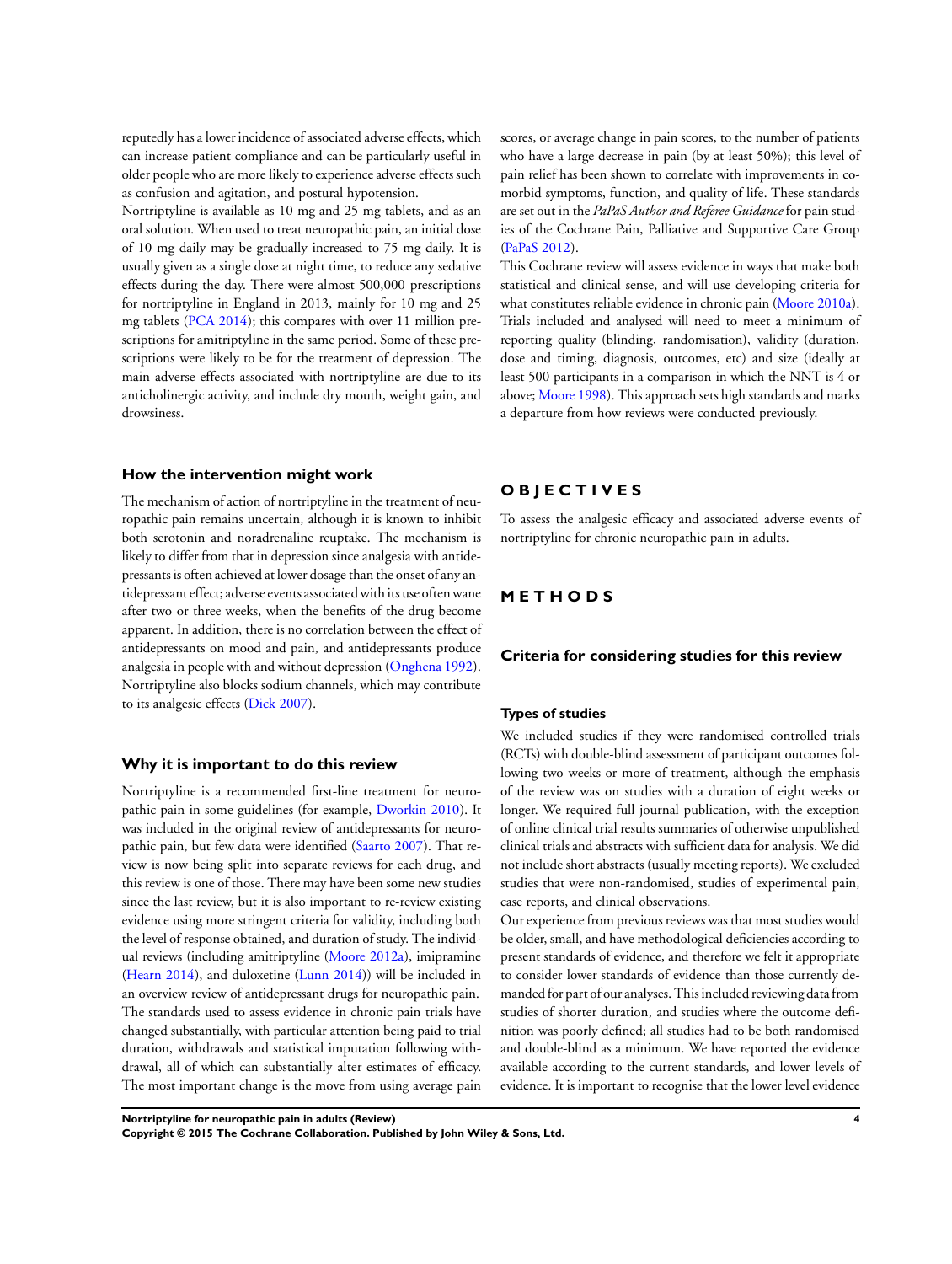is likely to be subject to various positive biases, and that these lower levels of evidence cannot be used to make cross-drug comparisons of efficacy with other drugs.

## **Types of participants**

Studies enrolled adults aged 18 years and above with one or more of a wide range of chronic neuropathic pain conditions including (but not limited to):

- cancer-related neuropathy;
- central neuropathic pain;
- complex regional pain syndrome (CRPS) Type II;
- human immunodeficiency virus (HIV) neuropathy;
- painful diabetic neuropathy (PDN);
- phantom limb pain;
- postherpetic neuralgia (PHN);
- postoperative or traumatic neuropathic pain;
- spinal cord injury;
- trigeminal neuralgia;

## and CRPS Type 1.

We included studies of participants with more than one type of neuropathic pain; in such cases, we analysed results according to the primary condition. We excluded studies using nortriptyline for prevention of migraine and headache as they are the subject of another Cochrane review [\(Chronicle 2004](#page-16-0)).

#### **Types of interventions**

Nortriptyline at any dose, by any route, administered for the relief of neuropathic pain, and compared with placebo or any active comparator.

## **Types of outcome measures**

We anticipated that studies would use a variety of outcome measures, with most of studies using standard subjective scales (numerical rating scale (NRS) or visual analogue scale (VAS)) for pain intensity or pain relief, or both. We were particularly interested in Initiative on Methods, Measurement, and Pain Assessment in Clinical Trials (IMMPACT) definitions for moderate and substantial benefit in chronic pain studies [\(Dworkin 2008\)](#page-16-0). These are defined as:

- 1. at least 30% pain relief over baseline (moderate);
- 2. at least 50% pain relief over baseline (substantial);

3. much or very much improved on Patient Global Impression of Change (PGIC; moderate);

4. very much improved on PGIC (substantial).

These outcomes are different from those used in most earlier reviews, and concentrate on dichotomous outcomes in circumstances where pain responses do not follow a normal (Gaussian) distribution. People with chronic pain desire high levels of pain relief, ideally more than 50%, and having no worse than mild pain [\(Moore 2013a](#page-16-0); [O'Brien 2010](#page-16-0)).

We have not included a 'Summary of findings' table because there was no useful information to include.

## **Primary outcomes**

- 1. Patient-reported pain relief of 30% or greater.
- 2. Patient-reported pain relief of 50% or greater.
- 3. PGIC much or very much improved.
- 4. PGIC very much improved.

## **Secondary outcomes**

1. Any pain-related outcome indicating some improvement.

2. Withdrawals due to lack of efficacy, adverse events, and for any cause.

3. Participants experiencing any adverse event.

4. Participants experiencing any serious adverse event. Serious adverse events typically include any untoward medical occurrence or effect that at any dose results in death, is lifethreatening, requires hospitalisation or prolongation of existing hospitalisation, results in persistent or significant disability or incapacity, is a congenital anomaly or birth defect, is an 'important medical event' that may jeopardise the patient, or may require an intervention to prevent one of the above characteristics or consequences.

5. Specific adverse events, particularly CNS effects such as somnolence and dizziness.

## **Search methods for identification of studies**

# **Electronic searches**

We searched the following databases, without language restrictions.

- the Cochrane Central Register of Controlled Trials
- (CENTRAL) (via CRSO) to 7 January 2015
	- MEDLINE (via Ovid) 1946 to 7 January 2015.
	- EMBASE (via Ovid) 1976 to 7 January 2015.

[Appendix 2,](#page-29-0) [Appendix 3](#page-30-0), and [Appendix 4](#page-30-0) show the search strategies for CENTRAL, MEDLINE, and EMBASE, respectively.

#### **Searching other resources**

We reviewed the bibliographies of all identified RCTs and review articles, and searched clinical trial databases (ClinicalTrials.gov ( [ClinicalTrials.gov\)](http://ClinicalTrials.gov) and WHO ICTRP [\(apps.who.int/trialsearch/](http://apps.who.int/trialsearch/)) to identify additional published or unpublished data. We did not contact investigators (except to clarify the status of ongoing studies) or study sponsors.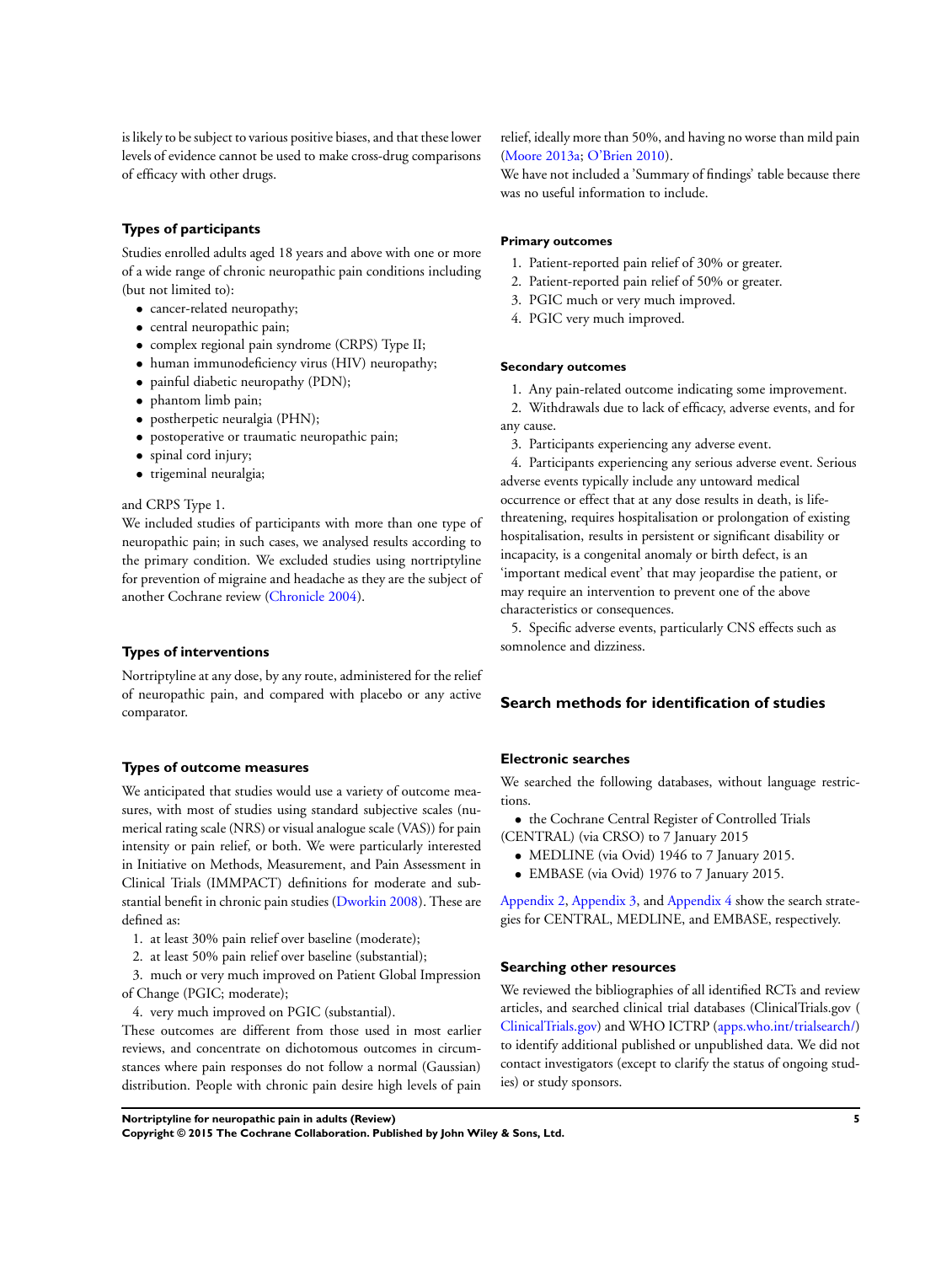## **Data collection and analysis**

The intention was to perform separate analyses according to particular neuropathic pain conditions. We would have performed analyses combining different neuropathic pain conditions for exploratory purposes only. In the event, there were insufficient data for any pooled analyses.

## **Selection of studies**

Two review authors independently determined eligibility by first reading the title and abstract of each study identified by the search. We eliminated studies that clearly did not satisfy the inclusion criteria, and obtained full copies of the remaining studies. Two review authors then independently read these studies to determine inclusion and reached agreement by discussion. We did not anonymise the studies before assessment. [Figure 1](#page-8-0) shows the PRISMA flow chart.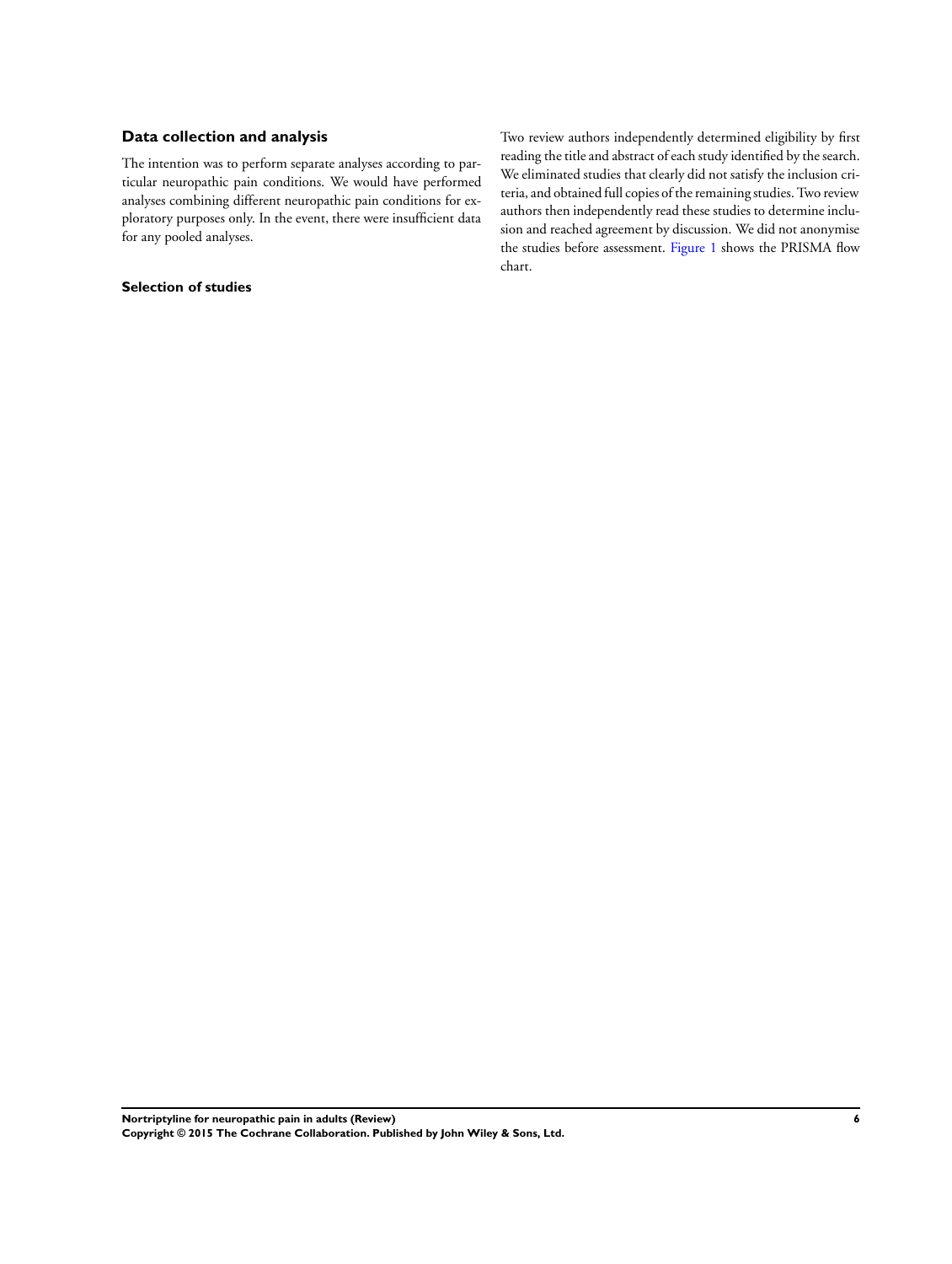<span id="page-8-0"></span>

**Figure 1. Study flow diagram.**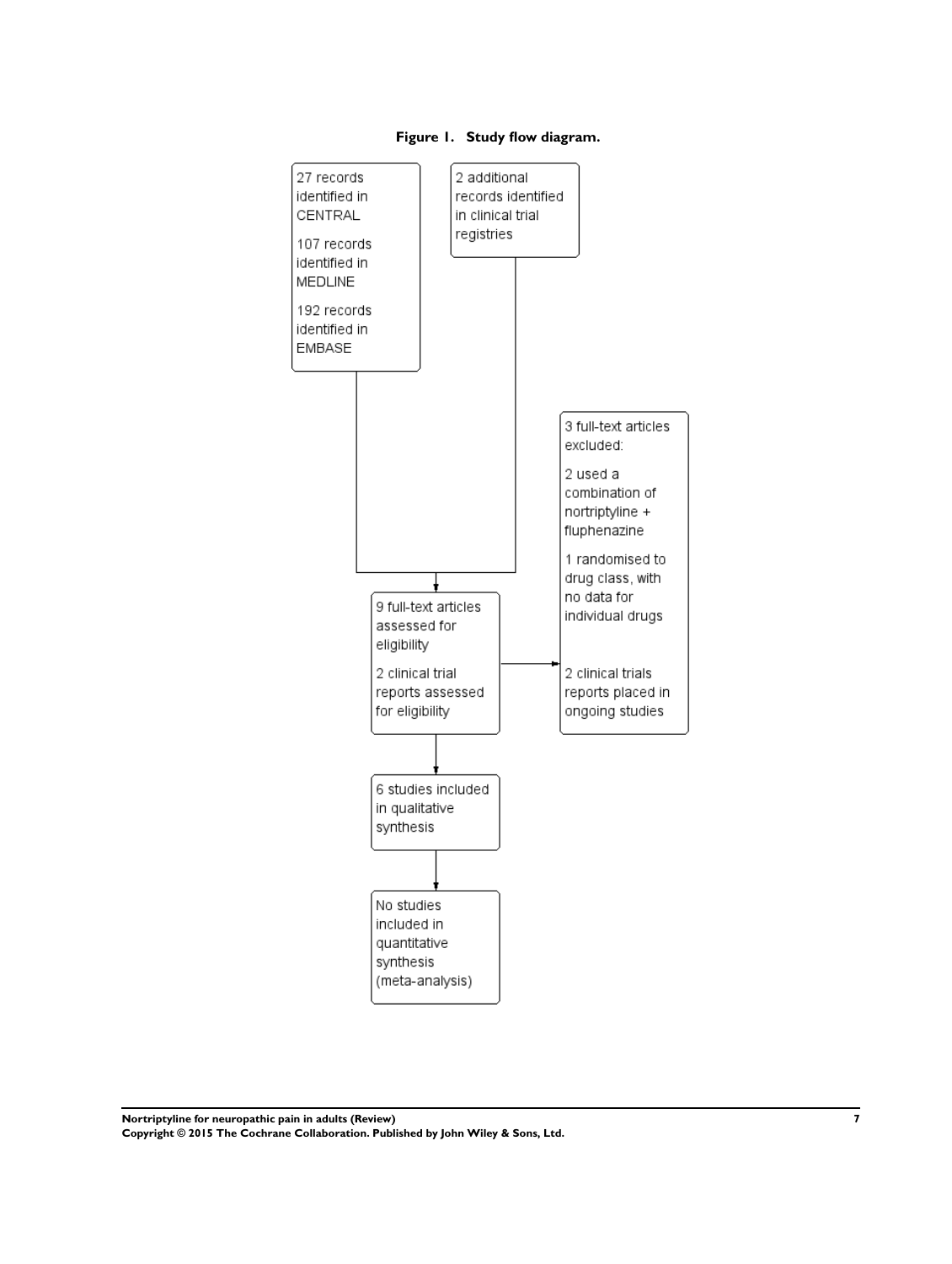#### **Data extraction and management**

Two review authors independently extracted data using a standard form and checked for agreement before entry into Review Manager ([RevMan 2014](#page-16-0)) and other analysis tools. We included information about the pain condition and number of participants treated, drug and dosing regimen, study design (for example, parallel-group or cross-over, placebo or active control, titration schedule), study duration and follow-up, analgesic outcome measures and results, withdrawals and adverse events (participants experiencing any adverse event, or serious adverse event).

#### **Assessment of risk of bias in included studies**

We used the Oxford Quality Score as the basis for inclusion, limiting inclusion to studies that were randomised and double-blind as a minimum [\(Jadad 1996\)](#page-16-0).

Two review authors independently assessed the risk of bias for each study, using the criteria outlined in the 'Risk of bias' tool in the *Cochrane Handbook for Systematic Reviews of Interventions* [\(Higgins 2011\)](#page-16-0) and adapted from those used by the Cochrane Pregnancy and Childbirth Group. We resolved any disagreements by discussion. We assessed the following for each study.

1. Random sequence generation (checking for possible selection bias). We assessed the method used to generate the allocation sequence as: low risk of bias (any truly random process such as random number table or computer random number generator); unclear risk of bias (method used to generate sequence not clearly stated). We excluded studies using a nonrandom process (for example, odd or even date of birth; hospital or clinic record number).

2. Allocation concealment (checking for possible selection bias). The method used to conceal allocation to interventions prior to assignment determines whether intervention allocation could have been foreseen in advance of, or during recruitment, or changed after assignment. We assessed the methods as: low risk of bias (for example, telephone or central randomisation; consecutively numbered sealed opaque envelopes); unclear risk of bias (method not clearly stated). We excluded studies that did not conceal allocation (for example, open list).

3. Blinding of outcome assessment (checking for possible detection bias). We assessed the methods used to blind study participants and outcome assessors from knowledge of which intervention a participant received. We assessed the methods as: low risk of bias (study stated that it was blinded and described the method used to achieve blinding, for example, identical tablets; matched in appearance and smell); unclear risk of bias (study stated that it was blinded but did not provide an adequate description of how it was achieved). We excluded studies that

were not double-blind.

4. Incomplete outcome data (checking for possible attrition bias due to the amount, nature and handling of incomplete outcome data). We assessed the methods used to deal with incomplete data as: low risk (less than 10% of participants did not complete the study or used 'baseline observation carried forward' analysis, or both); unclear risk of bias (used 'last observation carried forward' analysis); high risk of bias (used 'completer' analysis).

5. Size of study (checking for possible biases confounded by small size). We assessed studies as being at low risk of bias (200 participants or more per treatment arm); unclear risk of bias (50 to 199 participants per treatment arm); high risk of bias (fewer than 50 participants per treatment arm).

#### **Measures of treatment effect**

We planned to pool dichotomous data to calculate risk ratio (RR) with 95% CIs using a fixed-effect model unless we found significant statistical heterogeneity (see Assessment of heterogeneity), and to calculate NNTs as the reciprocal of the absolute risk reduction (ARR) [\(McQuay 1998](#page-16-0)). For unwanted effects, the NNT becomes the number needed to treat to harm (NNH) and is calculated in the same manner. We did not plan to use continuous data in analyses. In the event, there were insufficient data and we were able only to present results descriptively.

#### **Unit of analysis issues**

For cross-over studies, we planned to use first period data only, wherever possible, but only one of the studies reported any results in this way. Most of the cross-over studies reported only for participants completing more than one phase of treatment, so in the absence of any pooled analysis, we have used results as reported in the individual studies, but have drawn attention to the potential bias this may introduce.

## **Dealing with missing data**

We planned to use intention-to-treat (ITT) analysis where the ITT population consisted of participants who were randomised, took at least one dose of the assigned study medication, and provided at least one post-baseline assessment. We assigned missing participants zero improvement wherever possible.

#### **Assessment of heterogeneity**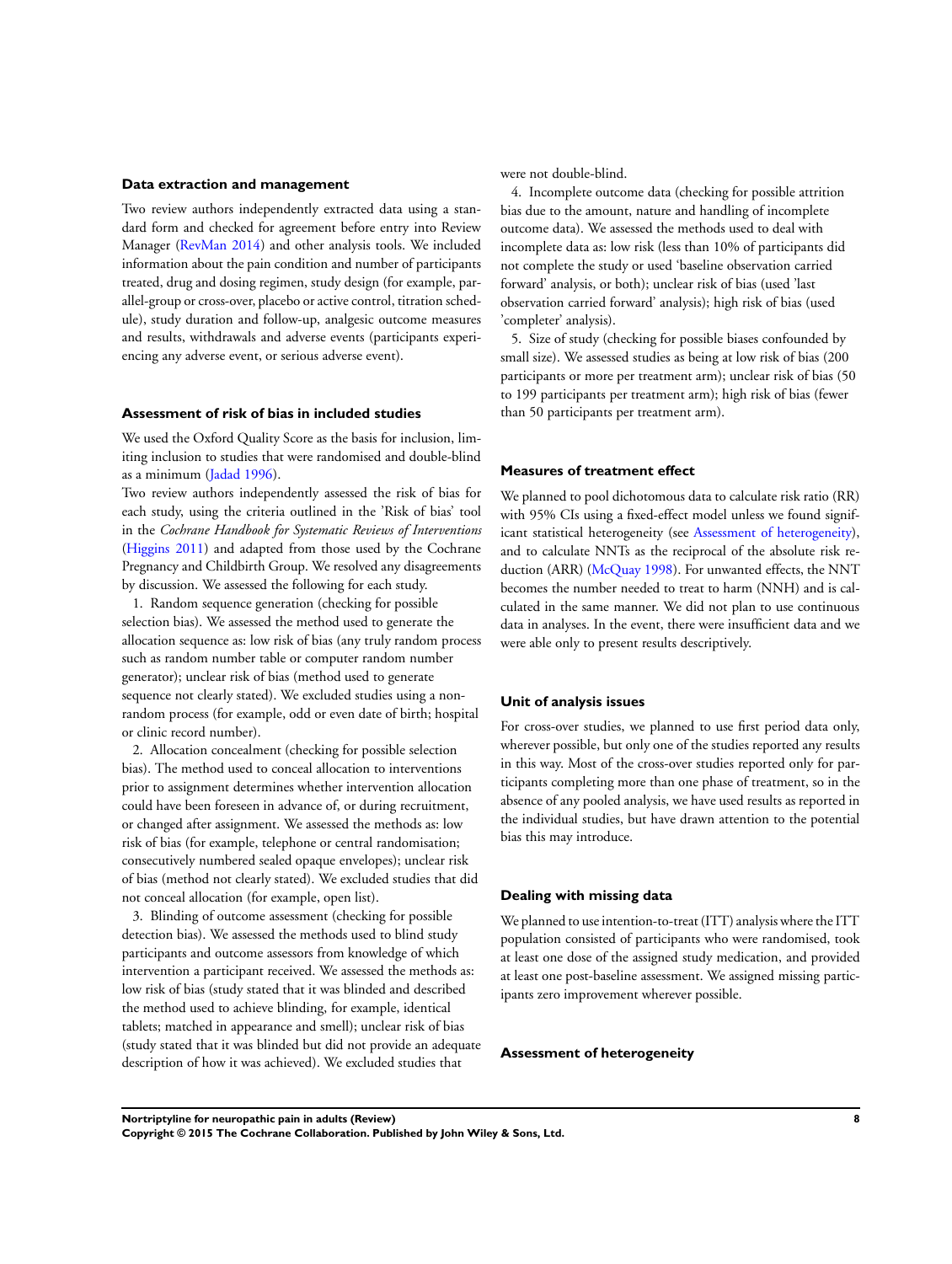We planned to deal with clinical heterogeneity by combining studies that examined similar conditions, and to assess statistical heterogeneity visually ([L'Abbé 1987\)](#page-16-0) and using the I² statistic, but pooling of data was not possible.

## **Assessment of reporting biases**

The aim of this review was to use dichotomous data of known utility and of value to people with neuropathic pain ([Moore 2010b;](#page-16-0) [Moore 2013a\)](#page-16-0). The review did not depend on what authors of the original studies chose to report or not, although clearly difficulties arose in studies that did not report any dichotomous results. We planned to extract and use continuous data, which probably poorly reflect efficacy and utility, only where useful for illustrative purposes.

We planned to assess publication bias using a method designed to detect the amount of unpublished data with a null effect required to make any result clinically irrelevant (usually taken to mean an NNT of 10 or higher) [\(Moore 2008\)](#page-16-0). We were unable to do this because of a lack of data.

#### **Data synthesis**

We planned to use a fixed-effect model for meta-analysis unless there was significant clinical heterogeneity and it was still considered appropriate to combine studies, in which case we would have used a random-effects model. However, there were insufficient data for any pooled analysis.

We assessed data for each painful condition in three tiers, according to outcome and freedom from known sources of bias.

• The first tier used data meeting current best standards, where studies reported the outcome of at least 50% pain intensity reduction over baseline (or its equivalent), without the use of LOCF or other imputation method other than BOCF for dropouts, reported an ITT analysis, lasted eight or more weeks, had a parallel-group design, and had at least 200 participants (preferably at least 400) in the comparison ([Moore 2010a;](#page-16-0) [Moore 2012b](#page-16-0)). We planned to report these top-tier results first.

• The second tier used data from at least 200 participants, but where one or more of the above conditions was not met (for example, reporting at least 30% pain intensity reduction, using LOCF or a completer analysis, or lasting four to eight weeks).

• The third tier of evidence related to data from fewer than 200 participants, or where there were expected to be significant problems because, for example, of very short duration studies of less than four weeks, where there was major heterogeneity between studies, or where there were shortcomings in allocation concealment, attrition, or incomplete outcome data. For this third tier of evidence, no data synthesis is reasonable, and may be misleading, but an indication of beneficial effects might be possible.

#### **Subgroup analysis and investigation of heterogeneity**

We planned all analyses to be according to individual painful conditions, because placebo response rates for the same outcome can vary between conditions, as can the drug-specific effects [\(Moore](#page-16-0) [2009](#page-16-0)).We also planned to examine details of dose escalation schedules to investigate if this could explain any observed heterogeneity, but there were insufficient data for any one condition for any combined efficacy analysis.

#### **Sensitivity analysis**

There were insufficient data to carry out sensitivity analyses for dose of nortriptyline and duration of study.

# **R E S U L T S**

## **Description of studies**

#### **Results of the search**

Searches of bibliographic databases found 27 titles in CENTRAL, 107 in MEDLINE, and 192 in EMBASE, which we examined for inclusion. After screening titles and abstracts, we obtained full copies and examined nine reports in detail. We included six studies (see [Characteristics of included studies](#page-20-0) table), and excluded three (see [Characteristics of excluded studies](#page-26-0) table). Searches of trial databases identified two additional studies that are ongoing [\(ACTRN12612001304820;](#page-16-0) [ISRCTN04803491\)](#page-16-0), details of which are in the [Characteristics of ongoing studies](#page-27-0) table. We found no additional studies in the reference lists of studies or reviews. See [Figure 1.](#page-8-0)

## **Included studies**

Six studies treated 310 participants, of whom 272 were randomised to nortriptyline, although not all randomised participants received each treatment in the cross-over studies [\(Chandra 2006;](#page-16-0) [Gilron 2009](#page-16-0); [Hammack 2002;](#page-16-0) [Khoromi 2007;](#page-16-0) [Panerai 1990;](#page-16-0) [Watson 1998\)](#page-16-0). One study used a parallel group design ([Chandra](#page-16-0) [2006](#page-16-0)) and five used a cross-over design. Treatment periods were between three and eight weeks, and all but one of the cross-over studies [\(Panerai 1990\)](#page-16-0) had a washout period between treatments lasting between 4 and 14 days.

All the studies started with a low dose of nortriptyline, usually 25 mg daily, and titrated up to the maximum tolerated dose (target usually 100 mg daily) over one to four weeks. One study used a starting dose of 20 mg daily for participants aged under 65 years and 10 mg daily for those aged 65 years or more, titrating up by 10 mg increments over three weeks [\(Watson 1998\)](#page-16-0).

**Nortriptyline for neuropathic pain in adults (Review) 9 Copyright © 2015 The Cochrane Collaboration. Published by John Wiley & Sons, Ltd.**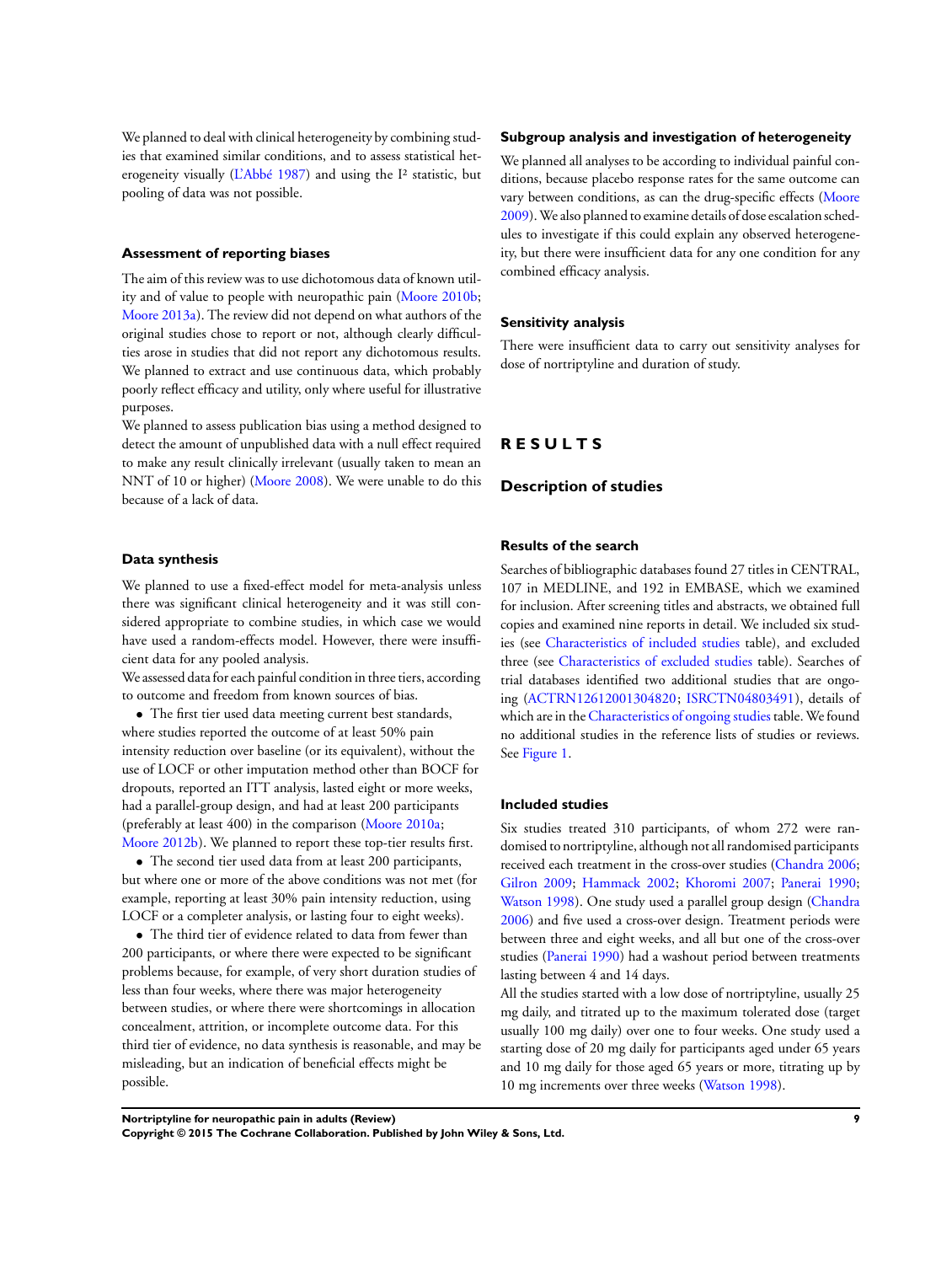The mean or median age of study participants, where reported, was between 49 and 64 years, and there were approximately equal numbers of men and women; [Hammack 2002](#page-16-0) and [Watson 1998](#page-16-0) did not report these demographics. Participants were experiencing pain due to PHN ([Chandra 2006](#page-16-0); [Gilron 2009;](#page-16-0) [Watson](#page-16-0) [1998](#page-16-0)), PDN ([Gilron 2009](#page-16-0)), cis-platinum-induced neuropathy [\(Hammack 2002\)](#page-16-0), lumbar radiculopathy [\(Khoromi 2007\)](#page-16-0), and central pain following limb amputation (with phantom or stump pain), PHN, or post-traumatic nerve lesions [\(Panerai 1990\)](#page-16-0). Four of the studies required participants to be experiencing at least moderate pain before enrolment. [Hammack 2002](#page-16-0) and [Panerai 1990](#page-16-0) did not specify this as an inclusion criterion, although the mean baseline pain intensity in [Hammack 2002](#page-16-0) was 59/100 and 60/ 100 (no standard deviation (SD) reported) in the two treatment arms. In [Panerai 1990](#page-16-0) the mean was 49 (SD 17), 46 (SD 17) and 37 (SD 13) in the three treatment arms, indicating that a small number of participants may have experienced only mild pain (less than 30/100) at baseline.

Three studies compared nortriptyline with placebo ([Hammack](#page-16-0) [2002](#page-16-0); [Khoromi 2007](#page-16-0); [Panerai 1990\)](#page-16-0), and five studies used an active comparator, which was titrated to the maximum tolerated dose.

- Gabapentin [\(Chandra 2006](#page-16-0))
- Gabapentin or gabapentin plus nortriptyline ([Gilron 2009](#page-16-0))
- Morphine or morphine plus nortriptyline ([Khoromi 2007\)](#page-16-0)
- Chlorimipramine (clomipramine) ([Panerai 1990](#page-16-0))
- Amitriptyline [\(Watson 1998\)](#page-16-0)

Most studies required that treatment with antidepressants, antiepileptics, and opioids was stopped before starting the study, but some specifically permitted continued, stable use of nonsteroidal anti-inflammatory drugs ([Hammack 2002](#page-16-0)), non-study medication for sciatica ([Khoromi 2007](#page-16-0)), and "analgesics" ([Watson](#page-16-0) [1998](#page-16-0)).

## **Excluded studies**

We excluded three studies after reading the full papers. [Gómez-](#page-16-0)[Pérez 1985](#page-16-0) and [Gómez-Pérez 1986](#page-16-0) combined nortriptyline with fluphenazine, with no nortriptyline only treatment arm, while [Raja](#page-16-0) [2002](#page-16-0) randomised participants to drug classes, not to individual drugs, and did not report results for individual drugs separately.

## **Risk of bias in included studies**

Comments on potential biases in individual studies are in the 'Risk of bias' section of the [Characteristics of included studies](#page-20-0) table. Figure 2 and [Figure 3](#page-12-0) show the findings; we did not carry out any sensitivity analyses. The greatest risk of bias came from small study size.

# **Figure 2. Risk of bias graph: review authors' judgements about each risk of bias item presented as percentages across all included studies.**

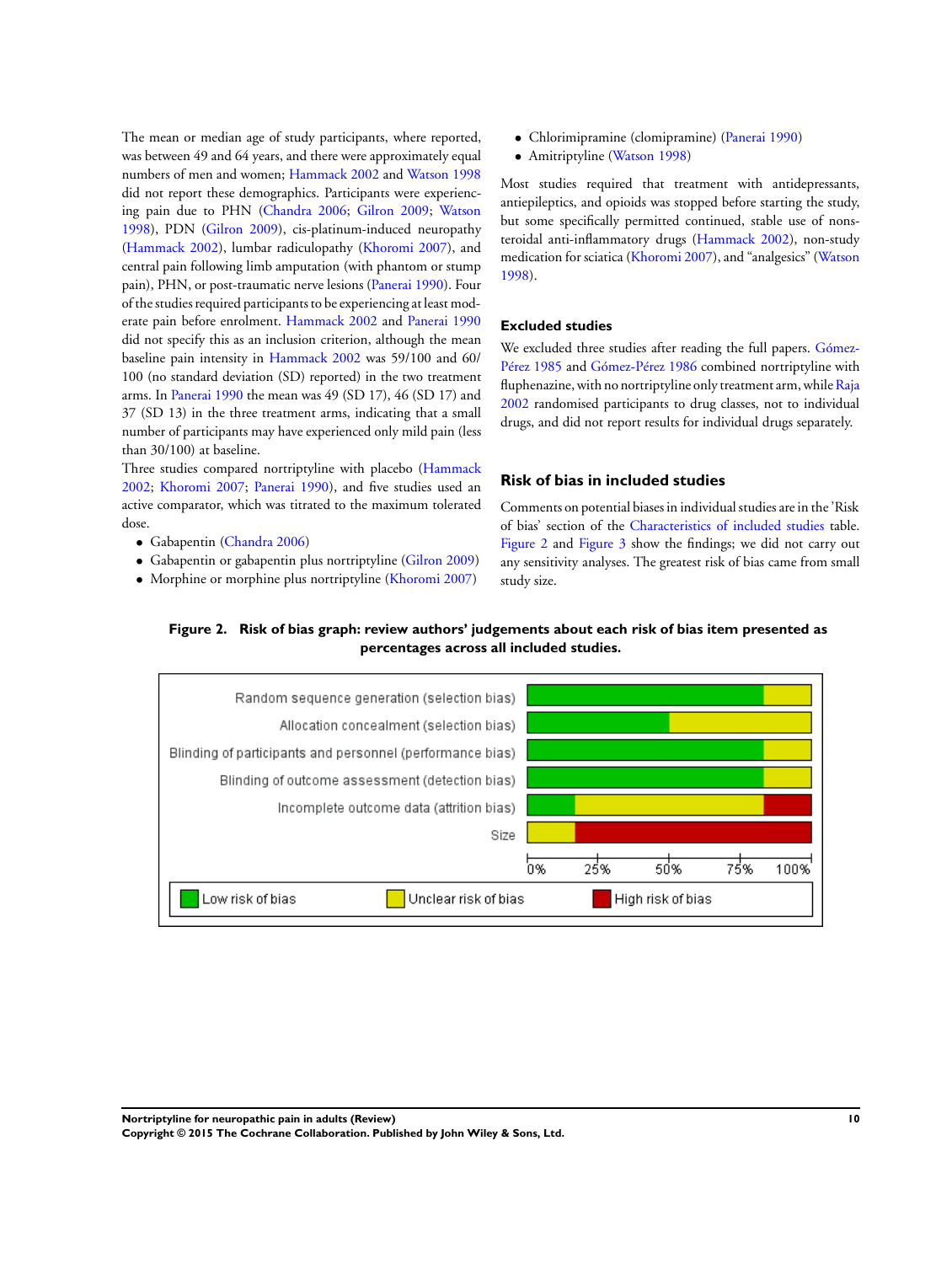

<span id="page-12-0"></span>**Figure 3. Risk of bias summary: review authors' judgements about each risk of bias item for each included study.**

**Nortriptyline for neuropathic pain in adults (Review) 11**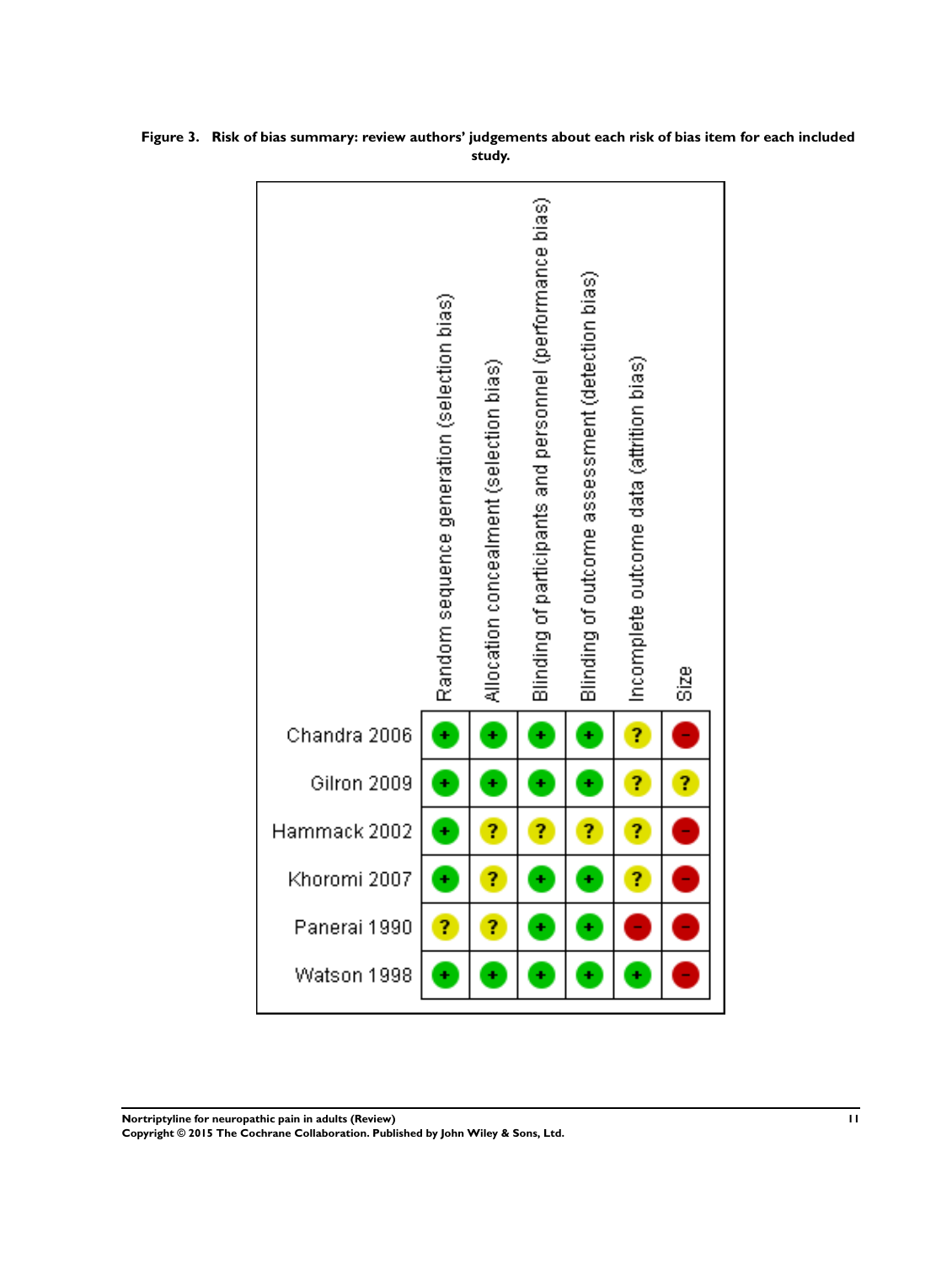## **Allocation**

All studies were randomised, and five adequately described the method of sequence generation ([Chandra 2006](#page-16-0); [Gilron 2009;](#page-16-0) [Hammack 2002](#page-16-0); [Khoromi 2007](#page-16-0); [Watson 1998](#page-16-0)). Three studies adequately described the method of concealing treatment allocation ([Chandra 2006](#page-16-0); [Gilron 2009](#page-16-0); [Watson 1998](#page-16-0)).

## **Blinding**

All studies were double blind and only one did not adequately describe the method used to ensure that participants and interacting investigators were unable to differentiate between active and control groups ([Hammack 2002\)](#page-16-0).

## **Incomplete outcome data**

Only one of the studies adequately accounted for all participants and reported on use of imputation for missing data ([Watson 1998](#page-16-0)).

#### **Selective reporting**

All studies reported the outcomes specified in their methods but these were often not our preferred outcomes.

## **Other potential sources of bias**

None of the studies analysed sufficient numbers of participants to minimise the bias associated with small studies [\(Nüesch 2010\)](#page-16-0).

## **Effects of interventions**

There was no first or second tier evidence of efficacy. We downgraded evidence primarily because of the short duration of most studies, small numbers of participants in comparisons, reporting results only for participants who completed cross-over studies (completer analyses), and a lack of desirable primary outcomes. [Appendix 5](#page-30-0) and [Appendix 6](#page-32-0) provide the details from individual studies for efficacy data and adverse events and withdrawals data respectively.

## **Third tier evidence**

[Chandra 2006](#page-16-0) reported that 14/34 participants experienced our preferred outcome of at least 50% reduction in pain intensity (using 100 mm VAS) with nortriptyline, and 13/36 with gabapentin. Numbers were somewhat lower in both groups using a Likert scale. The study also reported a responder outcome of 'good or excellent', defined as participants with "no worse than mild pain and disability, tolerable side effects, who slept well and were satisfied with treatment". This was experienced by 16/36 participants with nortriptyline and 16/34 with gabapentin.

[Gilron 2009](#page-16-0) reported at least moderate pain relief in 38/50 participants with nortriptyline, 30/46 with gabapentin, and 42/50 with nortriptyline plus gabapentin. We considered this outcome to be equivalent to our preferred outcome of PGIC much or very much improved.

[Hammack 2002](#page-16-0) reported mean data for pain and paraesthesiae, with no statistically significant difference between nortriptyline and placebo, and "at best, a small minority perhaps receiving a clinically significant benefit from nortriptyline". For the first treatment period only, 8/26 (30%) of participants taking nortriptyline and 8/25 (33%) taking placebo experienced a reduction in pain intensity of at least 10/100, using 100 mm VAS (a difference the authors considered was clinically significant).

[Khoromi 2007](#page-16-0) used a 6-point scale to assess pain relief, reporting that at least moderate relief was experienced by 12/30 participants with nortriptyline, 13/31 with morphine, 18/27 with nortriptyline plus morphine, and 11/30 with placebo. We considered this outcome to be equivalent to our preferred outcome of PGIC much or very much improved.

[Panerai 1990](#page-16-0) used a 100 mm VAS to assess pain intensity, and reported only mean data: chlorimipramine and nortriptyline were both superior to placebo, and chlorimipramine was slightly better than nortriptyline.

[Watson 1998](#page-16-0) reported a responder outcome, defined as "participants who were satisfied with their pain relief and had tolerable side effects". This was experienced by 15/33 participants with nortriptyline and 17/33 with amitriptyline. We considered this outcome to be equivalent to our preferred outcome of PGIC much or very much improved. The authors also reported that 4/33 participants had mild or no pain with nortriptyline and severe pain with amitriptyline, while 5/33 had mild or no pain with amitriptyline and severe pain with nortriptyline.

## **Adverse events**

All studies reported some information about adverse events, but reporting was inconsistent and fragmented. There were insufficient data comparing nortriptyline with the same comparator for any pooled analysis, even when we combined pain conditions.

#### **Participants experiencing any adverse event**

[Chandra 2006](#page-16-0) reported that 21/36 participants experienced at least one adverse event with nortriptyline, but there were no data for gabapentin. Dry mouth, constipation, and postural hypotension were more frequent with nortriptyline than gabapentin, while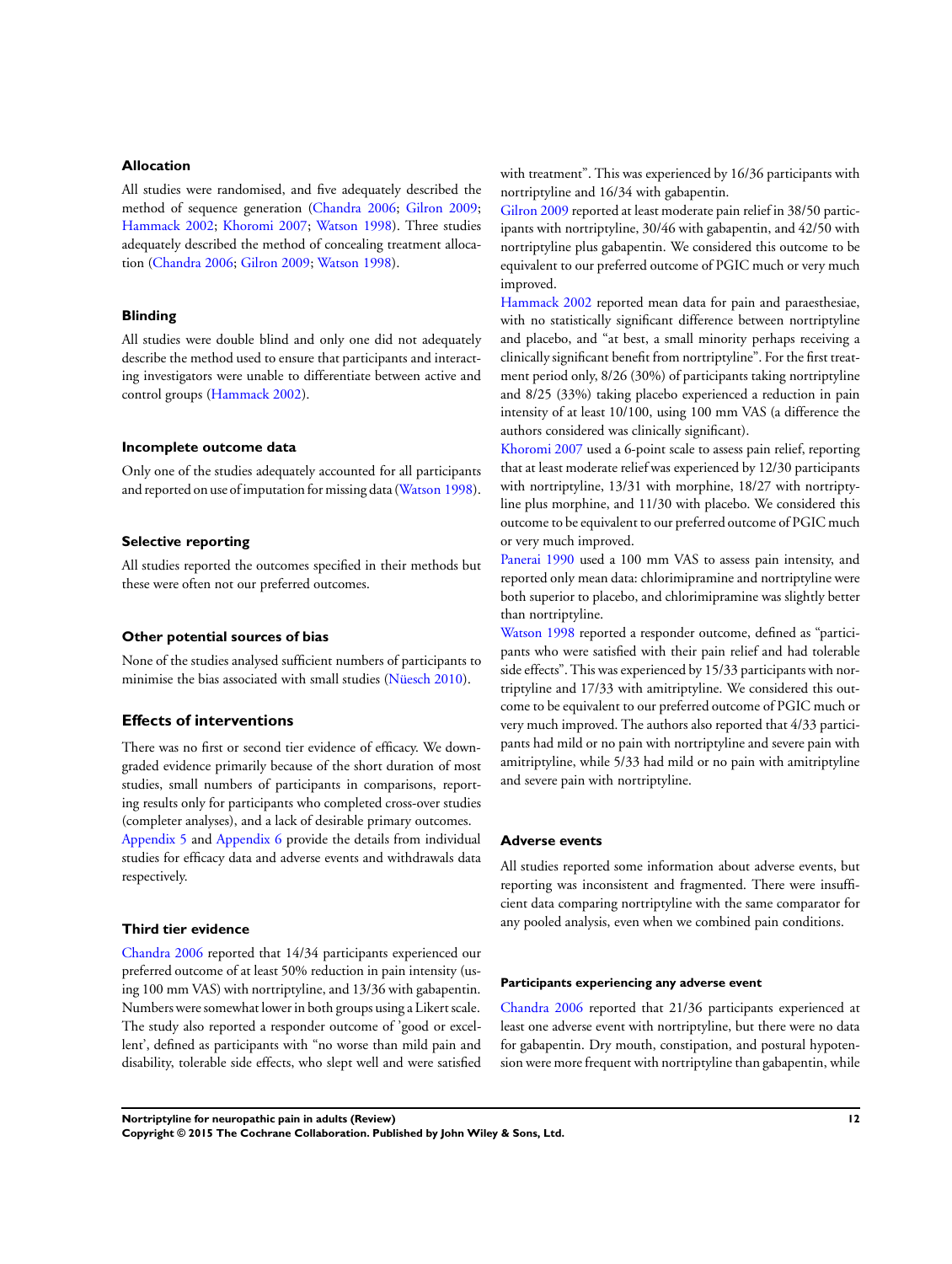sleepiness was equally common, and fatigue, giddiness, urticaria, urinary retention, and cough were infrequent in both groups.

[Gilron 2009](#page-16-0) reported a higher incidence of adverse events during titration than while at the maximum tolerated dose (in part presumably because some participants withdrew due to intolerable adverse events during titration). Dry mouth was more frequent with nortriptyline than gabapentin during both phases. Fatigue remained higher with nortriptyline, and high blood sugar (home monitoring) with gabapentin, at maximum dose. Results for the combination of nortriptyline plus gabapentin were similar to those for nortriptyline alone.

In [Hammack 2002,](#page-16-0) more participants reported adverse events while taking nortriptyline than placebo, but 8/51 (15%) participants had missing data. Dry mouth, dizziness, and constipation were more frequent with nortriptyline than placebo. Physicians reported more dry mouth and constipation with nortriptyline. Most events were of mild or moderate intensity.

Of the 28/55 participants completing all four treatment phases in [Khoromi 2007,](#page-16-0) 19 experienced at least one adverse event with nortriptyline, 26 with morphine, 25 with the combination of nortriptyline plus morphine, and 14 with placebo. Dry mouth, constipation, and dizziness were the most frequent adverse events; dry mouth was more common with nortriptyline, and constipation and dizziness with morphine. Results for the combination of nortriptyline plus morphine were similar to those for morphine alone. Of the 24/39 participants completing all four treatment phases in [Panerai 1990](#page-16-0), 23 experienced at least one adverse event with nortriptyline, 22 with chlorimipramine, and 10 with placebo. The adverse events were described as usually of mild to moderate *severity*, although it is likely that the authors mean mild to moderate *intensity*, and there were no events that were "not usually seen with antidepressants".

[Watson 1998](#page-16-0) reported that 26/33 participants experienced at least one adverse event with nortriptyline and 21/33 with amitriptyline. Dry mouth, constipation, and drowsiness were the most frequent, with constipation slightly more common with nortriptyline.

#### **Participants experiencing any serious adverse event**

None of the studies reported any serious adverse events (see [Panerai](#page-16-0) [1990](#page-16-0), Participants experiencing any adverse event).

## **Deaths**

None of the studies reported any deaths.

## **Withdrawals**

There were insufficient data comparing nortriptyline with the same comparator for any pooled analysis, even when pain conditions were combined.

#### **Withdrawals due to adverse events**

There were small numbers of withdrawals due to adverse events in all studies and most treatment arms.

#### **Withdrawals due to lack of efficacy**

There were few withdrawals due to lack of efficacy from any active treatment arm. They were more frequent in the placebo arms.

# **D I S C U S S I O N**

## **Summary of main results**

We found six studies enrolling 310 participants with various types of chronic neuropathic pain. Only one study reported our primary outcome of at least 50% reduction in pain intensity, but three reported outcomes we considered equivalent to our other primary outcome of PGIC much or very much improved. No first or second tier evidence was available. No pooling of data was possible, but third-tier evidence in individual studies indicated similar efficacy to other active interventions (gabapentin, morphine, chlorimipramine and amitriptyline), and to placebo, although this was derived mainly from completer analyses (see [Appendix 1\)](#page-29-0), in small, short duration studies where major bias is possible. More participants reported adverse events with nortriptyline than with placebo, similar numbers with nortriptyline and other antidepressants (amitriptyline and chlorimipramine) and gabapentin, and slightly more with morphine, although reporting was inconsistent and fragmented.

# **Overall completeness and applicability of evidence**

Nortriptyline was tested in small numbers of participants with six different neuropathic pain conditions. It was not possible to determine efficacy in any one condition.

Short-term studies (less than six weeks) may not accurately predict longer term efficacy in chronic conditions: four studies were of three to five weeks' duration, while only one was of six, and one of eight weeks' duration. Furthermore, caution is required in interpreting adverse event data from short duration studies for real world clinical practice, particularly where so few participants have been studied.

## **Quality of the evidence**

Reporting quality in the studies was generally poor by current standards. While all the studies were randomised and double-blind,

**Nortriptyline for neuropathic pain in adults (Review) 13**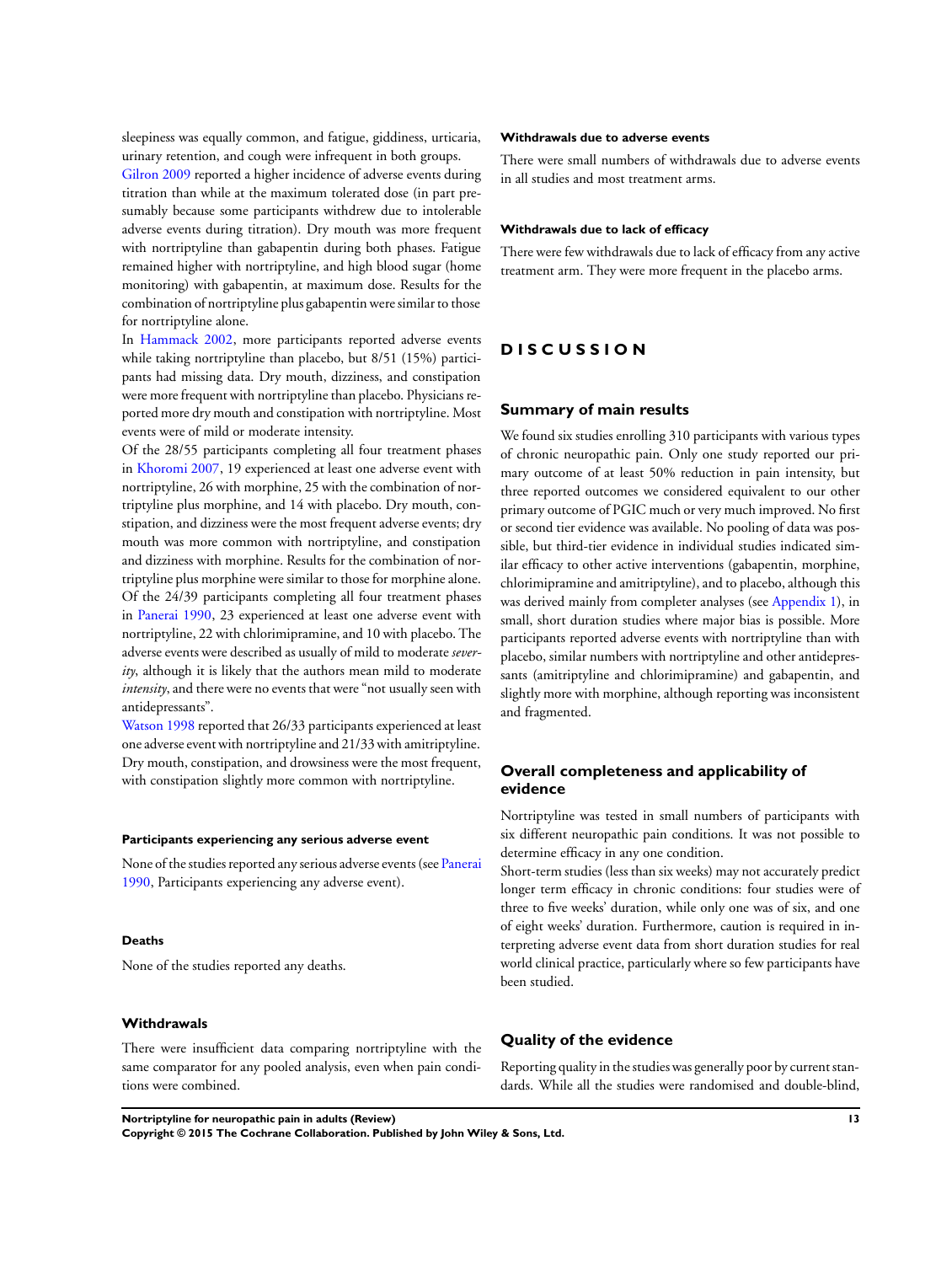none provided data that met predefined criteria for first or second tier analysis. All the studies were small, with a maximum of 56 participants randomised to any treatment arm, not all of whom provided results. Five of the six studies were of six weeks' duration or less and used a cross-over design. Only one of these reported any data for the first treatment period separately, and there were concerns or uncertainty about the completeness of reporting in all of them due to reporting only on participants who completed more than one phase of treatment or lack of information about any imputation methods used.

Adverse event reporting was inconsistent. For example, [Chandra](#page-16-0) [2006](#page-16-0) reported numbers of participants with any adverse event for nortriptyline but not for gabapentin, [Khoromi 2007](#page-16-0) and [Panerai](#page-16-0) [1990](#page-16-0) reported adverse events only for participants who completed all four treatment phases, and [Khoromi 2007](#page-16-0) reported on specific events only if the incidence was at least 5%. [Hammack 2002](#page-16-0) reported physician-reported toxicities and patient-reported symptoms, but approximately 15% of participant reports were missing, and the reports used different denominators and adverse event terms.

## **Potential biases in the review process**

The review was restricted to randomised double-blind studies, thus limiting the potential for bias. Other possible sources of bias that could have affected the review include the following.

• The degree of exaggeration of treatment effects in cross-over trials compared to parallel-group designs, as has been seen in some circumstances ([Khan 1996](#page-16-0)), is unclear but unlikely to be the source of major bias ([Elbourne 2002](#page-16-0)). The majority of data in this review were from cross-over studies.

• Withdrawals meant that any results were more likely to be per protocol for completers than for a true ITT analysis. Four of the five cross-over studies reported results only for those who completed at least two treatment periods, which is likely to overestimate efficacy.

• The absence of publication bias (unpublished trials showing no benefit of nortriptyline over placebo) can never be proven. We carried out a broad search for studies and feel it is unlikely that significant amounts of data remain unknown to us.

# **Agreements and disagreements with other studies or reviews**

This new review does not change the results of the previous Cochrane review ([Saarto 2007\)](#page-16-0).

Guidelines to treat neuropathic pain in Europe recommend use of a tricyclic antidepressant (amitriptyline, chlomipramine (PDN only), nortriptyline, desipramine, imipramine) for PDN, PHN, and central pain, but not trigeminal neuralgia ([Attal 2010\)](#page-16-0). Nortriptyline is not usually recommended as a first line treatment [\(Attal 2010](#page-16-0); [NICE 2013\)](#page-16-0), though it is specifically recommended as a first line treatment in other guidelines ([Dworkin 2010\)](#page-16-0). The results of this review do not support the use of nortriptyline as a first line treatment. Effective medicines with much greater supportive evidence are available, such as duloxetine, pregabalin, and gabapentin ([Lunn 2014](#page-16-0); [Moore 2009](#page-16-0); [Moore 2014b](#page-16-0)).

There appears to be general agreement that tricyclic antidepressants have approximately equivalent efficacy, and if treatment of an individual fails with one it is worthwhile trying another. This is supported by results from [Watson 1998](#page-16-0) in this review that demonstrated some participants benefited with amitriptyline but nortriptyline, and vice versa , and by [Raja 2002,](#page-16-0) in which participants were randomised to nortriptyline but could switch to desipramine if required; 13 (22%) of participants did so.

# **A U T H O R S ' C O N C L U S I O N S**

## **Implications for practice**

This review found little evidence to support the use of nortriptyline to treat neuropathic pain. There was some evidence of some effect but this came from studies that were methodologically flawed and potentially subject to major bias. Because of its low cost and wide availability, nortriptyline may be worth trying if a different tricyclic antidepressant has failed, but there are other medicines available with better evidence for efficacy and harm.

## **Implications for research**

Reasonable levels of evidence exist for the benefit of other antiepileptic and antidepressant drugs in the treatment of chronic neuropathic pain.

It is likely that nortriptyline will remain an option to treat neuropathic pain where other tricyclic antidepressants have been ineffective, or have intolerable adverse events. Larger, better-designed studies would provide more definitive conclusions on the efficacy of nortriptyline and support its continued use in neuropathic pain, but it is unlikely that these will be carried out, given the age of the drug and the alternatives available.

# **A C K N O W L E D G E M E N T S**

CRG Funding Acknowledgement: the National Institute for Health Research (NIHR) is the largest single funder of the Cochrane PaPaS Group. Disclaimer: The views and opinions expressed therein are those of the authors and do not necessarily reflect those of the NIHR, the National Health Service (NHS) or the Department of Health.

Institutional support was provided by the Oxford Pain Relief Trust.

**Nortriptyline for neuropathic pain in adults (Review) 14**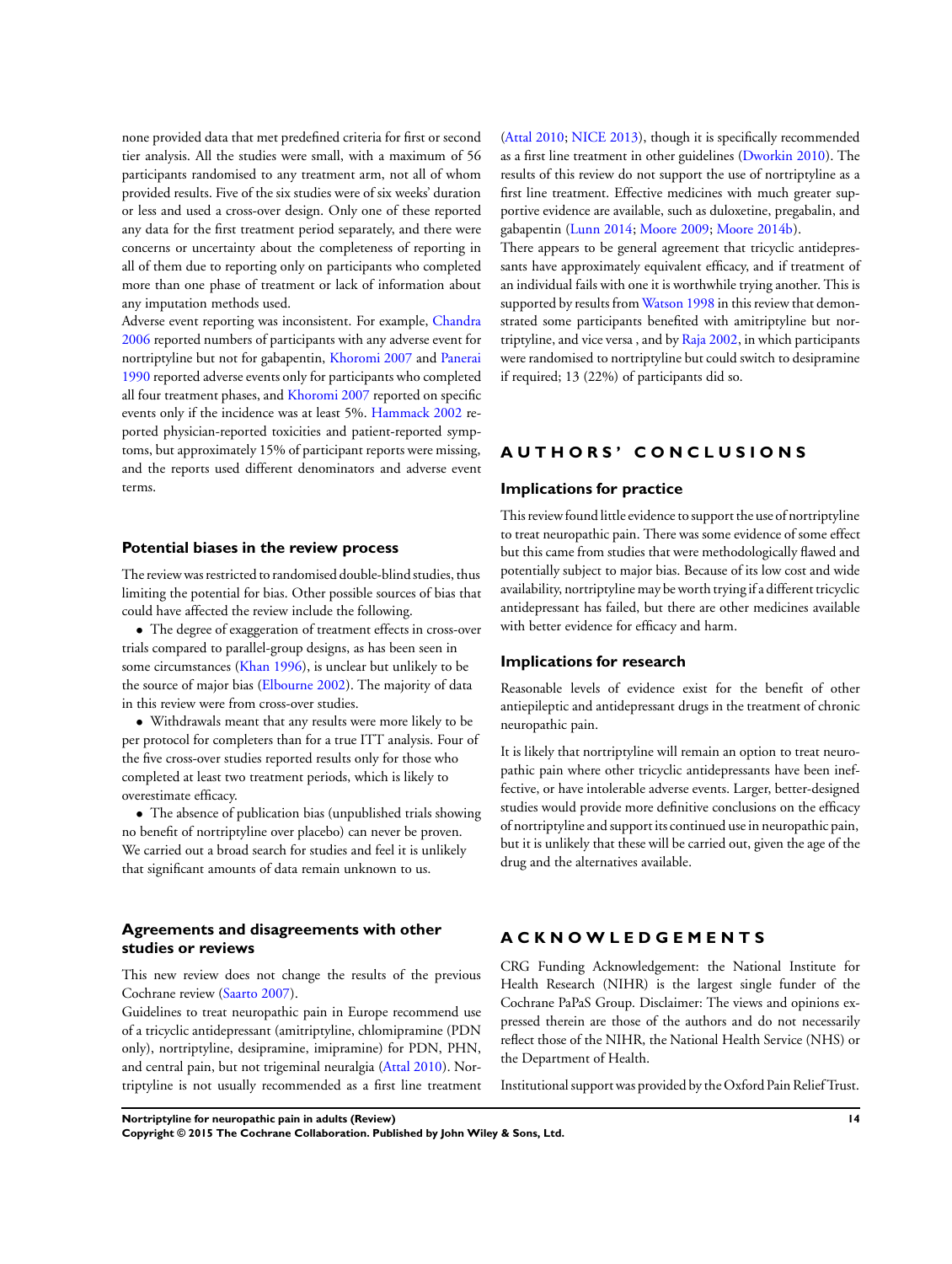# **R E F E R E N C E S**

#### <span id="page-16-0"></span>**References to studies included in this review**

#### **Chandra 2006** *{published data only}*

Chandra K1, Shafiq N, Pandhi P, Gupta S, Malhotra S. Gabapentin versus nortriptyline in post-herpetic neuralgia patients: a randomized, double-blind clinical trial--the GONIP Trial. *International journal of Clinical Pharmacology and Therapeutics* 2006;**44**(8):358–63. [PUBMED: 16961166]

#### **Gilron 2009** *{published data only}*

Block JP. Combined treatment with gabapentin and nortriptyline improves pain control in peripheral neuropathy more than either agent alone. *Journal of Clinical Outcomes Management* 2009;**16**(12):544–45. <sup>∗</sup> Gilron I, Bailey JM, Tu D, Holden RR, Jackson AC,

Houlden R. Nortriptyline and gabapentin, alone and in combination for neuropathic pain: a double-blind, randomised controlled crossover trial. *Lancet* 2009; **374**(9697):1252–61. [DOI: 10.1016/S0140-6736 (09)61081-3]

## **Hammack 2002** *{published data only}*

Hammack JE1, Michalak JC, Loprinzi CL, Sloan JA, Novotny PJ, Soori GS, et al.Phase III evaluation of nortriptyline for alleviation of symptoms of cis-platinuminduced peripheral neuropathy. *Pain* 2002;**98**(1-2): 195–203. [DOI: 10.1016/S0304-3959(02)00047-7]

## **Khoromi 2007** *{published data only}*

Khoromi S, Cui L, Nackers L, Max MB. Morphine, nortriptyline and their combination vs. placebo in patients with chronic lumbar root pain. *Pain* 2007;**130**(1-2):66–75. [DOI: 10.1016/j.pain.2006.10.029]

#### **Panerai 1990** *{published data only}*

Panerai AE, Monza G, Movilia P, Bianchi M, Francucci BM, Tiengo M. A randomized, within-patient, cross-over, placebo-controlled trial on the efficacy and tolerability of the tricyclic antidepressants chlorimipramine and nortriptyline in central pain. *Acta Neurologica Scandinavica* 1990;**82**(1): 34–8. [PUBMED: 2239134]

## **Watson 1998** *{published data only}*

Watson CP, Vernich L, Chipman M, Reed K. Nortriptyline versus amitriptyline in postherpetic neuralgia: a randomized trial. *Neurology* 1998;**51**(4):1166–71. [PUBMED: 9781549]

## **References to studies excluded from this review**

#### **Gómez-Pérez 1985** *{published data only}*

Gómez-Pérez FJ, Rull JA, Dies H, Rodriquez-Rivera JG, Gonzalez-Barranco J, Lozano-Castañeda O. Nortriptyline and fluphenazine in the symptomatic treatment of diabetic neuropathy. A double-blind cross-over study. *Pain* 1985;**23** (4):395–400. [PUBMED: 3911140]

## **Gómez-Pérez 1986** *{published data only}*

Gómez-Pérez FJ, Choza R, Ríos JM, Reza A, Huerta E, Aguilar CA, et al.Nortriptyline-fluphenazine vs. carbamazepine in the symptomatic treatment of diabetic neuropathy. *Archives of Medical Research* 1986;**27**(4):525–9. [PUBMED: 8987189]

## **Raja 2002** *{published data only}*

Phase III randomized controlled study of morphine and nortriptyline in the management of postherpetic neuralgia. clinicaltrials.gov/ct2/show/NCT00004390? term=NCT00004390&rank=1 (accessed 10 June 2014). [: NCT00004390]

<sup>∗</sup> Raja SN, Haythornthwaite JA, Pappagallo M, Clark MR, Travison TG, Sabeen S, Royall RM, Max MB. Opioids versus antidepressants in postherpetic neuralgia: a randomized, placebo-controlled trial. *Neurology* 2002;**59** (7):1015–21. [DOI: 10.1212/WNL.59.7.1015]

## **References to ongoing studies**

#### **ACTRN12612001304820** *{published data only}*

Chisholm C (Principle investigator). High versus low dose Nortriptyline for pain control and sleep in the presence of radicular back pain. www.anzctr.org.au/ ACTRN12612001304820.aspx (accessed 1 July 2014). [: ACTRN12612001304820]

#### **ISRCTN04803491** *{unpublished data only}*

Gilron I (Principle investigator). A double-blind, randomised controlled trial of nortriptyline, morphine, and their combination for neuropathic pain. www.controlledtrials.com/ISRCTN04803491 (accessed 1 July 2014).

## **Additional references**

#### **Attal 2010**

Attal N, Cruccu G, Baron R, Haanpää M, Hansson P, Jensen TS, et al.EFNS guidelines on the pharmacological treatment of neuropathic pain: 2010 revision. *European Journal of Neurology* 2010;**17**(9):1113–e88. [DOI: 10.1111/j.1468-1331.2010.02999.x]

#### **Baron 2010**

Baron R, Binder A, Wasner G. Neuropathic pain: diagnosis, pathophysiological mechanisms, and treatment. *Lancet Neurology* 2010;**9**(8):807–19. [DOI: 10.1016/S1474-4422 (10)70143-5]

#### **Baron 2012**

Baron R, Wasner G, Binder A. Chronic pain: genes, plasticity, and phenotypes. *Lancet Neurology* 2012;**11**(1): 19–21. [DOI: 10.1016/S1474-4422(11)70281-]

## **Bouhassira 2008**

Bouhassira D, Lantéri-Minet M, Attal N, Laurent B, Touboul C. Prevalence of chronic pain with neuropathic

**Nortriptyline for neuropathic pain in adults (Review) 15**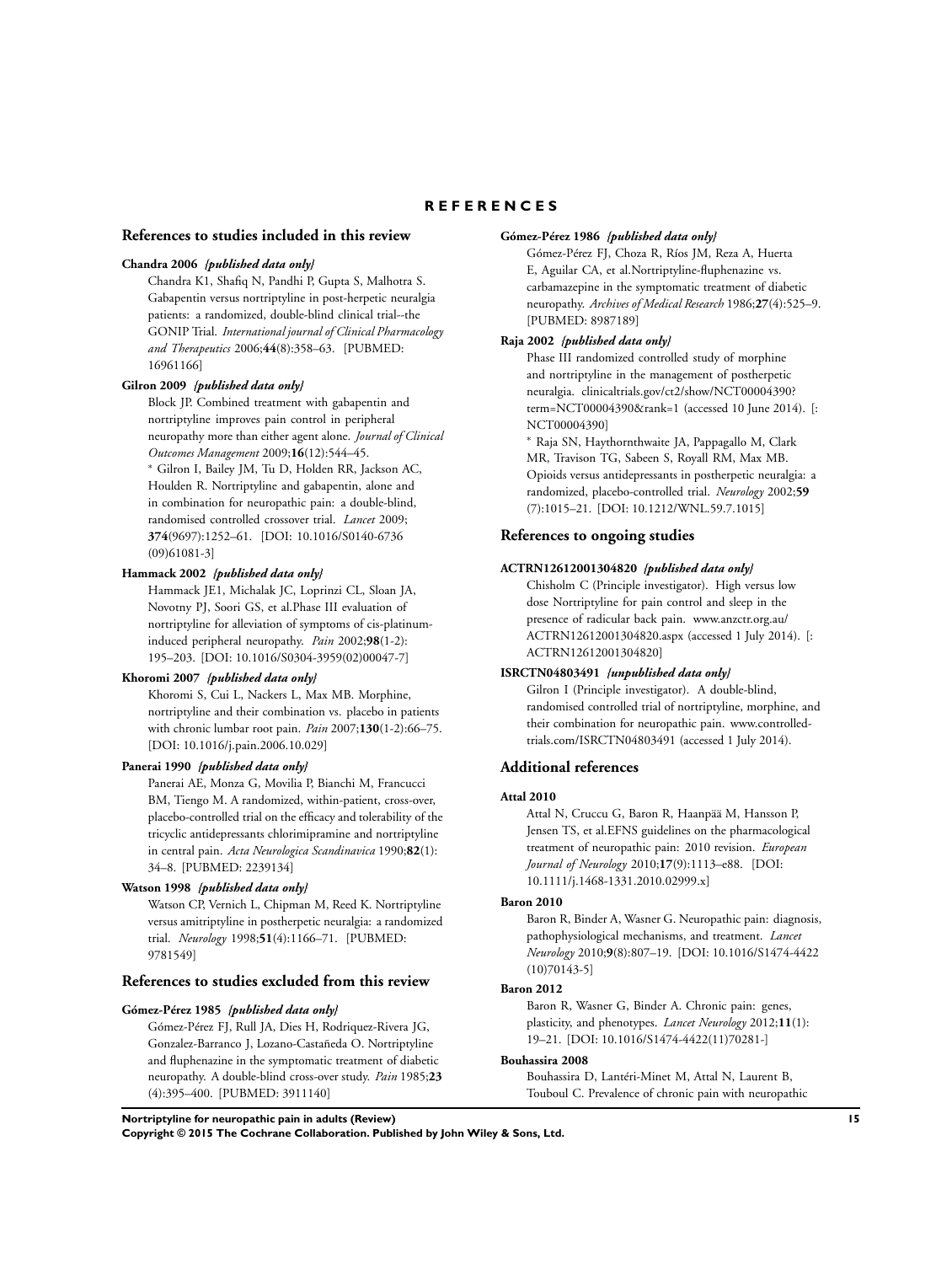characteristics in the general population. *Pain* 2008;**136**(3): 380–7. [DOI: 10.1016/j.pain.2007.08.013]

#### **Chronicle 2004**

Chronicle EP, Mulleners WM. Anticonvulsant drugs for migraine prophylaxis. *Cochrane Database of Systematic Reviews* 2004, Issue 3. [DOI: 10.1002/ 14651858.CD003226.pub2]

## **Derry 2012**

Derry S, Moore RA. Topical capsaicin (low concentration) for chronic neuropathic pain in adults. *Cochrane Database of Systematic Reviews* 2012, Issue 9. [DOI: 10.1002/ 14651858.CD010111]

## **Derry 2013**

Derry S, Sven-Rice A, Cole P, Tan T, Moore RA. Topical capsaicin (high concentration) for chronic neuropathic pain in adults. *Cochrane Database of Systematic Reviews* 2013, Issue 2. [DOI: 10.1002/14651858.CD007393.pub3]

#### **Derry 2014**

Derry S, Moore RA. Topical lidocaine for neuropathic pain in adults. *Cochrane Database of Systematic Reviews* 2014, Issue 7. [DOI: 10.1002/14651858.CD010958]

## **Di Franco 2010**

Di Franco M, Iannuccelli C, Atzeni F, Cazzola M, Salaffi F, Valesini G, et al.Pharmacological treatment of fibromyalgia. *Clinical and experimental Rheumatology* 2010; **28**(6 Suppl63):S110–6.

#### **Dick 2007**

Dick IE, Brochu RM, Purohit Y, Kaczorowski GJ, Martin WJ, Priest BT. Sodium channel blockade may contribute to the analgesic efficacy of antidepressants. *Journal of Pain* 2007;**8**(4):315–24. [: 10.1016/j.jpain.2006.10.001]

#### **Dworkin 2008**

Dworkin RH, Turk DC, Wyrwich KW, Beaton D, Cleeland CS, Farrar JT, et al.Interpreting the clinical importance of treatment outcomes in chronic pain clinical trials: IMMPACT recommendations. *Journal of Pain* 2008;**9**(2): 105–21. [DOI: 10.1016/j.jpain.2007.09.005]

#### **Dworkin 2010**

Dworkin RH, O'Connor AB, Audette J, Baron R, Gourlay GK, Haanpää ML, et al.Recommendations for the pharmacological management of neuropathic pain: an overview and literature update. *Mayo Clinic Proceedings* 2010;**85(3 Suppl)**:S3–14. [DOI: 10.4065/ mcp.2009.0649]

## **Elbourne 2002**

Elbourne DR, Altman DG, Higgins JP, Curtin F, Worthington HV, Vail A. Meta-analyses involving crossover trials: methodological issues. *International Journal of Epidemiology* 2002;**31**(1):140–9. [DOI: 10.1093/ije/ 31.1.140]

## **Gustorff 2008**

Gustorff B, Dorner T, Likar R, Grisold W, Lawrence K, Schwarz F, et al.Prevalence of self-reported neuropathic pain and impact on quality of life: a prospective representative

survey. *Acta Anaesthesiologica Scandinavica* 2008;**52**(1): 132–6. [DOI: 10.1111/j.1399-6576.2007.01486.x]

#### **Hall 2008**

Hall GC, Carroll D, McQuay HJ. Primary care incidence and treatment of four neuropathic pain conditions: a descriptive study, 2002-2005. *BMC Family Practice* 2008;**9**: 26. [DOI: 10.1186/1471-2296-9-26]

## **Hearn 2014**

Hearn L, Derry S, Phillips T, Moore RA, Wiffen PJ. Imipramine for neuropathic pain in adults. *Cochrane Database of Systematic Reviews* 2014, Issue 5. [DOI: 10.1002/14651858.CD010769.pub2]

## **Higgins 2011**

Higgins JPT, Green S (editors). Chapter 8: Assessing risk of bias in included studies. In: Higgins JPT, Altman DG, Sterne JAC editor(s). *Cochrane Handbook for Systematic Reviews of Interventions Version 5.1.0 [updated March 2011]*. The Cochrane Collaboration, 2011. Available from www.cochrane–handbook.org.

#### **Jadad 1996**

Jadad AR, Moore RA, Carroll D, Jenkinson C, Reynolds DJ, Gavaghan DJ, et al.Assessing the quality of reports of randomized clinical trials: is blinding necessary?. *Controlled Clinical Trials* 1996;**17**(1):1–12. [DOI: doi.org/10.1016/ 0197-2456(95)00134-4]

#### **Jensen 2011**

Jensen TS, Baron R, Haanpää M, Kalso E, Loeser JD, Rice AS, et al.A new definition of neuropathic pain. Pain 2011; Vol. 152, issue 10:2204–5. [DOI: 10.1016/ j.pain.2011.06.017]

## **Kalso 2013**

Kalso E, Aldington DJ, Moore RA. Drugs for neuropathic pain. *BMJ* 2013;**347**:f7339. [DOI: 10.1136/bmj.f7339]

#### **Katusic 1991**

Katusic S, Williams DB, Beard CM, Bergstralh EJ, Kurland LT. Epidemiology and clinical features of idiopathic trigeminal neuralgia and glossopharyngeal neuralgia: similarities and differences, Rochester, Minnesota,1945- 1984. *Neuroepidemiology* 1991;**10**:276–81.

#### **Khan 1996**

Khan KS, Daya S, Jadad A. The importance of quality of primary studies in producing unbiased systematic reviews. *Archives of Internal Medicine* 1996;**156**(6):661–6.

#### **Koopman 2009**

Koopman JS, Dieleman JP, Huygen FJ, de Mos M, Martin CG, Sturkenboom MC. Incidence of facial pain in the general population. *Pain* 2009;**147**(1-3):122–7. [DOI: 10.1016/j.pain.2009.08.023]

#### **L'Abbé 1987**

L'Abbé KA, Detsky AS, O'Rourke K. Meta-analysis in clinical research. *Annals of Internal Medicine* 1987;**107**: 224–33.

## **Lunn 2014**

Lunn MP, Hughes RA, Wiffen PJ. Duloxetine for treating painful neuropathy, chronic pain or fibromyalgia. *Cochrane*

**Nortriptyline for neuropathic pain in adults (Review) 16**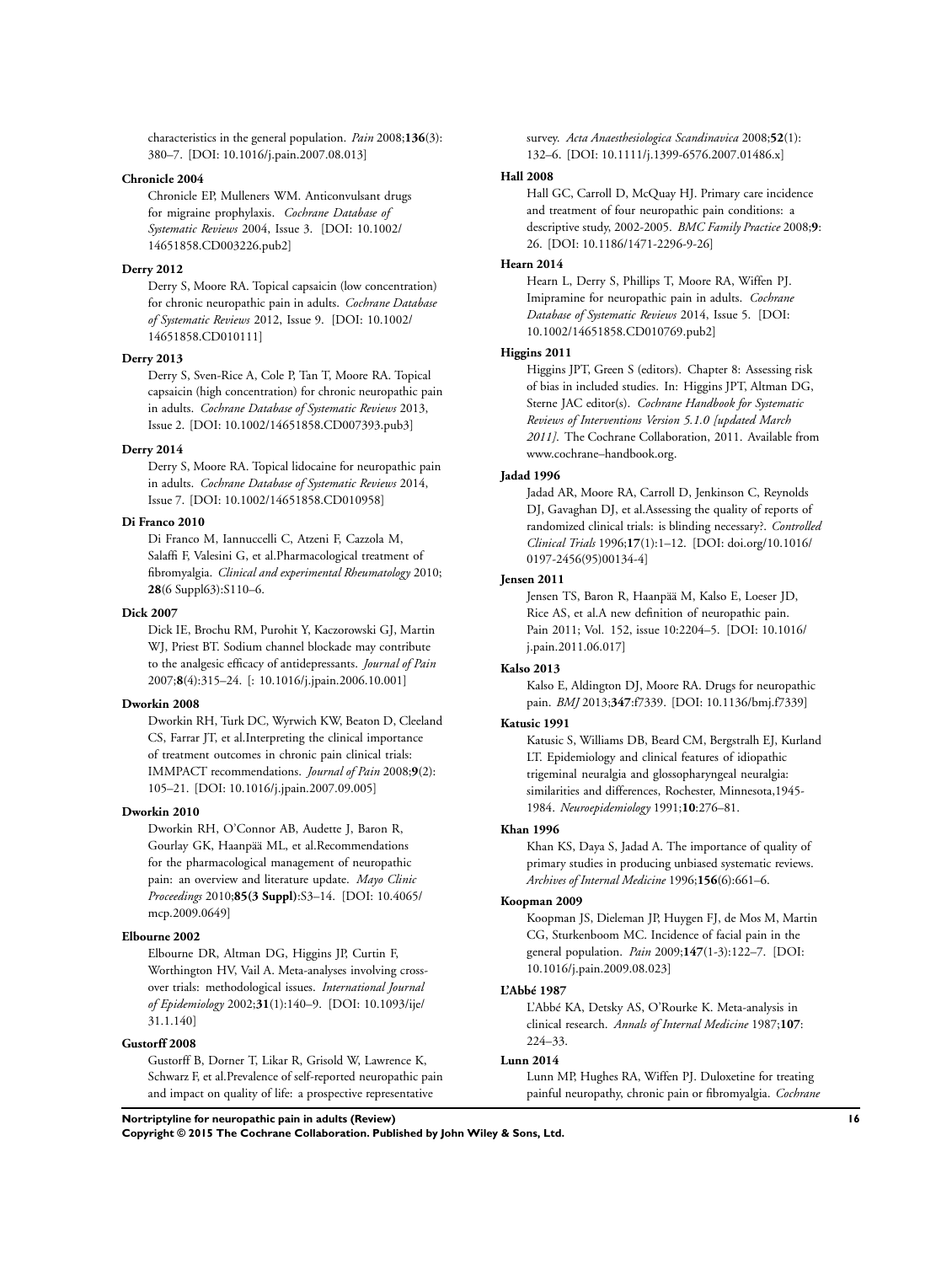*Database of Systematic Reviews* 2014, Issue 1. [DOI: 10.1002/14651858.CD007115.pub3]

#### **McQuay 1998**

McQuay H, Moore R. *An evidence-based resource for pain relief*. Oxford: Oxford University Press, 1998.

## **McQuay 2007**

McQuay HJ, Smith LA, Moore RA. Chronic Pain. In: Stevens A, Raftery J, Mant J, Simpson S editor(s). *Health Care Needs Assessment*. 3rd Edition. Oxford: Radcliffe Publishing, 2007. [ISBN: 978–1–84619–063–6]

#### **Moisset 2007**

Moisset X, Bouhassira D. Brain imaging of neuropathic pain. *Neuroimaging* 2007;**37**(Suppl 1):S80–8. [DOI: 10.1016/j.neuroimage.2007.03.054]

#### **Moore 1998**

Moore RA, Gavaghan D, Tramèr MR, Collins SL, McQuay HJ. Size is everything - large amounts of information are needed to overcome random effects in estimating direction and magnitude of treatment effects. *Pain* 1998;**78**(3): 209–16. [DOI: 10.1016/S0304-3959(98)00140-7]

## **Moore 2008**

Moore RA, Barden J, Derry S, McQuay HJ. Managing potential publication bias. In: McQuay HJ, Kalso E, Moore RA editor(s). *Systematic Reviews in Pain Research: Methodology Refined*. Seattle: IASP Press, 2008:15–24. [ISBN: 978-0-931092-69-5]

#### **Moore 2009**

Moore RA, Straube S, Wiffen PJ, Derry S, McQuay HJ. Pregabalin for acute and chronic pain in adults. *Cochrane Database of Systematic Reviews* 2009, Issue 3. [DOI: 10.1002/14651858.CD007076.pub2]

#### **Moore 2010a**

Moore RA, Eccleston C, Derry S, Wiffen P, Bell RF, Straube S, et al."Evidence" in chronic pain - establishing best practice in the reporting of systematic reviews. *Pain* 2010; **150**(3):386–9. [DOI: doi:10.1016/j.pain.2010.05.011]

#### **Moore 2010b**

Moore RA, Straube S, Paine J, Phillips CJ, Derry S, McQuay HJ. Fibromyalgia: moderate and substantial pain intensity reduction predicts improvement in other outcomes and substantial quality of life gain. *Pain* 2010;**149**(2):360–4. [DOI: 10.1016/j.pain.2010.02.039]

## **Moore 2010c**

Moore RA, Moore OA, Derry S, Peloso PM, Gammaitoni AR, Wang H. Responder analysis for pain relief and numbers needed to treat in a meta-analysis of etoricoxib osteoarthritis trials: bridging a gap between clinical trials and clinical practice. *Annals of the Rheumatic Diseases* 2010; **69**(2):374–9. [DOI: doi:10.1136/ard.2009.107805]

## **Moore 2010d**

Moore RA, Smugar SS, Wang H, Peloso PM, Gammaitoni A. Numbers-needed-to-treat analyses--do timing, dropouts, and outcome matter? Pooled analysis of two randomized, placebo-controlled chronic low back pain trials. *Pain* 2010; **151**(3):592–7. [DOI: doi:10.1016/j.pain.2010.07.013]

#### **Moore 2011a**

Moore RA, Straube S, Paine J, Derry S, McQuay HJ. Minimum efficacy criteria for comparisons between treatments using individual patient meta-analysis of acute pain trials: examples of etoricoxib, paracetamol, ibuprofen, and ibuprofen/paracetamol combinations after third molar extraction. *Pain* 2011;**152**(5):982–9. [DOI: doi:10.1016/ j.pain.2010.11.030]

#### **Moore 2011b**

Moore RA, Mhuircheartaigh RJ, Derry S, McQuay HJ. Mean analgesic consumption is inappropriate for testing analgesic efficacy in post-operative pain: analysis and alternative suggestion. *European Journal of Anaesthesiology* 2011;**28**(6):427–32. [DOI: 10.1097/ EJA.0b013e328343c569]

## **Moore 2012a**

Moore RA, Derry S, Aldington D, Cole P, Wiffen PJ. Amitriptyline for neuropathic pain and fibromyalgia in adults. *Cochrane Database of Systematic Reviews* 2012, Issue 12. [DOI: 10.1002/14651858.CD008242.pub2]

#### **Moore 2012b**

Moore RA, Straube S, Eccleston C, Derry S, Aldington D, Wiffen P, et al.Estimate at your peril: imputation methods for patient withdrawal can bias efficacy outcomes in chronic pain trials using responder analyses. *Pain* 2012;**153**(2): 265–8. [DOI: 10.1016/j.pain.2011.10.004]

#### **Moore 2013a**

Moore RA, Straube S, Aldington D. Pain measures and cut-offs - 'no worse than mild pain' as a simple, universal outcome. *Anaesthesia* 2013;**68**(4):400–12. [DOI: 10.1111/ anae.12148]

## **Moore 2013b**

Moore A, Derry S, Eccleston C, Kalso E. Expect analgesic failure; pursue analgesic success. *BMJ* 2013;**346**:f2690. [DOI: 10.1136/bmj.f2690]

#### **Moore 2014a**

Moore RA, Derry S, Taylor RS, Straube S, Phillips CJ. The costs and consequences of adequately managed chronic noncancer pain and chronic neuropathic pain. *Pain Practice* 2014;**14**(1):79–94. [DOI: 10.1111/papr.12050]

#### **Moore 2014b**

Moore RA, Wiffen PJ, Derry S, McQuay HJ. Gabapentin for chronic neuropathic pain and fibromyalgia in adults. *Cochrane Database of Systematic Reviews* 2014, Issue 4. [DOI: 10.1002/14651858.CD007938.pub3]

#### **Moore 2014c**

Moore RA, Cai N, Skljarevski V, Tölle TR. Duloxetine use in chronic painful conditions - individual patient data responder analysis. *European Journal of Pain* 2014;**18**(1): 67–75. [DOI: 10.1002/j.1532-2149.2013.00341.x]

## **NICE 2013**

NICE clinical guideline 173. Neuropathic pain pharmacological management. www.nice.org.uk/guidance/ CG173 (accessed 24 March 2014) 2013:1–138.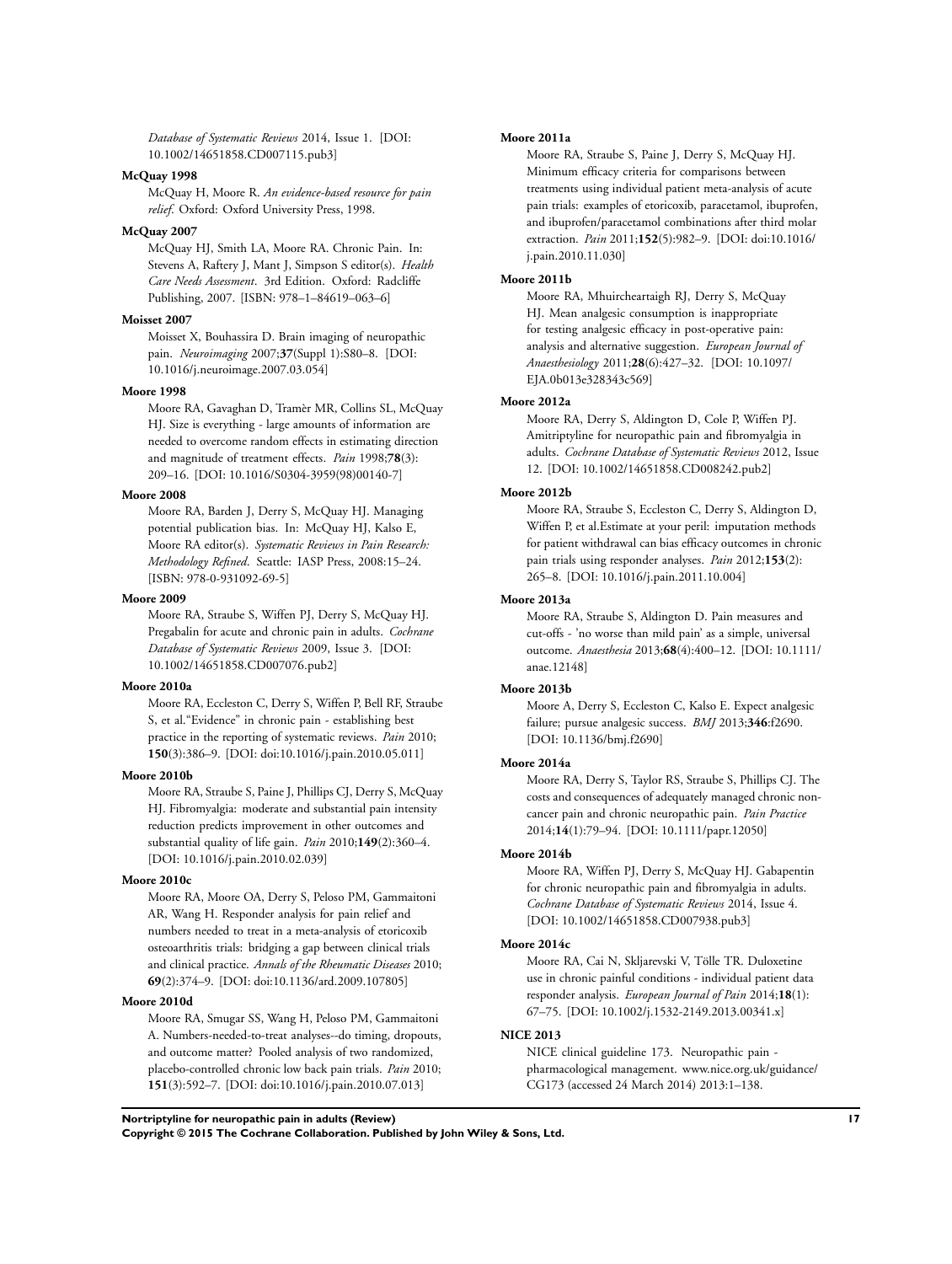#### **Nüesch 2010**

Nüesch E, Trelle S, Reichenbach S, Rutjes AW, Tschannen B, Altman DG, et al.Small study effects in meta-analyses of osteoarthritis trials: meta-epidemiological study. *BMJ* 2010;**341**:c3515. [DOI: 10.1136/bmj.c3515]

#### **O'Brien 2010**

O'Brien EM, Staud RM, Hassinger AD, McCulloch RC, Craggs JG, Atchison JW, et al.Patient-centered perspective on treatment outcomes in chronic pain. *Pain Medicine* 2010; **11**(1):6–15. [DOI: 10.1111/j.1526-4637.2009.00685.x]

#### **O'Connor 2009**

O'Connor, AB, Dworkin RH. Treatment of neuropathic pain: an overview of recent guidelines. *American Journal of Medicine* 2009;**122**(10 Suppl):S22–32. [DOI: 10.1016/ j.amjmed.2009.04.007]

## **Onghena 1992**

Onghena P, Van Houdenhove B. Antidepressant-induced analgesia in chronic non-malignant pain: a meta-analysis of 39 placebo-controlled studies. *Pain* 1992;**49**:205–20.

#### **PaPaS 2012**

PaPaS author and referee guidance. http:// papas.cochrane.org/papas-documents (accessed 22 January 2013).

## **PCA 2014**

Prescribing and Primary Care team, Health and Social Care Information Centre. *Prescription cost analysis, England 2013*. Health and Social Care Information Centre, 2014. [ISBN: 978–1–78386–089–0]

#### **Rappaport 1994**

Rappaport ZH, Devor M. Trigeminal neuralgia: the role of self-sustaining discharge in the trigeminal ganglion. *Pain* 1994;**56**:127–38. [DOI: 10.1016/0304-3959(94)90086-8]

## **RevMan 2014**

The Nordic Cochrane Centre, The Cochrane Collaboration. Review Manager (RevMan). 5.3. Copenhagen: The Nordic Cochrane Centre, The Cochrane Collaboration, 2014.

#### **Soni 2013**

Soni A, Batra R, Gwilym S, Spector T, Hart D, Arden N, et al.Neuropathic features of joint pain: A community-based study. *Arthritis & Rheumatism* 2013;**April 1**:Epub ahead of print. [DOI: 10.1002/art.37962]

#### **Straube 2008**

Straube S, Derry S, McQuay HJ, Moore RA. Enriched enrollment: definition and effects of enrichment and dose in trials of pregabalin and gabapentin in neuropathic pain. A systematic review. *British Journal of Clinical Pharmacology* 2008;**66**(2):266–75. [DOI: 10.1111/ j.1365-2125.2008.03200.x]

#### **Straube 2010**

Straube S, Derry S, Moore RA, Paine J, McQuay HJ. Pregabalin in fibromyalgia--responder analysis from individual patient data. *BMC Musculoskeletal Disorders* 2010;**11**:150. [doi: 10.1186/1471–2474–11–150]

#### **Sultan 2008**

Sultan A, Gaskell H, Derry S, Moore RA. Duloxetine for painful diabetic neuropathy and fibromyalgia pain: systematic review of randomised trials. *BMC Neurology* 2008;**8**:29. [DOI: 10.1186/1471-2377-8-29]

#### **Torrance 2006**

Torrance N, Smith BH, Bennett MI, Lee AJ. The epidemiology of chronic pain of predominantly neuropathic origin. Results from a general population survey. *Journal of Pain* 2006;**7**(4):281–9. [DOI: 10.1016/ j.jpain.2005.11.008]

#### **Tracey 2011**

Tracey I. Can neuroimaging studies identify pain endophenotypes in humans?. *Nature Reviews Neurology* 2011;**7**(3):173–81. [doi: 10.1038/nrneurol.2011.4]

## **Treede 2008**

Treede RD, Jensen TS, Campbell JN, Cruccu G, Dostrovsky JO, Griffin JW, et al.Neuropathic pain: redefinition and a grading system for clinical and research purposes. *Neurology* 2008;**70**(18):1630–5. [DOI: 10.1212/ 01.wnl.0000282763.29778.59]

## **van Hecke 2014**

van Hecke O, Austin SK, Khan RA, Smith BH, Torrance N. Neuropathic pain in the general population: a systematic review of epidemiological studies. *Pain* 2014;**155**(4): 654–62. [DOI: 10.1016/j.pain.2013.11.013]

#### **Vo 2009**

Vo T, Rice AS, Dworkin RH. Non-steroidal antiinflammatory drugs for neuropathic pain: how do we explain continued widespread use?. *Pain* 2009;**143**(3): 169–71. [DOI: 10.1016/j.pain.2009.03.013]

#### **von Hehn 2012**

von Hehn CA, Baron R, Woolf CJ. Deconstructing the neuropathic pain phenotype to reveal neural mechanisms. *Neuron* 2012;**73**(4):638–52. [DOI: 10.1016/ j.neuron.2012.02.008]

## **Vos 2012**

Vos T, Flaxman AD, Naghavi M, Lozano R, Michaud C, Ezzati M, et al.Years lived with disability (YLDs) for 1160 sequelae of 289 diseases and injuries 1990-2010: a systematic analysis for the Global Burden of Disease Study 2010. *Lancet* 2012;**380**(9859):2163–96. [DOI: 10.1016/ S0140-6736(12)61729-2]

# **Wiffen 2013**

Wiffen PJ, Derry S, Moore RA, Aldington D, Cole P, Rice ASC, et al.Antiepileptic drugs for neuropathic pain and fibromyalgia - an overview of Cochrane reviews. *Cochrane Database of Systematic Reviews* 2013, Issue 11. [DOI: 10.1002/14651858.CD010567.pub2]

## **References to other published versions of this review**

## **Saarto 2007**

Saarto T, Wiffen PJ. Antidepressants for neuropathic pain. *Cochrane Database of Systematic Reviews* 2007, Issue 4. [DOI: 10.1002/14651858.CD005454.pub2]

**Nortriptyline for neuropathic pain in adults (Review) 18**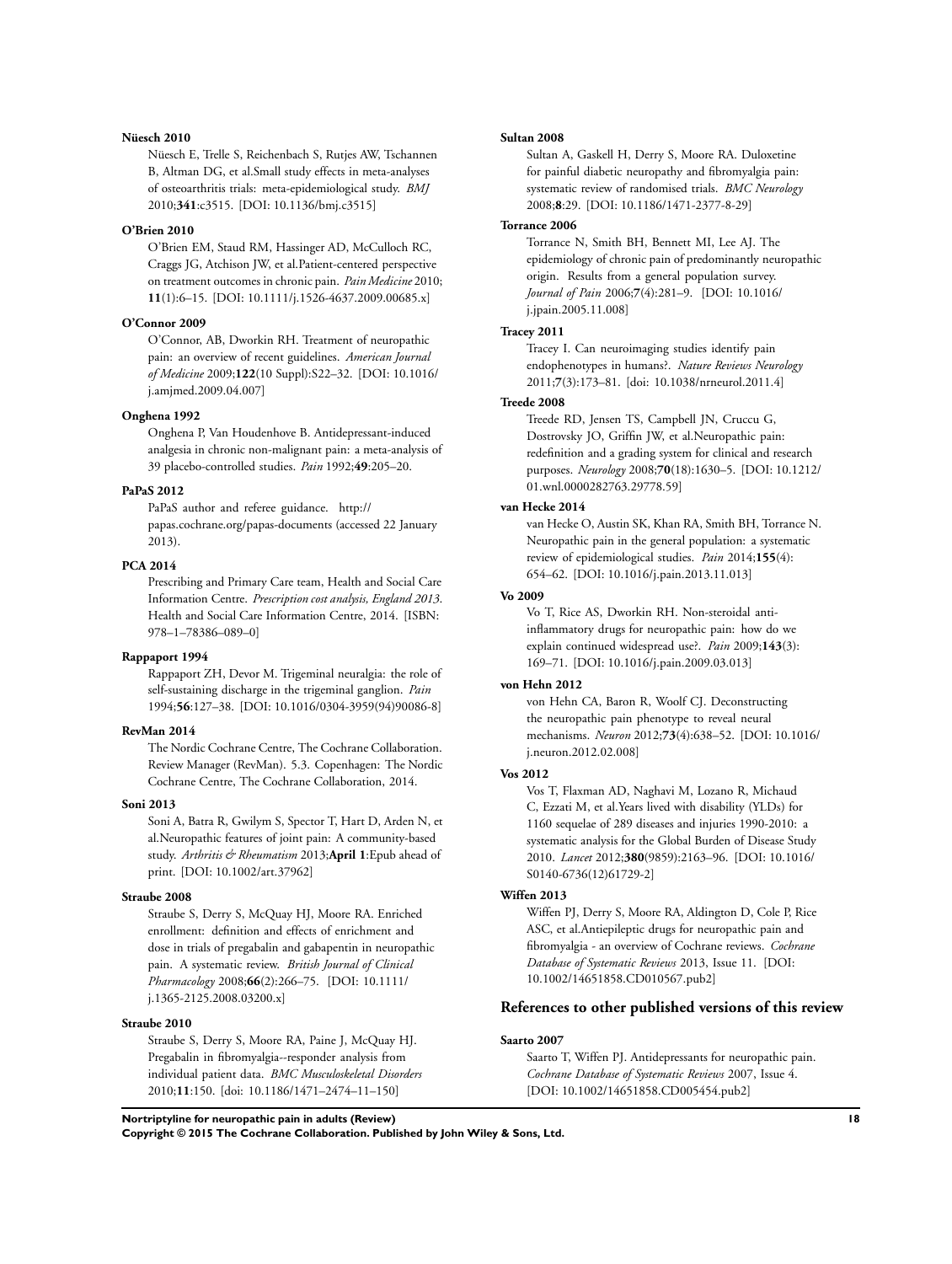# <span id="page-20-0"></span>**CHARACTERISTICS OF STUDIES**

# **Characteristics of included studies** *[ordered by study ID]*

## **Chandra 2006**

| Methods       | Randomised, double-blind, active-controlled, parallel-group study<br>Duration: 1-week run-in followed by 8-week treatment period<br>Muscle relaxants, anticonvulsants, topical analgesics, antiviral agents discontinued $\geq 1$<br>week before screening                                                                    |
|---------------|-------------------------------------------------------------------------------------------------------------------------------------------------------------------------------------------------------------------------------------------------------------------------------------------------------------------------------|
| Participants  | Postherpetic neuralgia. Pain > 8 weeks after healing of rash, and PI $\geq$ 40/100 on VAS at<br>baseline with average pain score $\geq 4/10$<br>Exclusion: previous treatment with study drugs or neurolytics or surgical treatment for<br>postherpetic neuralgia<br>$N = 76 (70 for ITT)$<br>M 34, F 42<br>Mean age 54 years |
| Interventions | Nortriptyline $n = 38$<br>Gabapentin $n = 38$<br>Nortriptyline started at 25 mg x 2 daily, and gabapentin at 300 mg x 3 daily. Titrated<br>up at 2 and 4 weeks to maximum tolerated dose and acceptable pain relief<br>Rescue medication: non-opioid analgesics as required                                                   |
| Outcomes      | $PI: \geq 50\%$ reduction from baseline using 100 mm VAS and 11-point Likert scale<br>Clinical response, evaluating pain, tolerability, disability, satisfaction: 4-point VRS (ex-<br>cellent, good, improved but unsatisfactory, unchanged)<br>Adverse events<br>Withdrawals                                                 |
| Notes         | Oxford Quality Score: $R = 2$ , $DB = 2$ , $W = 1$ . Total = 5/5                                                                                                                                                                                                                                                              |

*Risk of bias*

| <b>Bias</b>                                                                           | Authors' judgement | Support for judgement                                                                          |
|---------------------------------------------------------------------------------------|--------------------|------------------------------------------------------------------------------------------------|
| Random sequence generation (selection Low risk<br>bias)                               |                    | "computer-generated random number ta-<br>ble"                                                  |
| Allocation concealment (selection bias)                                               | Low risk           | Probably adequate: "sealed envelopes<br>opened by investigator only at time of en-<br>rolment" |
| Blinding of participants and personnel Low risk<br>(performance bias)<br>All outcomes |                    | "identical capsules"                                                                           |

**Nortriptyline for neuropathic pain in adults (Review) 19**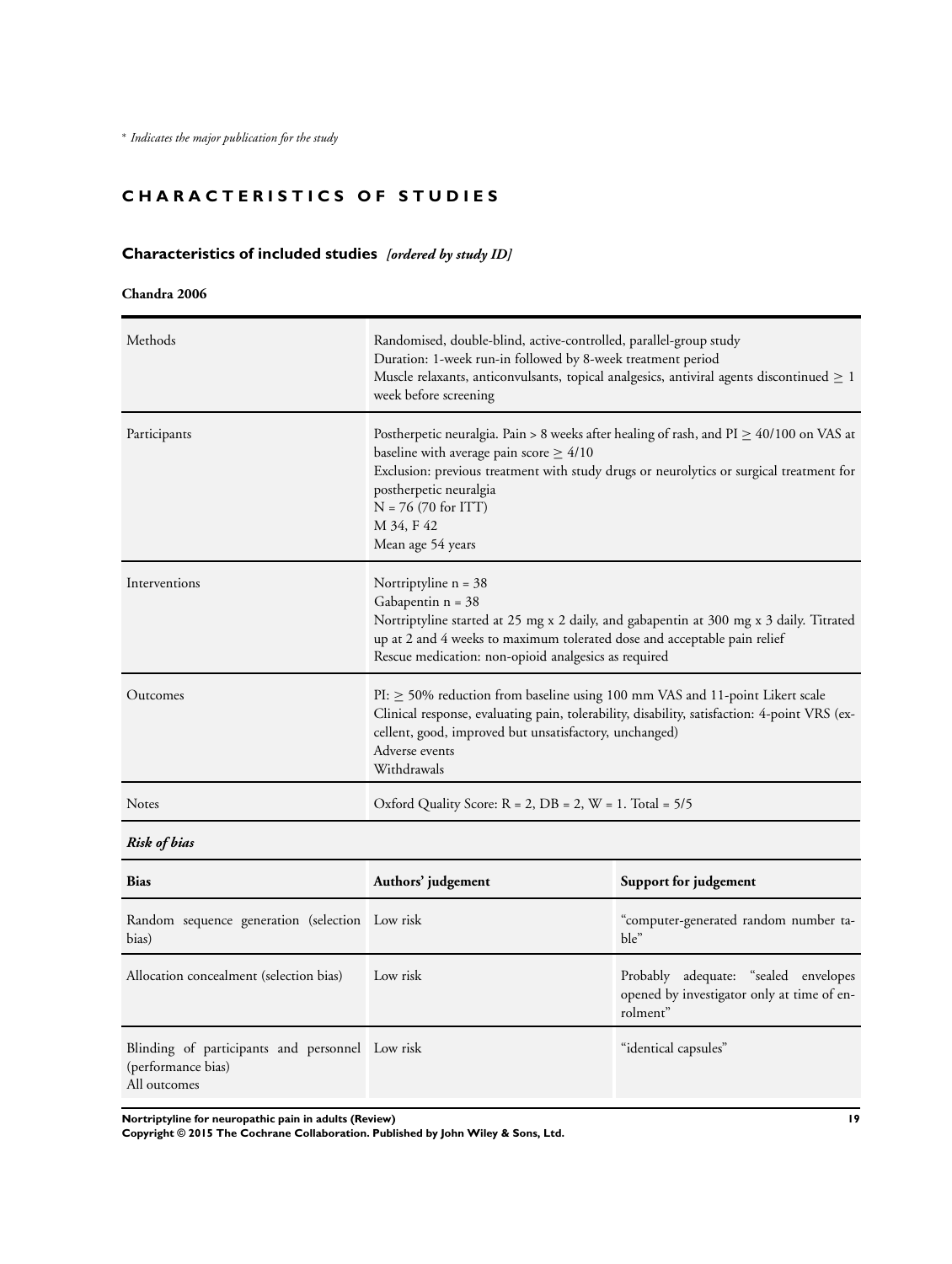# **Chandra 2006** (*Continued)*

| Blinding of outcome assessment (detection Low risk<br>bias)<br>All outcomes           |                                                                                                                                                                                                                                                                                                     | "identical capsules"                                                                                       |
|---------------------------------------------------------------------------------------|-----------------------------------------------------------------------------------------------------------------------------------------------------------------------------------------------------------------------------------------------------------------------------------------------------|------------------------------------------------------------------------------------------------------------|
| Incomplete outcome data (attrition bias)<br>All outcomes                              | Unclear risk                                                                                                                                                                                                                                                                                        | Imputation method not reported                                                                             |
| Size                                                                                  | High risk                                                                                                                                                                                                                                                                                           | < 50 participants per treatment arm                                                                        |
| Gilron 2009                                                                           |                                                                                                                                                                                                                                                                                                     |                                                                                                            |
| Methods                                                                               | Randomised, double-blind, active-controlled, cross-over study<br>Duration: 3 x 6 weeks, with 6-day washout between treatments                                                                                                                                                                       |                                                                                                            |
| Participants                                                                          | Painful diabetic neuropathy or postherpetic neuralgia. Pain $\geq$ moderate for 6 months<br>N = 56 (47 completed 2 phases, 45 completed all 3 phases)<br>M 34, F 22<br>Median age 64 years<br>Initial mean pain score 5.4/10                                                                        |                                                                                                            |
| Interventions                                                                         | Nortriptyline 100 mg daily (maximum)<br>Gabapentin 3600 mg daily (maximum)<br>Gabapentin plus nortriptyline 3600 mg/100 mg daily (maximum)<br>Titration to target dose or limit of tolerability over first 4 weeks of each treatment phase,<br>stable dose for 1 week, then tapered dose for 1 week |                                                                                                            |
| Outcomes                                                                              | $PR: \geq moderate$<br>PI: mean data reported<br>Adverse events<br>Withdrawals                                                                                                                                                                                                                      |                                                                                                            |
| Notes                                                                                 | Oxford Quality Score: $R = 2$ , $DB = 2$ , $W = 1$ . Total = 5/5                                                                                                                                                                                                                                    |                                                                                                            |
| Risk of bias                                                                          |                                                                                                                                                                                                                                                                                                     |                                                                                                            |
| Bias                                                                                  | Authors' judgement                                                                                                                                                                                                                                                                                  | Support for judgement                                                                                      |
| Random sequence generation (selection Low risk<br>bias)                               |                                                                                                                                                                                                                                                                                                     | "trial pharmacist prepared a concealed al-<br>location schedule by computer randomisa-<br>tion"            |
| Allocation concealment (selection bias)                                               | Low risk                                                                                                                                                                                                                                                                                            | "trial pharmacist prepared a concealed al-<br>location schedule". Allocation by "consec-<br>utive numbers" |
| Blinding of participants and personnel Low risk<br>(performance bias)<br>All outcomes |                                                                                                                                                                                                                                                                                                     | Double-dummy technique                                                                                     |

**Nortriptyline for neuropathic pain in adults (Review) 20**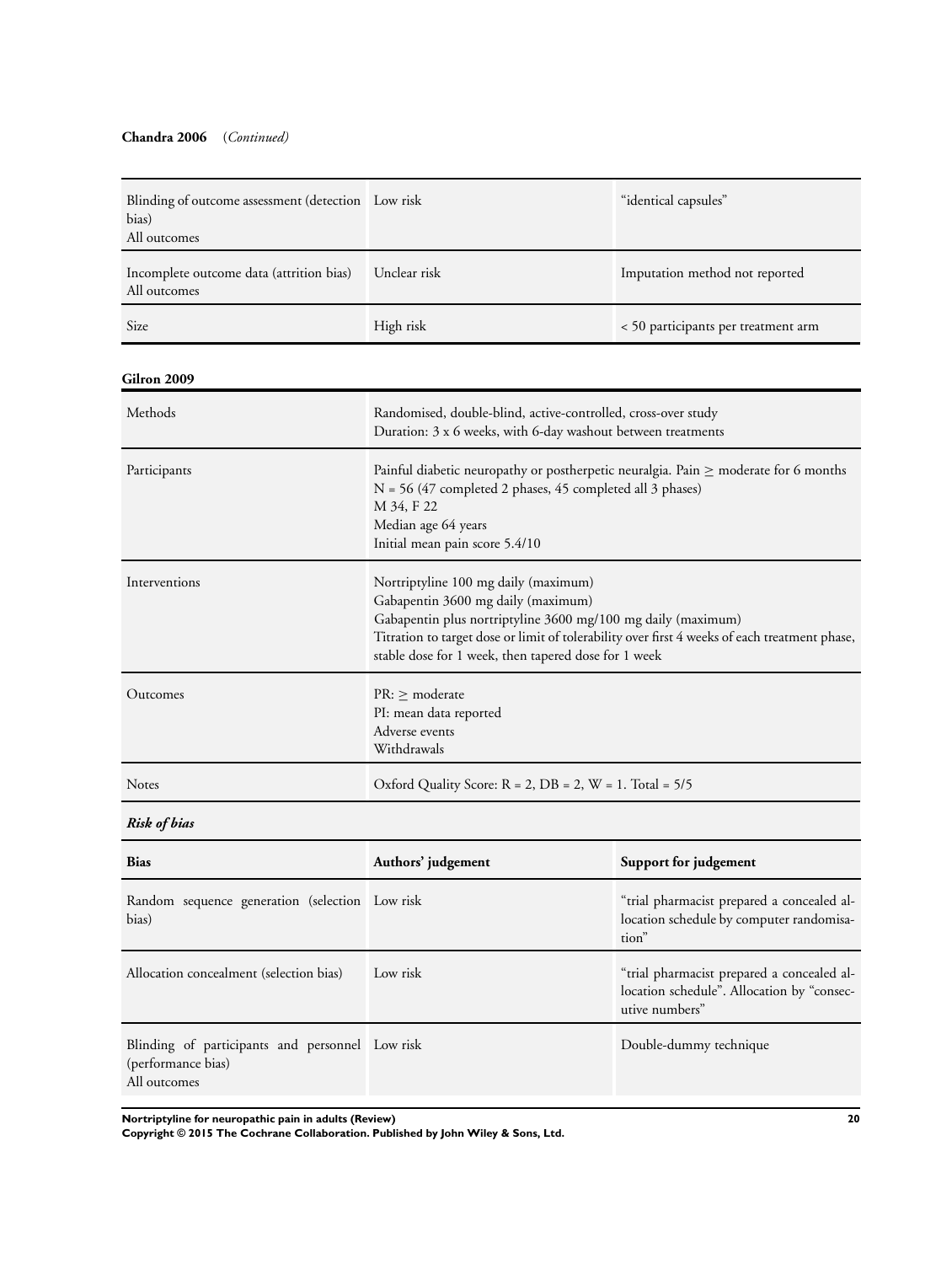| Blinding of outcome assessment (detection Low risk<br>bias)<br>All outcomes |                                                                                                                                                                                                                                              | Double-dummy technique                                                                          |
|-----------------------------------------------------------------------------|----------------------------------------------------------------------------------------------------------------------------------------------------------------------------------------------------------------------------------------------|-------------------------------------------------------------------------------------------------|
| Incomplete outcome data (attrition bias)<br>All outcomes                    | Unclear risk                                                                                                                                                                                                                                 | Imputation method not reported                                                                  |
| Size                                                                        | Unclear risk                                                                                                                                                                                                                                 | Maximum of 50 participants analysed per<br>treatment arm for efficacy, 54 for adverse<br>events |
| <b>Hammack 2002</b>                                                         |                                                                                                                                                                                                                                              |                                                                                                 |
| Methods                                                                     | Randomised, double-blind, placebo-controlled, cross-over study<br>Duration: 2 x 4 weeks, plus 1-week washout between treatment periods<br>week before start of study. Nonsteroidal anti-inflammatory drugs allowed                           | Antidepressants, opioids, antiepileptics or other adjuvant analgesics discontinued $\geq 1$     |
| Participants                                                                | life expectancy $\geq 4$ months<br>$N = 51$<br>Sex not reported<br>Mean age 59 years                                                                                                                                                         | Cis-platinum-induced peripheral neuropathy and painful paraesthesiae for $\geq 1$ month,        |
| Interventions                                                               | Nortriptyline 100 mg daily (maximum)<br>Placebo<br>Initial dose 25 mg daily, increased at weekly intervals to target of 100 mg daily<br>$(39/51$ tolerated 70 mg to 100 mg)                                                                  |                                                                                                 |
| Outcomes                                                                    | PI: 100 mm VAS and 5-point VRS (mean data reported)<br>Treatment preference<br>Quality of life: 100 mm VAS and effect on activities of daily living<br>Satisfaction at end of treatment period: 5-point VRS<br>Adverse events<br>Withdrawals |                                                                                                 |
| <b>Notes</b>                                                                | Oxford Quality Score: $R = 1$ , $DB = 1$ , $W = 1$ . Total = 3/5                                                                                                                                                                             |                                                                                                 |

# *Risk of bias*

| <b>Bias</b>                                             | Authors' judgement | Support for judgement                                                                                                                                                                                                                                                 |
|---------------------------------------------------------|--------------------|-----------------------------------------------------------------------------------------------------------------------------------------------------------------------------------------------------------------------------------------------------------------------|
| Random sequence generation (selection Low risk<br>bias) |                    | Did not use simple random sampling.<br>"Treatment assignment was calculated us-<br>ing a dynamic allocation procedure which<br>balances the marginal distributions of the<br>stratification factors between the two treat-<br>ment-sequence groups (Pocock and Simon, |

**Nortriptyline for neuropathic pain in adults (Review) 21**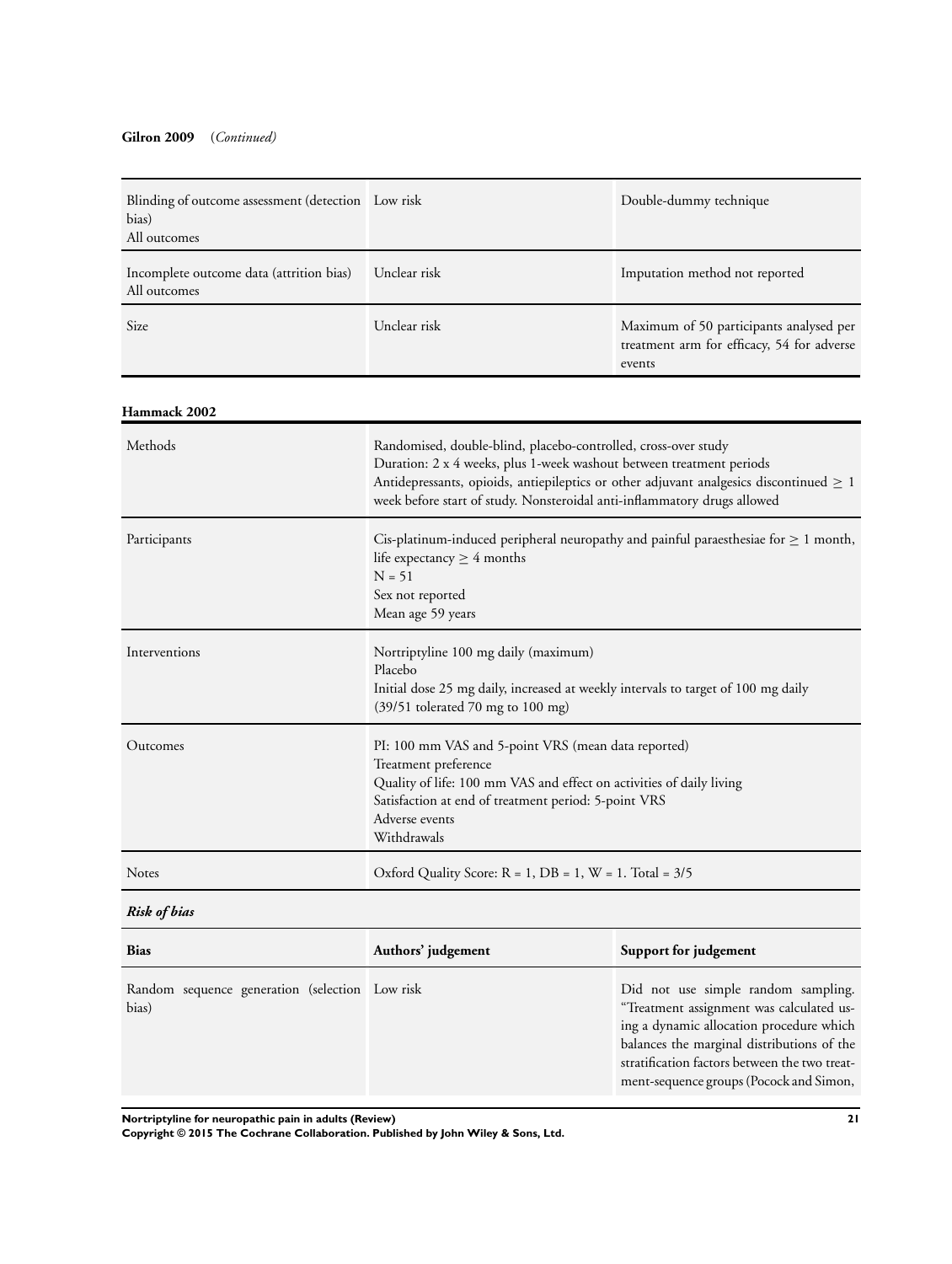# **Hammack 2002** (*Continued)*

|                                                                                           |                                                                                                                                                                                                                                                                                      | $1975)$ "                                                                                                                                                                                                                                                        |
|-------------------------------------------------------------------------------------------|--------------------------------------------------------------------------------------------------------------------------------------------------------------------------------------------------------------------------------------------------------------------------------------|------------------------------------------------------------------------------------------------------------------------------------------------------------------------------------------------------------------------------------------------------------------|
| Allocation concealment (selection bias)                                                   | Unclear risk                                                                                                                                                                                                                                                                         | Method not described                                                                                                                                                                                                                                             |
| Blinding of participants and personnel Unclear risk<br>(performance bias)<br>All outcomes |                                                                                                                                                                                                                                                                                      | Method of blinding not reported                                                                                                                                                                                                                                  |
| Blinding of outcome assessment (detection Unclear risk<br>bias)<br>All outcomes           |                                                                                                                                                                                                                                                                                      | Method of blinding not reported                                                                                                                                                                                                                                  |
| Incomplete outcome data (attrition bias)<br>All outcomes                                  | Unclear risk                                                                                                                                                                                                                                                                         | Probably OK for efficacy: used 'last obser-<br>vation carried forward', 'baseline observa-<br>tion carried forward', and completer analy-<br>sis and reported "identical" results. For ad-<br>verse events a high number of participants<br>did not provide data |
| Size                                                                                      | High risk                                                                                                                                                                                                                                                                            | Maximum 51 participants analysed per<br>treatment arm for efficacy, < 50 for adverse<br>events                                                                                                                                                                   |
| Khoromi 2007                                                                              |                                                                                                                                                                                                                                                                                      |                                                                                                                                                                                                                                                                  |
| Methods                                                                                   | study<br>phases                                                                                                                                                                                                                                                                      | Randomised, double-blind (double-dummy), placebo- and active-controlled, cross-over<br>Duration: 4 x 5 weeks with 10-day taper and 4-day placebo washout between treatment                                                                                       |
| Participants                                                                              | Lumbar radiculopathy, $\geq$ 3 months with average PI $\geq$ 4/10<br>$N = 55$ (28 completed all treatment phases)<br>M 25, F 30<br>Mean age 53 years (range 19 to 65)                                                                                                                |                                                                                                                                                                                                                                                                  |
| Interventions                                                                             | Nortriptyline 20 mg to 100 mg daily<br>Morphine (MS Contin) 15 mg to 90 mg daily<br>Nortriptyline 20 mg to 100 mg + morphine 15 mg to 90 mg daily<br>Placebo (benztropine 0.25 mg to 1.0 mg daily)<br>Medication titrated at weekly intervals over 3 weeks to maximum tolerated dose |                                                                                                                                                                                                                                                                  |
| Outcomes                                                                                  | PR: 6-point VRS<br>Leg pain: scale 0 to 10<br>Additional assessments for depression, disability, and quality of life<br>Adverse events<br>Withdrawals                                                                                                                                |                                                                                                                                                                                                                                                                  |
| Notes                                                                                     | Oxford Quality Score: $R = 2$ , $DB = 2$ , $W = 1$ . Total = 5/5                                                                                                                                                                                                                     |                                                                                                                                                                                                                                                                  |

**Nortriptyline for neuropathic pain in adults (Review) 22**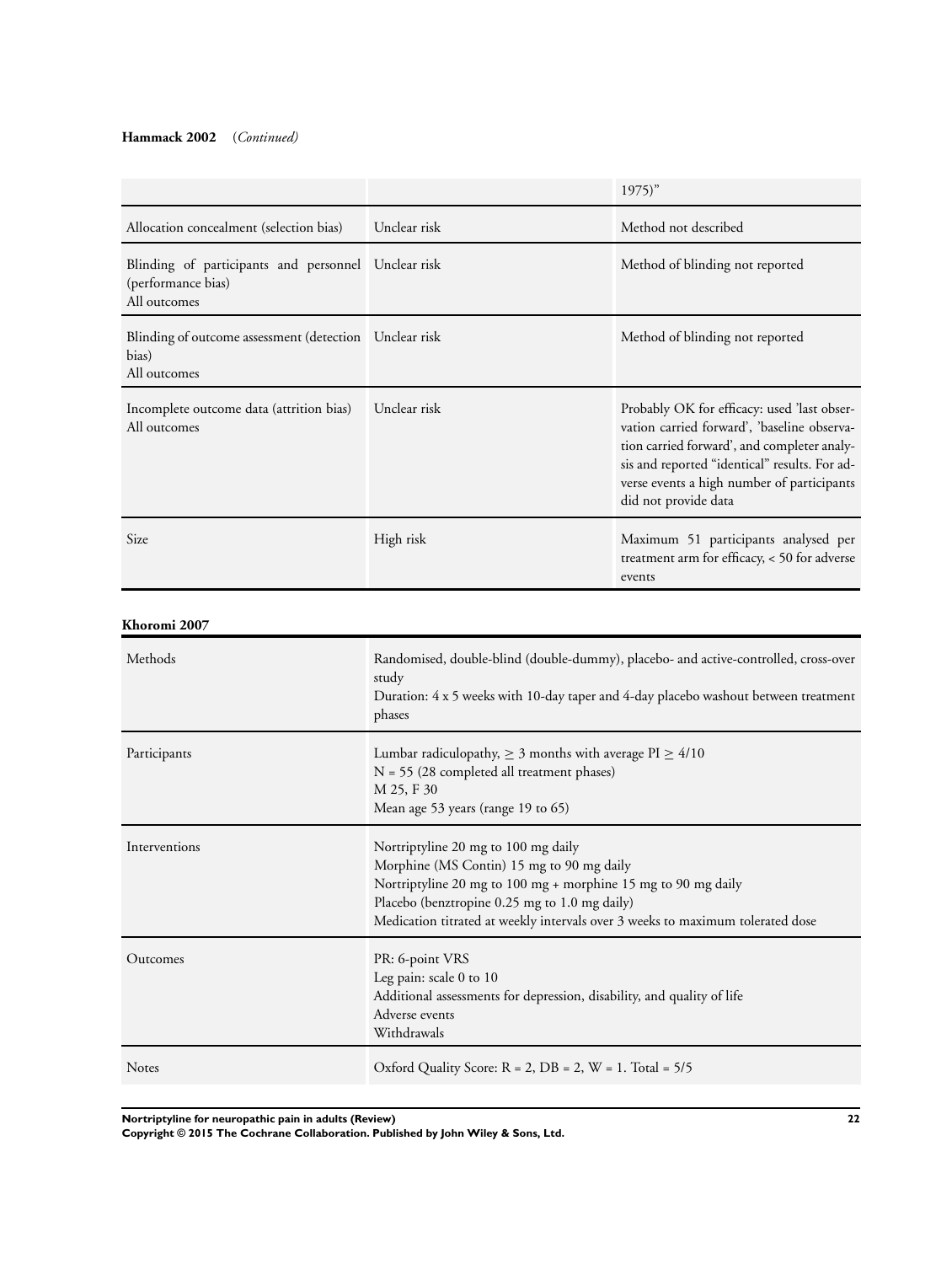# **Khoromi 2007** (*Continued)*

# *Risk of bias*

| <b>Bias</b>                                                                           | Authors' judgement | Support for judgement                                                                 |
|---------------------------------------------------------------------------------------|--------------------|---------------------------------------------------------------------------------------|
| Random sequence generation (selection Low risk<br>bias)                               |                    | "by random numbers", used Latin Square                                                |
| Allocation concealment (selection bias)                                               | Unclear risk       | Possibly remote allocation                                                            |
| Blinding of participants and personnel Low risk<br>(performance bias)<br>All outcomes |                    | Double-dummy technique                                                                |
| Blinding of outcome assessment (detection Low risk<br>bias)<br>All outcomes           |                    | Double-dummy technique                                                                |
| Incomplete outcome data (attrition bias)<br>All outcomes                              | Unclear risk       | Full completer analysis for adverse events,<br>paired completer analysis for efficacy |
| Size                                                                                  | High risk          | < 50 participants per treatment arm (as<br>analysed)                                  |

## **Panerai 1990**

| Methods       | Randomised, double-blind, placebo- and active-controlled cross-over study<br>Duration: 3 x 3 weeks, with no washout between treatment periods                                                                                                                                                          |
|---------------|--------------------------------------------------------------------------------------------------------------------------------------------------------------------------------------------------------------------------------------------------------------------------------------------------------|
| Participants  | Central pain $\geq$ 6 months following limb amputation, phantom/stump pain, postherpetic<br>neuralgia, or post-traumatic nerve lesions<br>$N = 39$ (24 completed)<br>M 14, F 10 (completers)<br>Mean age 49 years                                                                                      |
| Interventions | Nortriptyline film 25 mg<br>Chlorimipramine film 25 mg<br>Placebo film<br>Initial dose 1 film daily (evening), increasing up to 2 films twice daily on subsequent<br>days, then stable for next 2 weeks<br>All previous treatment stopped $\geq 1$ week before start of study (placebo washout period) |
| Outcomes      | PI: 100 mm VAS (mean data reported)<br>Additional assessment for depression<br>Adverse events<br>Withdrawals                                                                                                                                                                                           |
| <b>Notes</b>  | Oxford Quality Score: $R = 2$ , $DB = 1$ , $W = 1$ . Total = 4/5                                                                                                                                                                                                                                       |

**Nortriptyline for neuropathic pain in adults (Review) 23**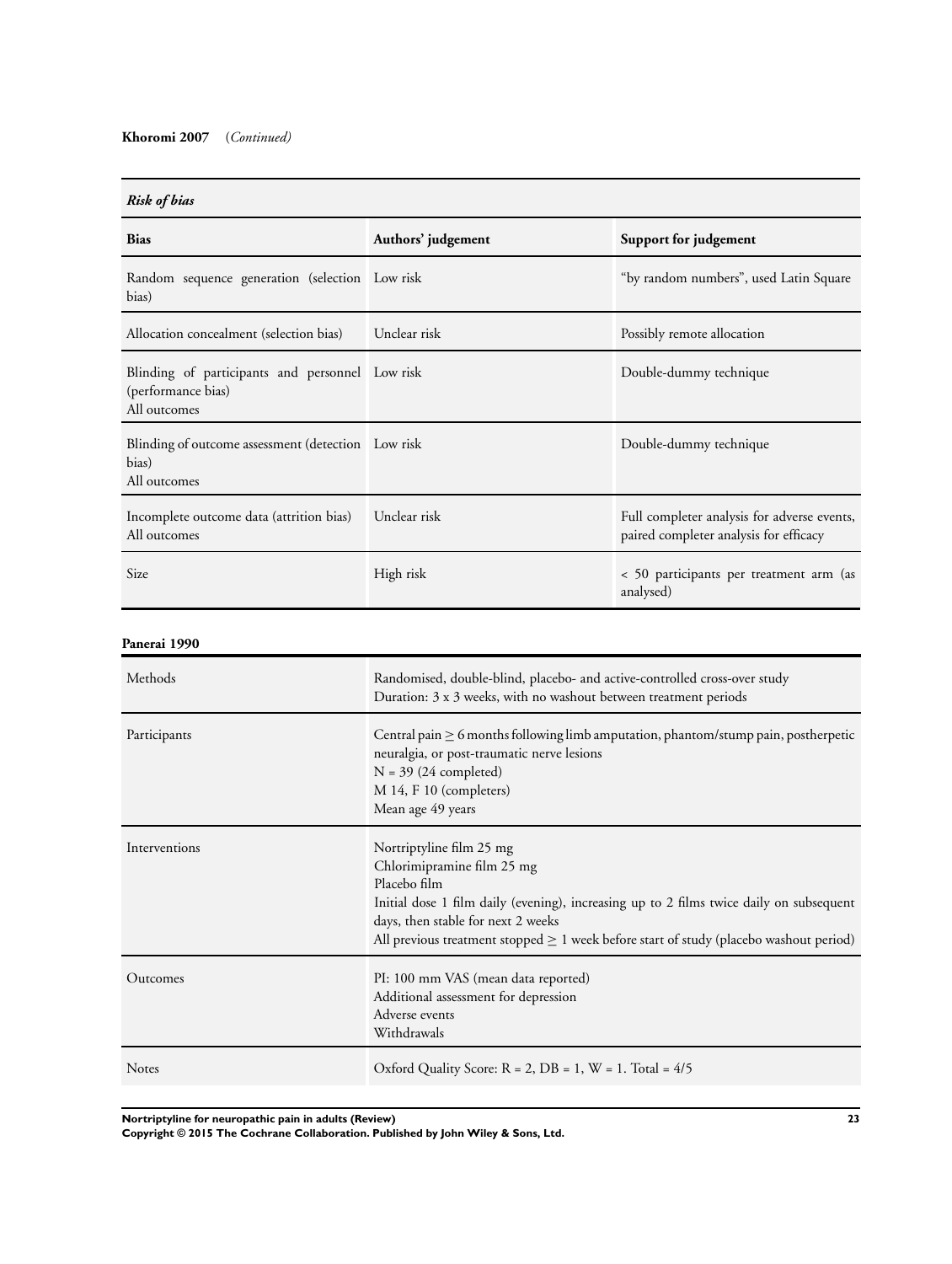# *Risk of bias*

| <b>Bias</b>                                                                           | Authors' judgement                                                                                                                   | Support for judgement                                                                                                                                                                     |
|---------------------------------------------------------------------------------------|--------------------------------------------------------------------------------------------------------------------------------------|-------------------------------------------------------------------------------------------------------------------------------------------------------------------------------------------|
| Random sequence generation (selection Unclear risk<br>bias)                           |                                                                                                                                      | Method used to generate random sequence<br>not described                                                                                                                                  |
| Allocation concealment (selection bias)                                               | Unclear risk                                                                                                                         | Method not described                                                                                                                                                                      |
| Blinding of participants and personnel Low risk<br>(performance bias)<br>All outcomes |                                                                                                                                      | Details of method of blinding not specifi-<br>cally reported, but all medication given as<br>"film"                                                                                       |
| Blinding of outcome assessment (detection Low risk<br>bias)<br>All outcomes           |                                                                                                                                      | Details of method of blinding not specifi-<br>cally reported, but all medication given as<br>"film"                                                                                       |
| Incomplete outcome data (attrition bias)<br>All outcomes                              | High risk                                                                                                                            | "Drop-out patients were substituted and<br>not considered in the analysis except when<br>the cause of withdrawal was the lack of<br>compliance"                                           |
| Size                                                                                  | High risk                                                                                                                            | < 50 participants per treatment arm                                                                                                                                                       |
| Watson 1998                                                                           |                                                                                                                                      |                                                                                                                                                                                           |
| Methods                                                                               | Randomised, double-blind, active-controlled, cross-over study<br>Duration: 2 x 5 weeks with 2 week washout between treatment periods |                                                                                                                                                                                           |
| Participants                                                                          | Postherpetic neuralgia, 3 months with $PI \geq$ moderate<br>$N = 33$<br>Demographics not reported                                    |                                                                                                                                                                                           |
| Interventions                                                                         | Nortriptyline<br>Amitriptyline<br>every 3 to 5 days, over 3 weeks, until adequate PR and tolerable side effects achieved             | Initial dose 10 mg if aged $\geq$ 65 years, 20 mg if under 65 years. Dose increased by 10 mg<br>Antidepressants and neuroleptics withdrawn $\geq$ 3 weeks; analgesics continued unchanged |
| Outcomes                                                                              | PI: 10 cm VAS and 5-point VRS<br>Adverse events<br>Withdrawals                                                                       |                                                                                                                                                                                           |
| Notes                                                                                 | Oxford Quality Score: $R = 2$ , $DB = 2$ , $W = 2$ . Total = 5/5                                                                     |                                                                                                                                                                                           |
| <b>Risk of bias</b>                                                                   |                                                                                                                                      |                                                                                                                                                                                           |

**Nortriptyline for neuropathic pain in adults (Review) 24**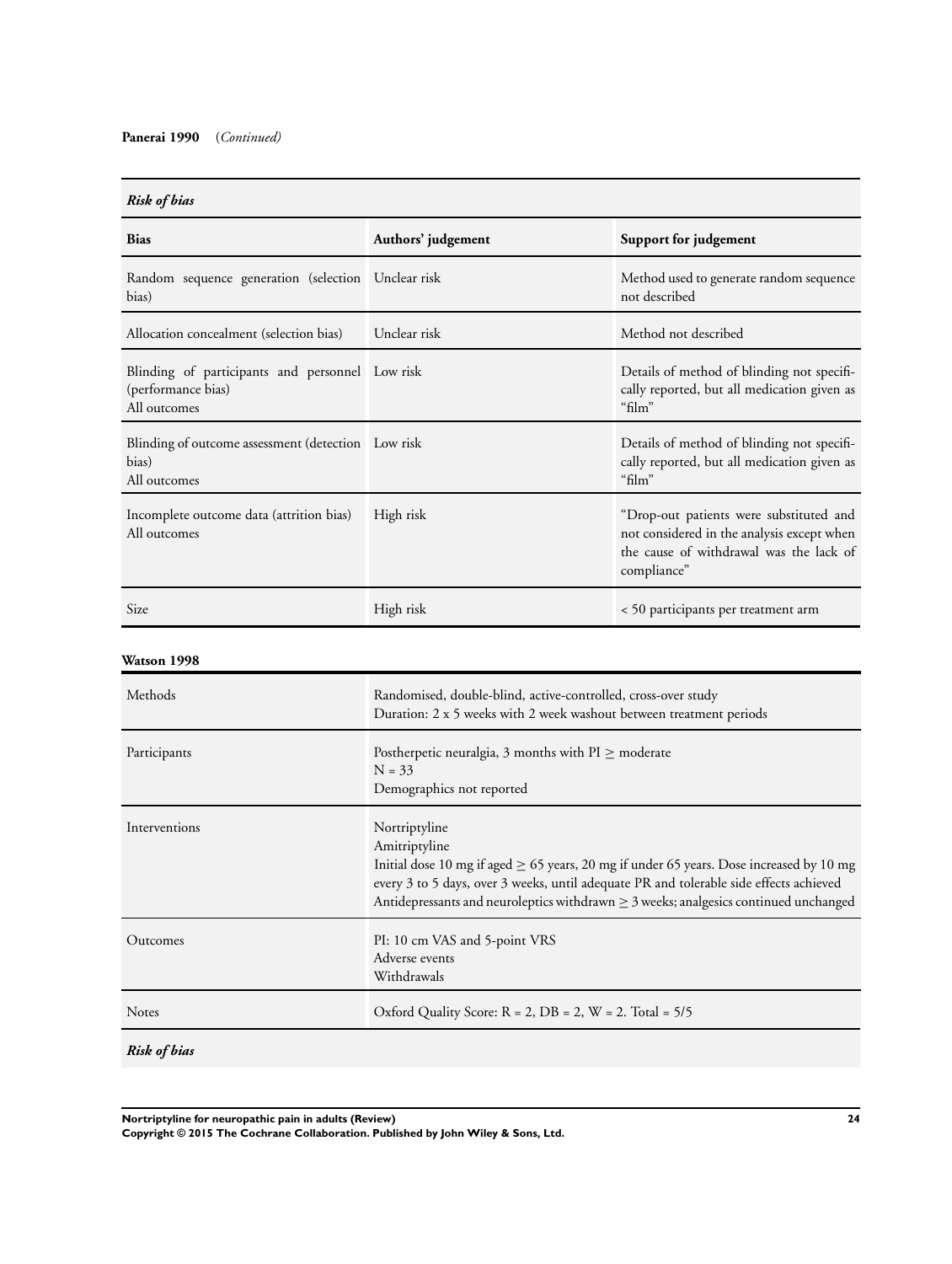## <span id="page-26-0"></span>**Watson 1998** (*Continued)*

| <b>Bias</b>                                                                           | Authors' judgement | Support for judgement                                                                                               |
|---------------------------------------------------------------------------------------|--------------------|---------------------------------------------------------------------------------------------------------------------|
| Random sequence generation (selection Low risk<br>bias)                               |                    | "randomized by telephone at another site<br>by computer"                                                            |
| Allocation concealment (selection bias)                                               | Low risk           | "sequence concealed in sequential, num-<br>bered, sealed envelopes"                                                 |
| Blinding of participants and personnel Low risk<br>(performance bias)<br>All outcomes |                    | "identical blue gelatin capsules", "no dif-<br>ference in patient or physician guesses as to<br>treatment received" |
| Blinding of outcome assessment (detection Low risk<br>bias)<br>All outcomes           |                    | "identical blue gelatin capsules", "no dif-<br>ference in patient or physician guesses as to<br>treatment received" |
| Incomplete outcome data (attrition bias) Low risk<br>All outcomes                     |                    | All participants accounted for                                                                                      |
| Size                                                                                  | High risk          | < 50 participants per treatment arm                                                                                 |

DB: double blind; F: female; ITT: intention to treat; M: male; N: number of participants in study; n: number of participants in treatment arm; PI: pain intensity; PR: pain relief; R: randomised; VAS: visual analogue scale; VRS: verbal rating scale; W: withdrawals.

# **Characteristics of excluded studies** *[ordered by study ID]*

| Study            | Reason for exclusion                                                                                                    |
|------------------|-------------------------------------------------------------------------------------------------------------------------|
| Gómez-Pérez 1985 | Nortriptyline combined with fluphenazine, no nortriptyline only treatment arm                                           |
|                  | Gómez-Pérez 1986 Nortriptyline combined with fluphenazine, no nortriptyline only treatment arm                          |
| Raja 2002        | Participants randomised to drug class, not individual drug, and results for individual drugs not reported<br>separately |

**Nortriptyline for neuropathic pain in adults (Review) 25 Copyright © 2015 The Cochrane Collaboration. Published by John Wiley & Sons, Ltd.**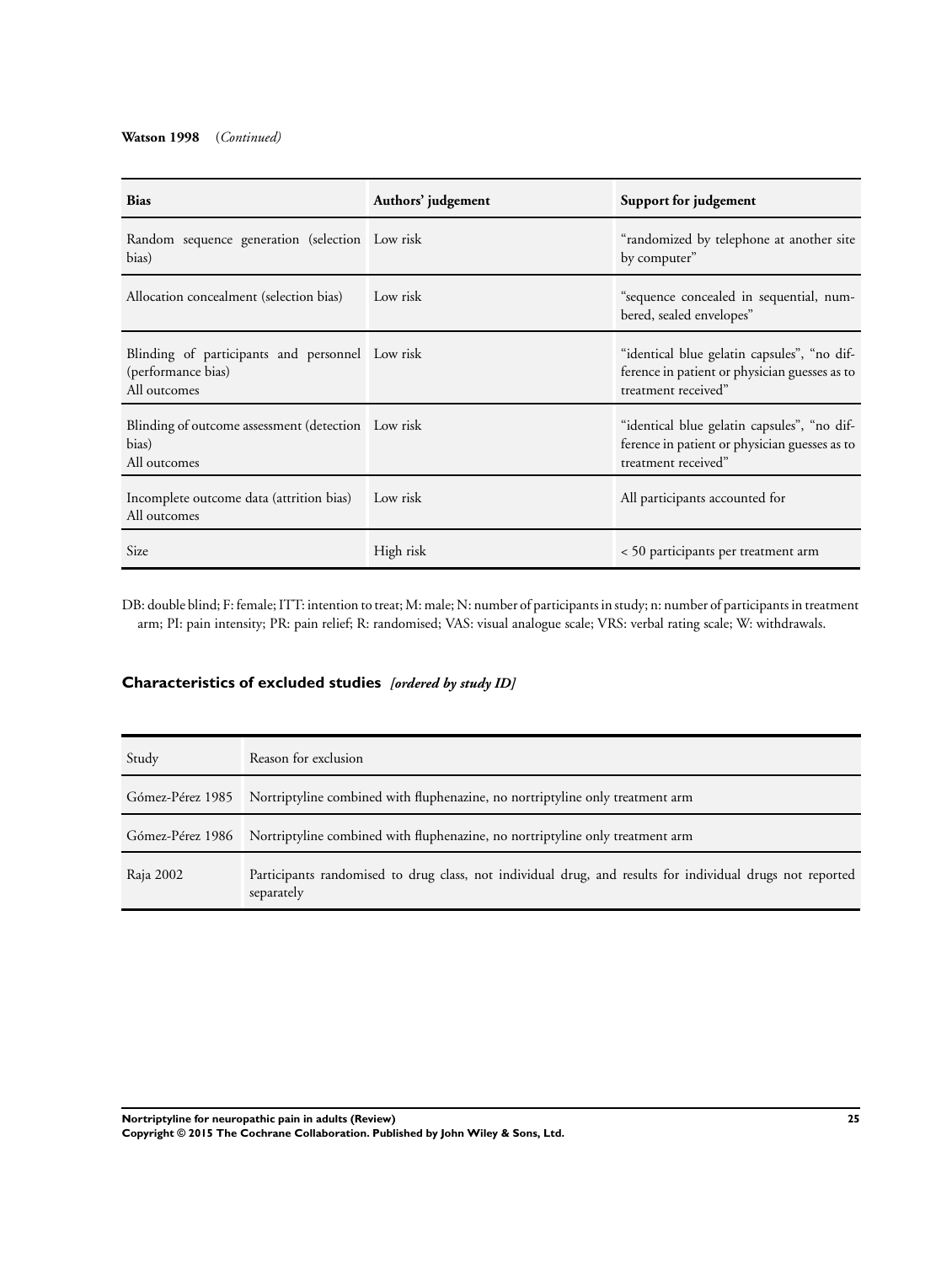# <span id="page-27-0"></span>**Characteristics of ongoing studies** *[ordered by study ID]*

# **ACTRN12612001304820**

| Trial name or title | High versus low dose nortriptyline for pain control and sleep in the presence of radicular back pain                                                                                                                                                                                  |
|---------------------|---------------------------------------------------------------------------------------------------------------------------------------------------------------------------------------------------------------------------------------------------------------------------------------|
| Methods             | Randomised, triple-blind, parallel group, dose comparison study<br>Block randomisation; set out in a table and given in order of presentation. Sealed opaque envelopes<br>Duration: 3 months<br>Medication given as a single daily dose<br>Data collection by telephone questionnaire |
| Participants        | Radicular back pain: leg-dominant pain that is worse below the gluteal fold<br>Target sample size: 100<br>Male and female<br>Age 18 to 70 years                                                                                                                                       |
| Interventions       | Nortriptyline 50 mg daily<br>Nortriptyline 10 mg daily                                                                                                                                                                                                                                |
| Outcomes            | PI: VAS at 0, 2, 6, 12 weeks<br>Sleep: Medical Outcome Study Sleep Scale at 0, 2, 6, 12 weeks                                                                                                                                                                                         |
| Starting date       | 24 December 2012                                                                                                                                                                                                                                                                      |
| Contact information | Dr Carl Chisholm<br>Wellington Hospital, Riddiford Street, Newtown Wellington 6021, New Zealand<br>Email: carlchisholm@gmail.com                                                                                                                                                      |
| <b>Notes</b>        |                                                                                                                                                                                                                                                                                       |

# **ISRCTN04803491**

| Trial name or title | A double-blind, randomised controlled trial of nortriptyline, morphine, and their combination for neuropathic<br>pain                                                                                                             |
|---------------------|-----------------------------------------------------------------------------------------------------------------------------------------------------------------------------------------------------------------------------------|
| Methods             | Randomised, double-blind (double-dummy), cross-over study<br>Duration: 3 x 6 weeks (dose titrated over 24 days to maximum tolerated, maintenance for 7 days, then 11-<br>day taper-washout)<br>Maximum dose 100 mg for both drugs |
| Participants        | Neuropathic pain, aged 18 to 89 years, male and female                                                                                                                                                                            |
| Interventions       | Nortriptyline<br>Morphine<br>Nortriptyline + morphine                                                                                                                                                                             |
| Outcomes            | Daily PI during treatment with maximum tolerated dose (days 25 to 31)<br>Global PR<br>Adverse events                                                                                                                              |

**Nortriptyline for neuropathic pain in adults (Review) 26**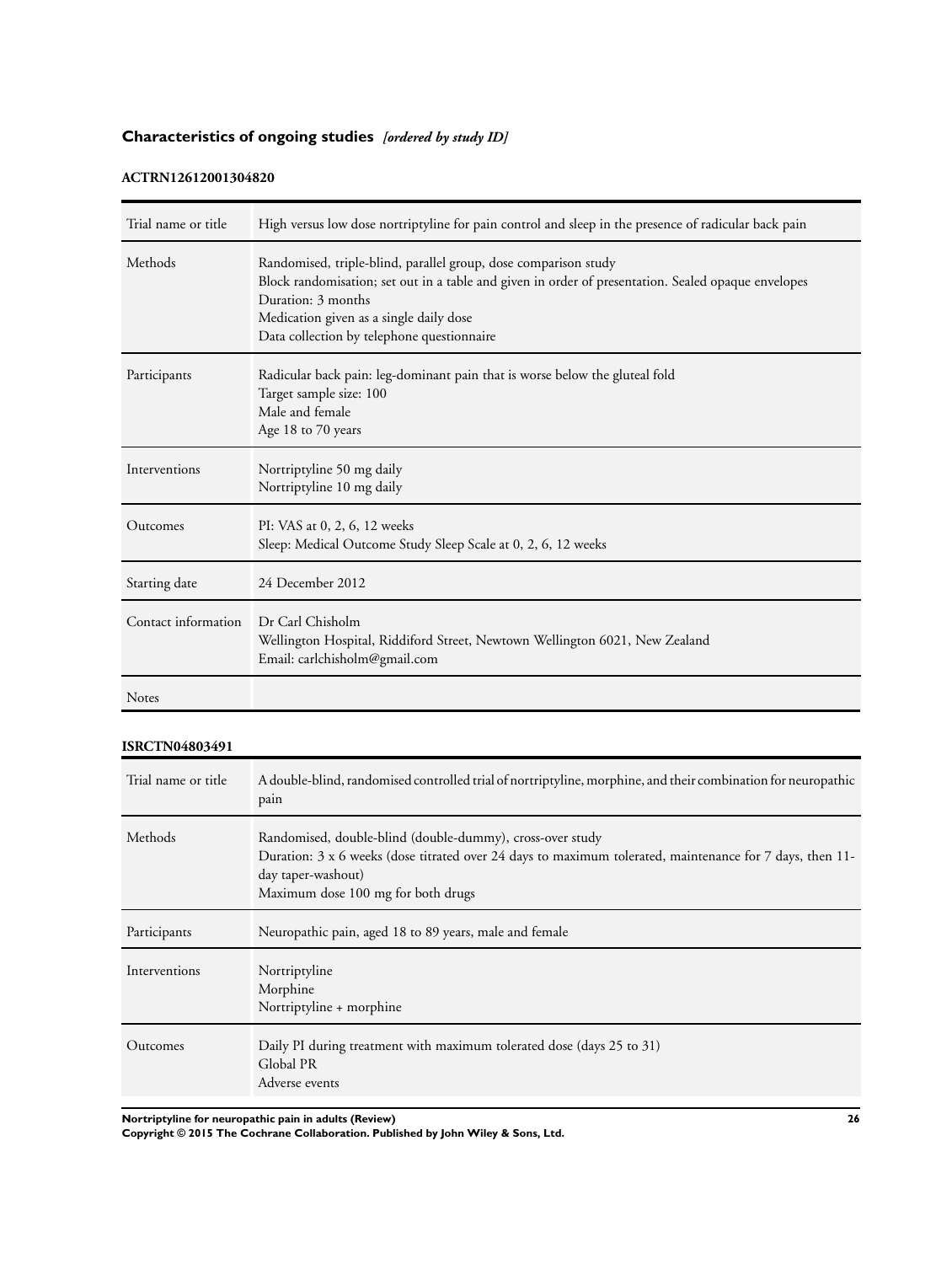# **ISRCTN04803491** (*Continued)*

| Starting date                      | 1 November 2009                                      |
|------------------------------------|------------------------------------------------------|
| Contact information  Dr Ian Gilron | Email: gilroni@queensu.ca                            |
| <b>Notes</b>                       | Email on 13 May 2014: recruitment nearing completion |

PI: pain intensity; PR: pain relief; VAS: visual analogue scale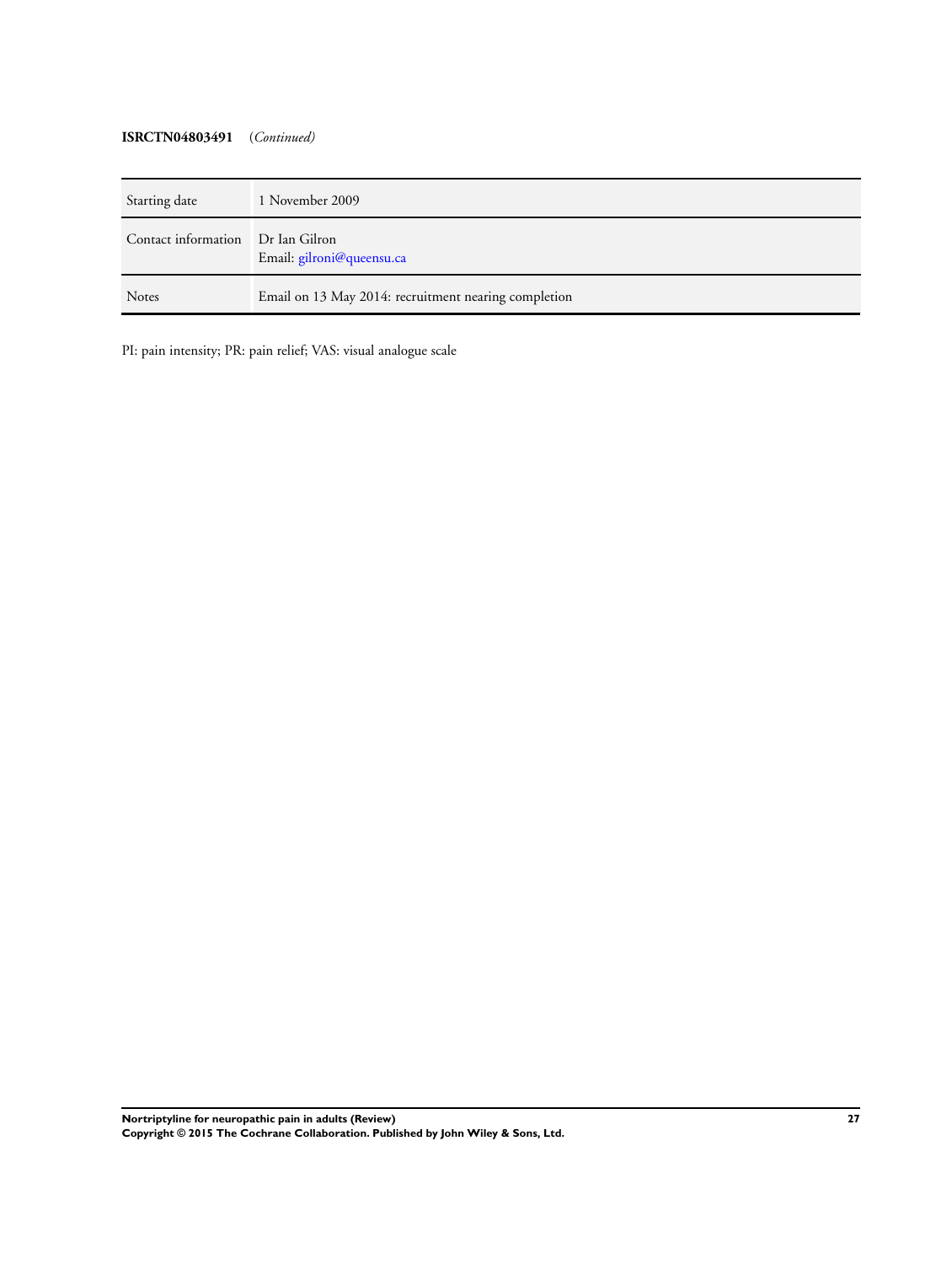## <span id="page-29-0"></span>**D A T A A N D A N A L Y S E S**

This review has no analyses.

# **A P P E N D I C E S**

## **Appendix 1. Methodological considerations for chronic pain**

There have been several recent changes in how the efficacy of conventional and unconventional treatments is assessed in chronic painful conditions. The outcomes are now better defined, particularly with new criteria for what constitutes moderate or substantial benefit [\(Dworkin 2008](#page-16-0)); older trials may only report participants with 'any improvement'. Newer trials tend to be larger, avoiding problems from the random play of chance. Newer trials also tend to be of longer duration, up to 12 weeks, and longer trials provide a more rigorous and valid assessment of efficacy in chronic conditions. New standards have evolved for assessing efficacy in neuropathic pain, and we are now applying stricter criteria for the inclusion of trials and assessment of outcomes, and are more aware of problems that may affect our overall assessment. To summarise some of the recent insights that must be considered in this new review:

1. Pain results tend to have a U-shaped distribution rather than a bell-shaped distribution. This is true in acute pain [\(Moore 2011a;](#page-16-0) [Moore 2011b](#page-16-0)), back pain [\(Moore 2010d](#page-16-0)), and arthritis [\(Moore 2010c](#page-16-0)), as well as in fibromyalgia [\(Straube 2010\)](#page-16-0); in all cases average results usually describe the experience of almost no-one in the trial. Data expressed as averages are potentially misleading, unless they can be proven to be suitable.

2. As a consequence, we have to depend on dichotomous results (the individual either has or does not have the outcome) usually from pain changes or patient global assessments. The Initiative on Methods, Measurement, and Pain Assessment in Clinical Trials (IMMPACT) group has helped with their definitions of minimal, moderate, and substantial improvement ([Dworkin 2008](#page-16-0)). In arthritis, trials of less than 12 weeks duration, and especially those shorter than eight weeks, overestimate the effect of treatment [\(Moore 2010d](#page-16-0)); the effect is particularly strong for less effective analgesics, and this may also be relevant in neuropathic-type pain.

3. The proportion of patients with at least moderate benefit can be small, even with an effective medicine, falling from 60% with an effective medicine in arthritis to 30% in fibromyalgia [\(Moore 2009;](#page-16-0) [Moore 2010d](#page-16-0); [Moore 2013b;](#page-16-0) [Moore 2014c](#page-16-0); [Straube 2008](#page-16-0); [Sultan 2008\)](#page-16-0). A Cochrane review of pregabalin in neuropathic pain and fibromyalgia demonstrated different response rates for different types of chronic pain (higher in diabetic neuropathy and postherpetic neuralgia and lower in central pain and fibromyalgia) [\(Moore 2009\)](#page-16-0). This indicates that different neuropathic pain conditions should be treated separately from one another, and that pooling should not be done unless there are good grounds for doing so.

4. Individual patient analyses indicate that patients who get good pain relief (moderate or better) have major benefits in many other outcomes, affecting quality of life in a significant way ([Moore 2010b;](#page-16-0) [Moore 2014a](#page-16-0)).

5. Imputation methods such as last observation carried forward (LOCF), used when participants withdraw from clinical trials, can overstate drug efficacy especially when adverse event withdrawals with drug are greater than those with placebo [\(Moore 2012b](#page-16-0)).

## **Appendix 2. Search strategy for CENTRAL (via CRO)**

1. (nortriptyline or Allegron or Aventyl or Noritren or Norpress or Nortrilen or Pamelor or Sensoval):TI,AB,KY (616)

- 2. MESH DESCRIPTOR pain EXPLODE ALL TREES (29786)
- 3. MESH DESCRIPTOR Peripheral Nervous System Diseases EXPLODE ALL TREES (2534)
- 4. MESH DESCRIPTOR Somatosensory Disorders EXPLODE ALL TREES (699)
- 5. ((pain\* or discomfort\*) and (central or complex or nerv\* or neuralg\* or neuropath\*)):TI,AB,KY (8558)
- 6. ((neur\* or nerv\*) and (compress\* or damag\*)):TI,AB,KY (1765)
- 7. #2 OR #3 OR #4 OR #5 OR #6 (37461)
- 8. #1 AND #7 (27)

**Nortriptyline for neuropathic pain in adults (Review) 28 Copyright © 2015 The Cochrane Collaboration. Published by John Wiley & Sons, Ltd.**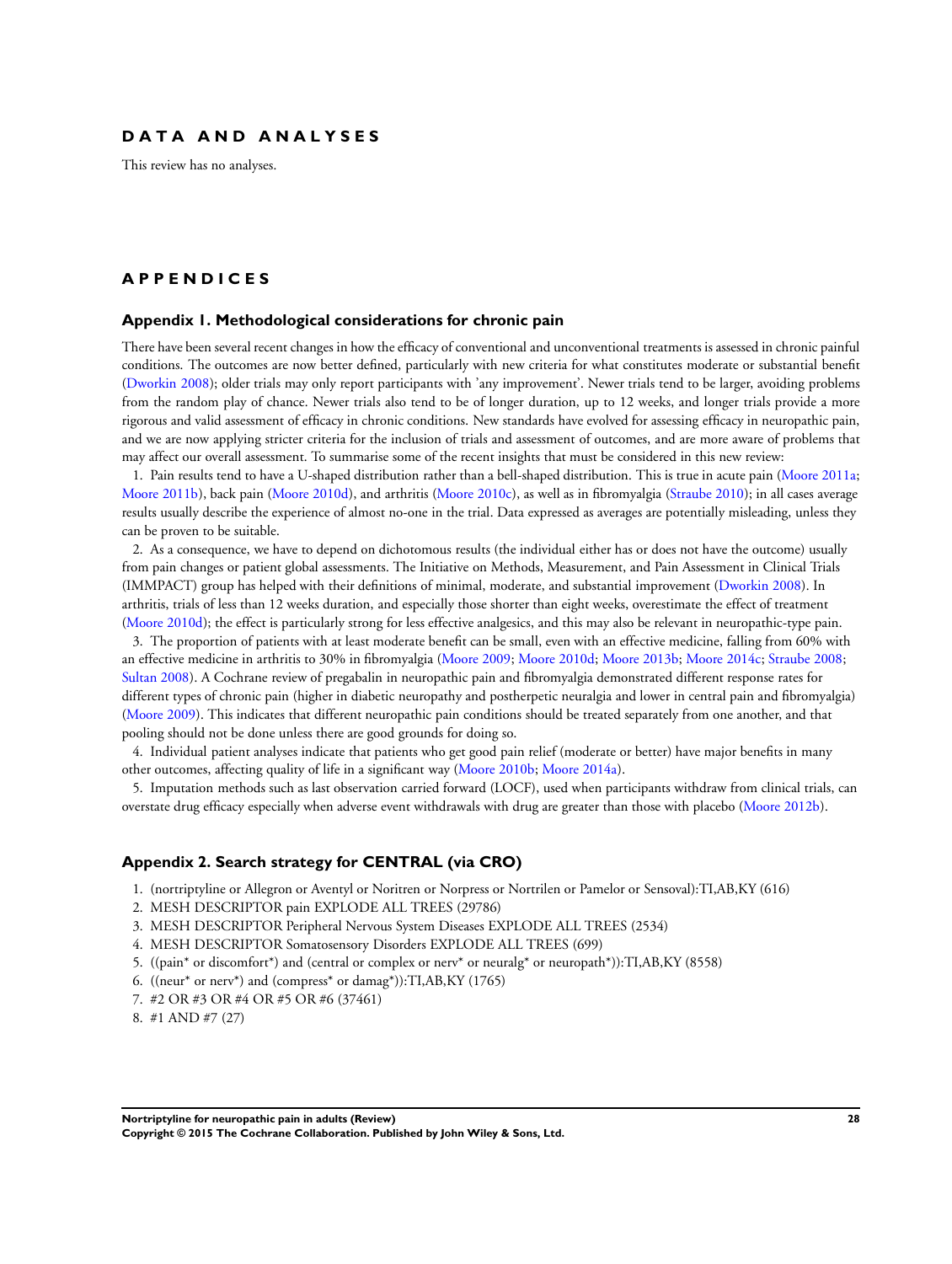## <span id="page-30-0"></span>**Appendix 3. Search strategy for MEDLINE (via Ovid)**

- 1. exp PAIN/ (306193)
- 2. exp PERIPHERAL NERVOUS SYSTEM DISEASES/ (115068)
- 3. exp SOMATOSENSORY DISORDERS/ (16091)
- 4. ((pain\* or discomfort\*) adj10 (central or complex or nerv\* or neuralg\* or neuropath\*)).mp. (38237)
- 5. ((neur\* or nerv\*) adj6 (compress\* or damag\*)).mp. (47759)
- 6. 1 or 2 or 3 or 4 or 5 (449361)
- 7. Nortriptyline/ (2043)
- 8. (nortriptyline or Allegron or Aventyl or Noritren or Norpress or Nortrilen or Pamelor or Sensoval).mp. (2781)
- 9. 7 or 8 (2781)
- 10. randomized controlled trial.pt. (376175)
- 11. controlled clinical trial.pt. (88531)
- 12. randomized.ab. (274544)
- 13. placebo.ab. (146796)
- 14. drug therapy.fs. (1708719)
- 15. randomly.ab. (194627)
- 16. trial.ab. (284610)
- 17. groups.ab. (1250317)
- 18. or/10-17 (3208598)
- 19. 6 and 9 and 18 (107)

# **Appendix 4. Search strategy for EMBASE (via Ovid)**

- 1. exp neuralgia/ (72992)
- 2. ((pain\* or discomfort\*) adj10 (central or complex or nerv\* or neuralg\* or neuropath\*)).mp. (79896)
- 3. ((neur\* or nerv\*) adj6 (compress\* or damag\*)).mp. (67830)
- 4. 1 or 2 or 3 (179618)
- 5. Nortriptyline/ (13089)
- 6. (nortriptyline or Allegron or Aventyl or Noritren or Norpress or Nortrilen or Pamelor or Sensoval).mp. (13326)
- 7. 5 or 6 (13326)
- 8. crossover-procedure/ (39290)
- 9. double-blind procedure/ (116416)

10. randomized controlled trial/ (346881) (random\* or factorial\* or crossover\* or cross over\* or cross-over\* or placebo\* or (doubl\* adj blind\*) or assign\* or allocat\*).tw.  $(1210076)$ 

- 11. 8 or 9 or 10 or 11 (1287159)
- 12. 4 and 7 and 12 (192)

# **Appendix 5. Summary of outcomes in individual studies: efficacy**

| Study        | Treatment                                                                                                                                                      | Pain outcome                                                                                                                                                                                                                        | Other efficacy outcome                                                                                                                                                                |
|--------------|----------------------------------------------------------------------------------------------------------------------------------------------------------------|-------------------------------------------------------------------------------------------------------------------------------------------------------------------------------------------------------------------------------------|---------------------------------------------------------------------------------------------------------------------------------------------------------------------------------------|
| Chandra 2006 | $n = 38$<br>Gabapentin initially 300 mg x 3 Nortriptyline 14/36<br>daily, $n = 38$<br>Drugs titrated at 2 and 4 weeks to<br>maximum tolerated dose and accept- | Nortriptline initially 25 mg x 2 daily, $PI: \geq 50\%$ reduction from baseline Responder: Good/excellent ( $\leq$ mild<br>(VAS):<br>Gabapentin 13/34<br>$PI: \geq 50\%$ reduction from baseline<br>(Likert):<br>Nortriptyline 9/36 | pain, low level side effects, slept well,<br>satisfied)<br>Nortriptyline 16/36<br>Gabapentin 16/34<br>Responder: Excellent (no pain, tol-<br>erable side effects, no disability, sat- |

**Nortriptyline for neuropathic pain in adults (Review) 29**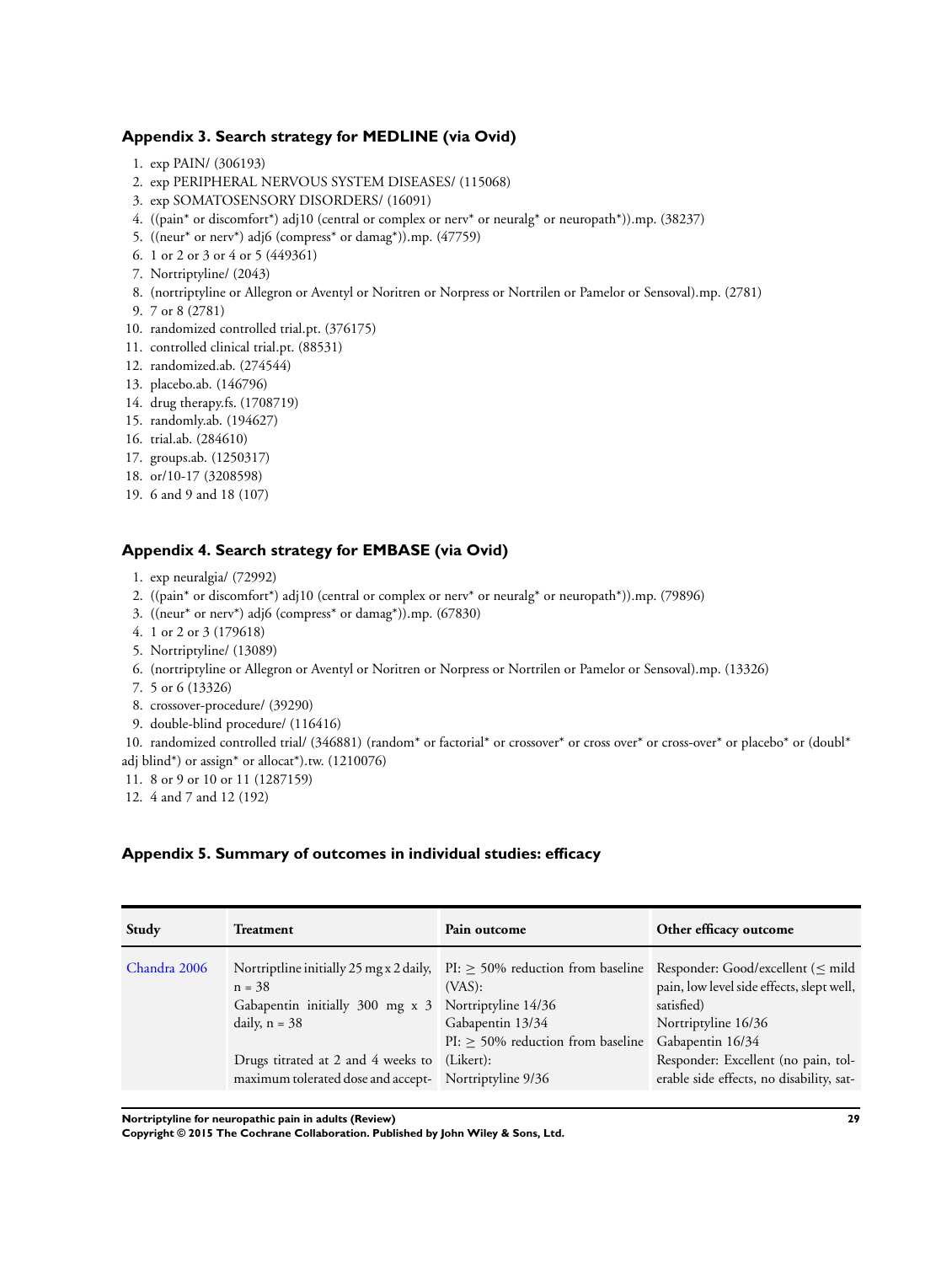| able PR                                                                                                                                                                                                                                                                        | Gabapentin 7/34                                                                                                                                                  | isfied)<br>Nortriptyline 4/36<br>Gabapentin 8/34                                                                                                                                                                  |
|--------------------------------------------------------------------------------------------------------------------------------------------------------------------------------------------------------------------------------------------------------------------------------|------------------------------------------------------------------------------------------------------------------------------------------------------------------|-------------------------------------------------------------------------------------------------------------------------------------------------------------------------------------------------------------------|
| Nortriptyline 100 mg daily (target)<br>Gabapentin 3600 mg daily (target)<br>Gabapentin plus nortriptyline 3600<br>mg/100 mg daily (target)<br>$N = 56$<br>Titration to target doses or limit of<br>tolerability over 24 days, then stable<br>dose for 1 week, and tapered dose | $PR: \geq$ moderate:<br>Nortriptyline 38/50<br>Gabapentin 30/46<br>Combination 42/50                                                                             | Mean daily PI significantly lower<br>with combination than either drug<br>alone                                                                                                                                   |
| washout and cross-over to next treat-<br>ment                                                                                                                                                                                                                                  |                                                                                                                                                                  |                                                                                                                                                                                                                   |
| Nortriptyline 100 mg daily (target)<br>Placebo<br>$N = 51$<br>Initial dose 25 mg daily, increased at<br>weekly intervals to target of 100 mg<br>daily<br>39/51 tolerated 70 mg to 100 mg                                                                                       | No change in median values for PI<br>(categorical scale) at end of first treat-<br>ment period for either group<br>Minimal changes (<10/100) for PI<br>using VAS | Quality of life (100 mm VAS), ef-<br>fect on activities of daily living, sleep<br>(hours) : no change at end of first pe-<br>riod<br>Patient preference:<br>Nortriptyline 41%<br>Placebo 16%<br>No preference 44% |
| Nortriptyline 20 to 100 mg daily<br>Morphine (MS Contin) 15 to 90 mg<br>daily<br>Nortriptyline + morphine<br>Placebo (benztropine 0.25 to 1.0 mg<br>daily)<br>$N = 55$<br>Medication titrated at weekly inter-<br>vals over 5 weeks to maximum tol-                            | Global pain relief (6-point scale)<br>$\geq$ moderate:<br>Nortiptyline 12/30<br>Morphine 13/31<br>Combination 18/27<br>Placebo 11/30                             | No difference between treatments<br>for mean leg pain                                                                                                                                                             |
| erated dose<br>Nortriptyline film 25 mg<br>Chlorimipramine film 25 mg<br>Placebo film<br>$N = 39$<br>Initial dose 1 film daily (eve), in-<br>creasing up to 2 films twice daily on<br>subsequent days, then stable for next<br>2 weeks                                         | Mean PI (VAS):<br>Chlorimipramine "more active"<br>than nortriptyline, both superior to<br>placebo at 14 and 21 days                                             | Physician global evaluation of effi-<br>cacy at 21 days (4-point scale):<br>Nortriptyline and chlorimipramine<br>more effective than placebo, chlo-<br>rimipramine superior to nortripty-<br>line                 |
|                                                                                                                                                                                                                                                                                | for 1 week (6 weeks in total); 6-day                                                                                                                             |                                                                                                                                                                                                                   |

**Nortriptyline for neuropathic pain in adults (Review) 30**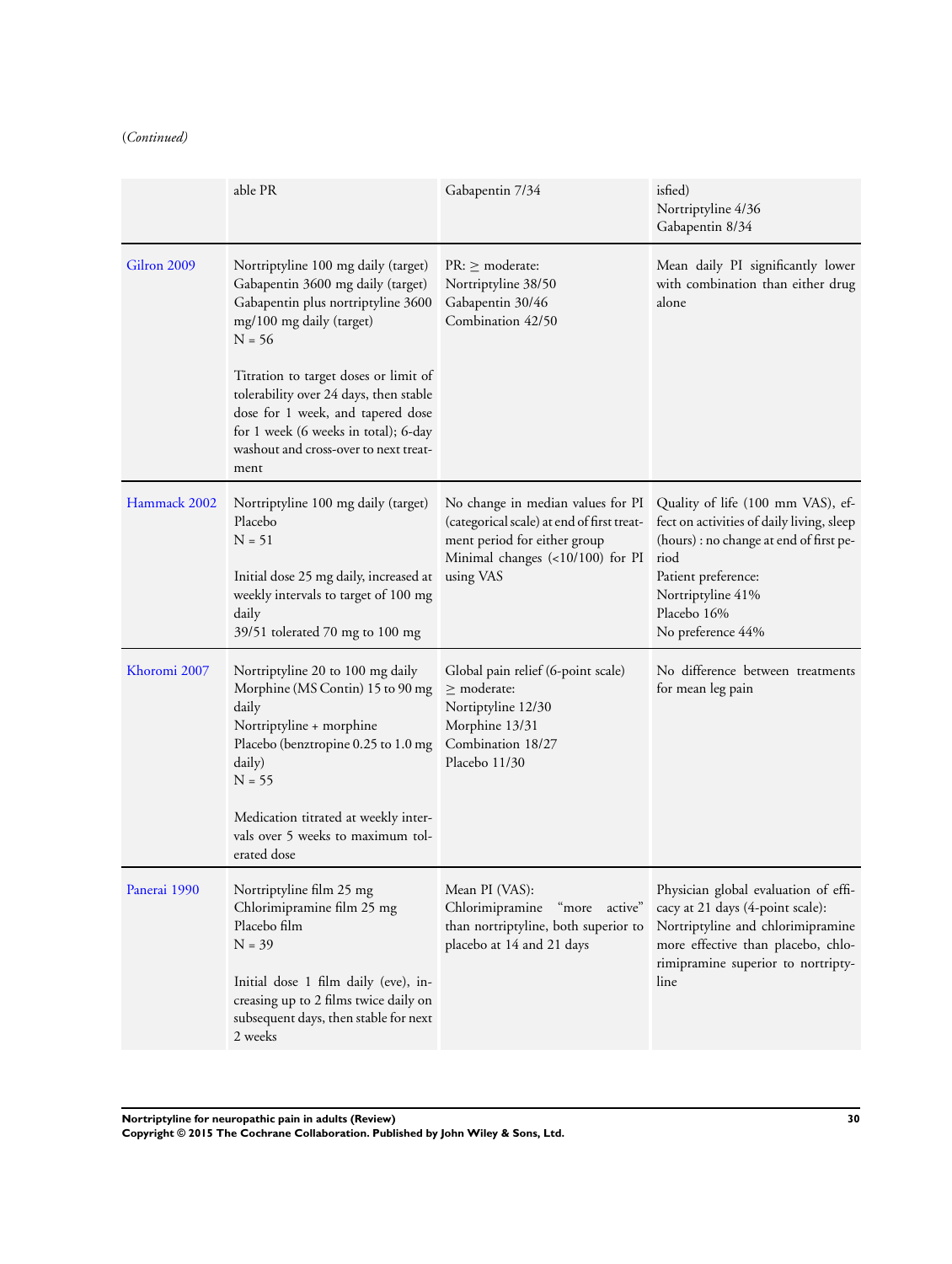<span id="page-32-0"></span>

| Watson 1998 | Nortriptyline<br>Amitriptyline<br>$N = 33$<br>Initial dose 10 mg if aged $\geq$ 65 years,                                                                                                                                                                | Responder (satisfaction with pain re-<br>lief and tolerable of side effects):<br>Nortriptyline 15/33<br>Amitriptyline 17/33 |  |
|-------------|----------------------------------------------------------------------------------------------------------------------------------------------------------------------------------------------------------------------------------------------------------|-----------------------------------------------------------------------------------------------------------------------------|--|
|             | 20 mg if under 65 years. Dose in- Note that 9 participants had mild or<br>creased every 3 to 5 days, over 3 no pain with one drug and moderate<br>weeks, by 10 mg until adequate PR or severe pain with the other<br>and tolerable side effects achieved | Nortriptyline 4/33<br>Amitriptyline 5/33                                                                                    |  |

PI: pain intensity; PR: pain relief; VAS: visual analogue scale

# **Appendix 6. Summary of outcomes in individual studies: adverse events and withdrawals**

| Study        | <b>Treatment</b><br>(taken at night, unless stated)                                                                                                                                                                                                                                               | <b>Adverse events</b>                                                                                                                                                                                                                                                                                                            | Withdrawals                                                                                                                                          |
|--------------|---------------------------------------------------------------------------------------------------------------------------------------------------------------------------------------------------------------------------------------------------------------------------------------------------|----------------------------------------------------------------------------------------------------------------------------------------------------------------------------------------------------------------------------------------------------------------------------------------------------------------------------------|------------------------------------------------------------------------------------------------------------------------------------------------------|
| Chandra 2006 | Nortriptline initially 25 mg x 2 daily,<br>$n = 38$<br>Gabapentin initially 300 mg x 3<br>daily, $n = 38$<br>Drugs titrated at 2 and 4 weeks to<br>maximum tolerated dose and accept-<br>able PR                                                                                                  | Any AE:<br>Nortiptyline 21/36<br>Gabapentin - not reported<br>Sleepiness<br>Nortriptyline 6/36<br>Gabapentin 4/34<br><b>Giddiness</b><br>Nortriptyline 0/36<br>Gabapentin 1/34<br>Dry mouth<br>Nortriptyline 18/36<br>Gabapentin 0/34<br><b>Postural hypotension</b><br>Nortriptyline 12/36<br>Gabapentin 0/3<br>No SAE reported | All cause:<br>Nortriptyline 3/38<br>Gabapentin 5/38<br>AE:<br>Nortriptyline 1/38<br>Gabapentin 0/38<br>LoE:<br>Nortriptyline 1/38<br>Gabapentin 0/38 |
| Gilron 2009  | Nortriptyline 100 mg daily (target)<br>Gabapentin 3600 mg daily (target)<br>Gabapentin plus nortriptyline 3600<br>mg/100 mg daily (target)<br>$N = 56$<br>Titration to target doses or limit of<br>tolerability over 24 days, then stable Nortriptyline 6/50<br>dose for 1 week, and tapered dose | No data for participants with any AE<br>At maximum tolerated dose:<br>Dry mouth<br>Nortriptyline 29/50<br>Gabapentin 8/46<br>Combination 30/50<br>Fatigue<br>Gabapentin 2/46                                                                                                                                                     | All cause:<br>Nortriptyline 2/52<br>Gabapentin 8/54<br>Combination 1/52<br>AE:<br>Nortriptyline 1/52<br>Gabapentin 7/54<br>Combination 1/52          |

**Nortriptyline for neuropathic pain in adults (Review) 31**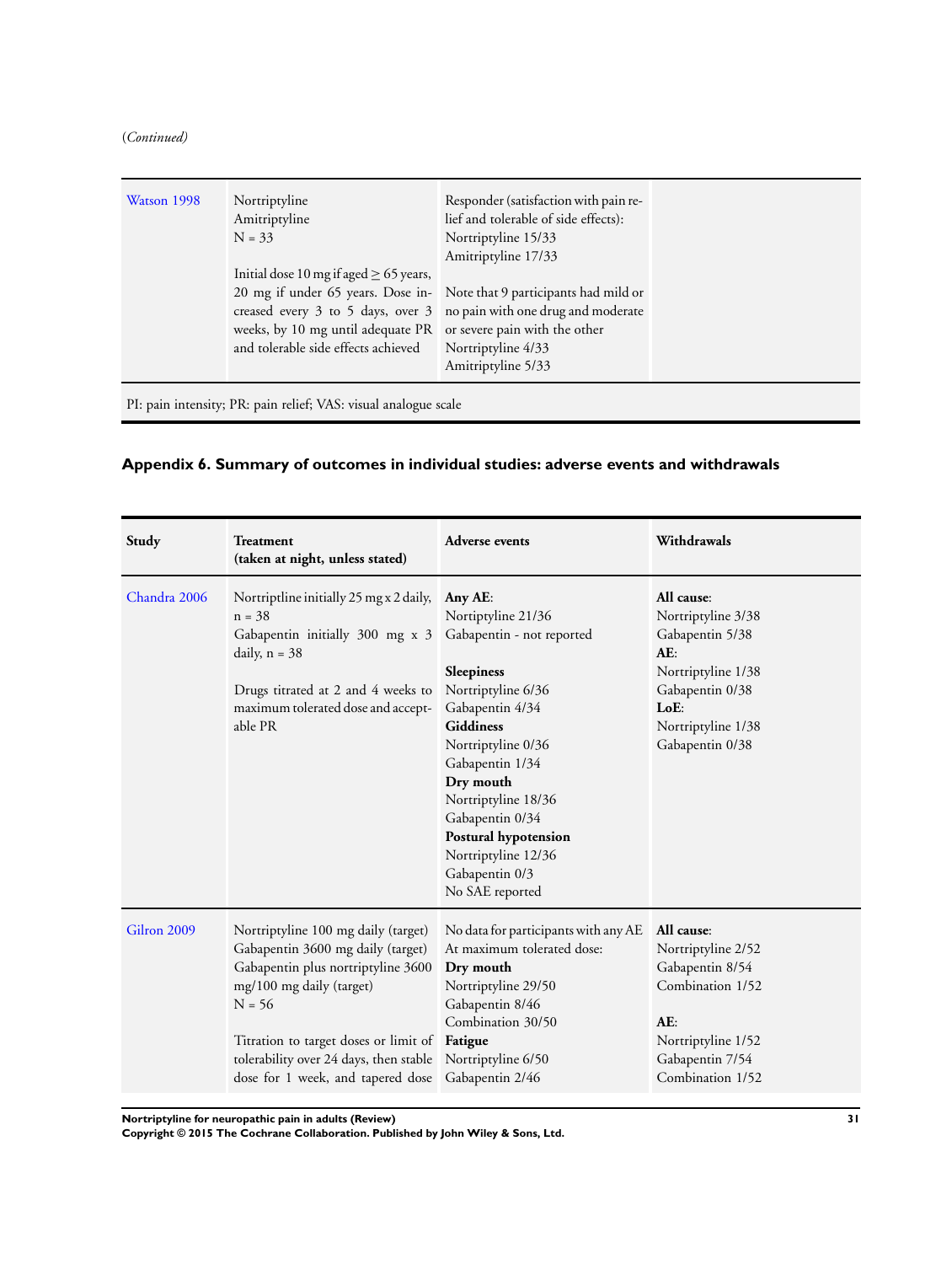|              | for 1 week (6 weeks in total); 6-day<br>washout and cross-over to next treat-<br>ment                                                                                                                                                                                 | Combination 4/50<br><b>Dizziness</b><br>Nortriptyline 2/50<br>Gabapentin 4/46<br>Combination 4/50<br>No SAE                                                                                                                                  | LoE:<br>Nortriptyline 1/52<br>Gabapentin 0/54<br>Combination 0/52                                                                                                                                                                          |
|--------------|-----------------------------------------------------------------------------------------------------------------------------------------------------------------------------------------------------------------------------------------------------------------------|----------------------------------------------------------------------------------------------------------------------------------------------------------------------------------------------------------------------------------------------|--------------------------------------------------------------------------------------------------------------------------------------------------------------------------------------------------------------------------------------------|
| Hammack 2002 | Nortriptyline 100 mg daily (target)<br>Placebo<br>$N = 51$<br>Initial dose 25 mg daily, increased at<br>weekly intervals to target of 100 mg<br>daily<br>39/51 tolerated 70 mg to 100 mg                                                                              | No data for participants with any AE<br>Patient-reported<br>symptoms:<br>dry mouth, dizziness, and constipa-<br>tion were more frequent with nor-<br>triptyline than placebo, but approx-<br>imately 15% had missing data<br>No SAE reported | AE:<br>Nortriptyline 2/51<br>Placebo 4/51<br>No further information                                                                                                                                                                        |
| Khoromi 2007 | Nortriptyline 20 to 100 mg daily<br>Morphine (MS Contin) 15 to 90 mg<br>daily<br>Nortriptyline + morphine<br>Placebo (benztropine 0.25 to 1.0 mg<br>daily)<br>$N = 55$<br>Medication titrated at weekly inter-<br>vals over 5 weeks to maximum tol-<br>erated dose    | Any AE (completers):<br>Nortiptyline 19/28<br>Morphine 26/28<br>Combination 25/28<br>Placebo 14/28<br>No SAE reported                                                                                                                        | AE:<br>Nortriptyline 2<br>Morphine 5<br>Combination 4<br>Placebo 1<br>LoE:<br>Nortriptyline 0<br>Morphine 0<br>Combination 0<br>Placebo 3<br>Other:<br>Nortriptyline 1<br>Morphine 4<br>Combination 2<br>Placebo 5:<br>Denominator unclear |
| Panerai 1990 | Nortriptyline film 25 mg<br>Chlorimipramine film 25 mg<br>Placebo film<br>$N = 39$<br>Initial dose 1 film daily (evening),<br>increasing up to 2 films twice daily sity, none unexpected for antidepres-<br>on subsequent days, then stable for sants<br>next 2 weeks | Any AE:<br>Nortriptyline 23/24<br>Chlorimipramine 22/24<br>Placebo10/24<br>Usually of mild or moderate inten-<br>No SAE reported                                                                                                             | <b>All cause:</b> 15/39<br>AE:<br>Nortriptyline 2/39<br>Chlorimipramine 0/39<br>Placebo 1/39<br>LoE:<br>Nortriptyline 5/39<br>Chlorimipramine 1/39<br>Placebo 6/39                                                                         |
| Watson 1998  | Nortriptyline<br>Amitriptyline<br>$N = 33$<br>Initial dose 10 mg if aged $\geq$ 65 years,<br>20 mg if under 65 years. Dose in-                                                                                                                                        | Any AE:<br>Nortripyline 26/33<br>Amitriptyline 21/33<br>Dry mouth<br>Nortriptline 24/33                                                                                                                                                      | Participants "left the study":<br>Nortriptyline 1 due to LoE and AEs<br>Amitriptyline 1 due to AEs                                                                                                                                         |

**Nortriptyline for neuropathic pain in adults (Review) 32**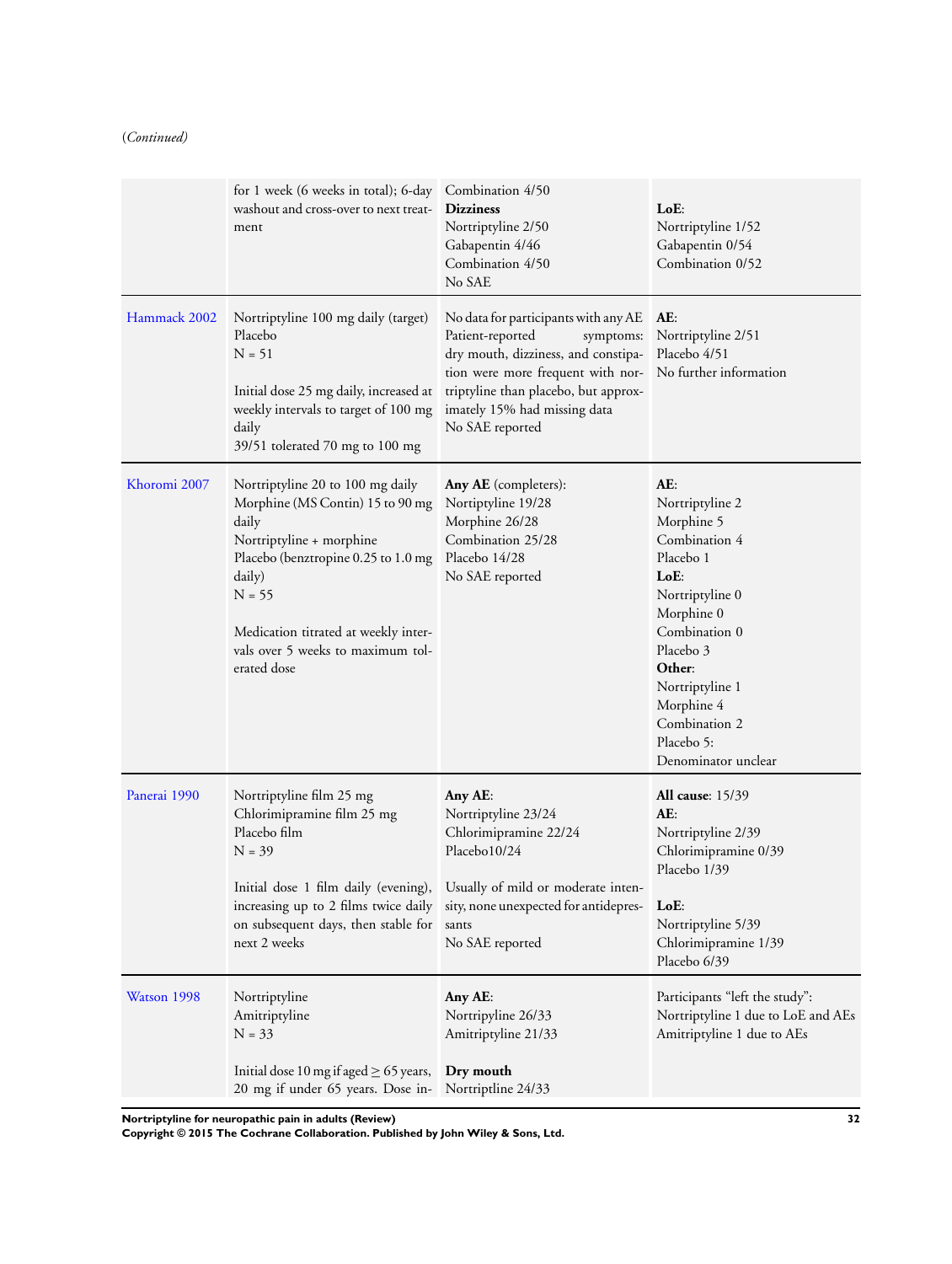| creased every 3 to 5 days, over 3 Amitriptyline 21/33<br>weeks, by 10 mg until adequate PR Constipation<br>and tolerable side effects achieved<br>Nortriptline 13/33<br>Amitriptyline 9/33<br><b>Drowsiness</b><br>Nortriptline 5/33<br>Amitriptyline 3/33<br>No SAE reported |  |
|-------------------------------------------------------------------------------------------------------------------------------------------------------------------------------------------------------------------------------------------------------------------------------|--|
|-------------------------------------------------------------------------------------------------------------------------------------------------------------------------------------------------------------------------------------------------------------------------------|--|

AE: adverse event; LoE: lack of efficacy; SAE: serious adverse event

# **W H A T ' S N E W**

Last assessed as up-to-date: 7 January 2015.

| Date | Event | <b>Description</b>                                                                                  |
|------|-------|-----------------------------------------------------------------------------------------------------|
|      |       | 8 January 2015 Review declared as stable This review will be assessed for further updating in 2020. |

# **C O N T R I B U T I O N S O F A U T H O R S**

PW, RAM, and SD wrote the protocol. RAM and SD carried out searches, assessed studies for inclusion, and extracted data. PW acted as arbitrator. All authors were involved in writing the review. RAM will be responsible for updating the review.

# **D E C L A R A T I O N S O F I N T E R E S T**

The review authors have no known conflicts of interest.

# **S O U R C E S O F S U P P O R T**

## **Internal sources**

• Oxford Pain Relief Trust, UK. General institutional support